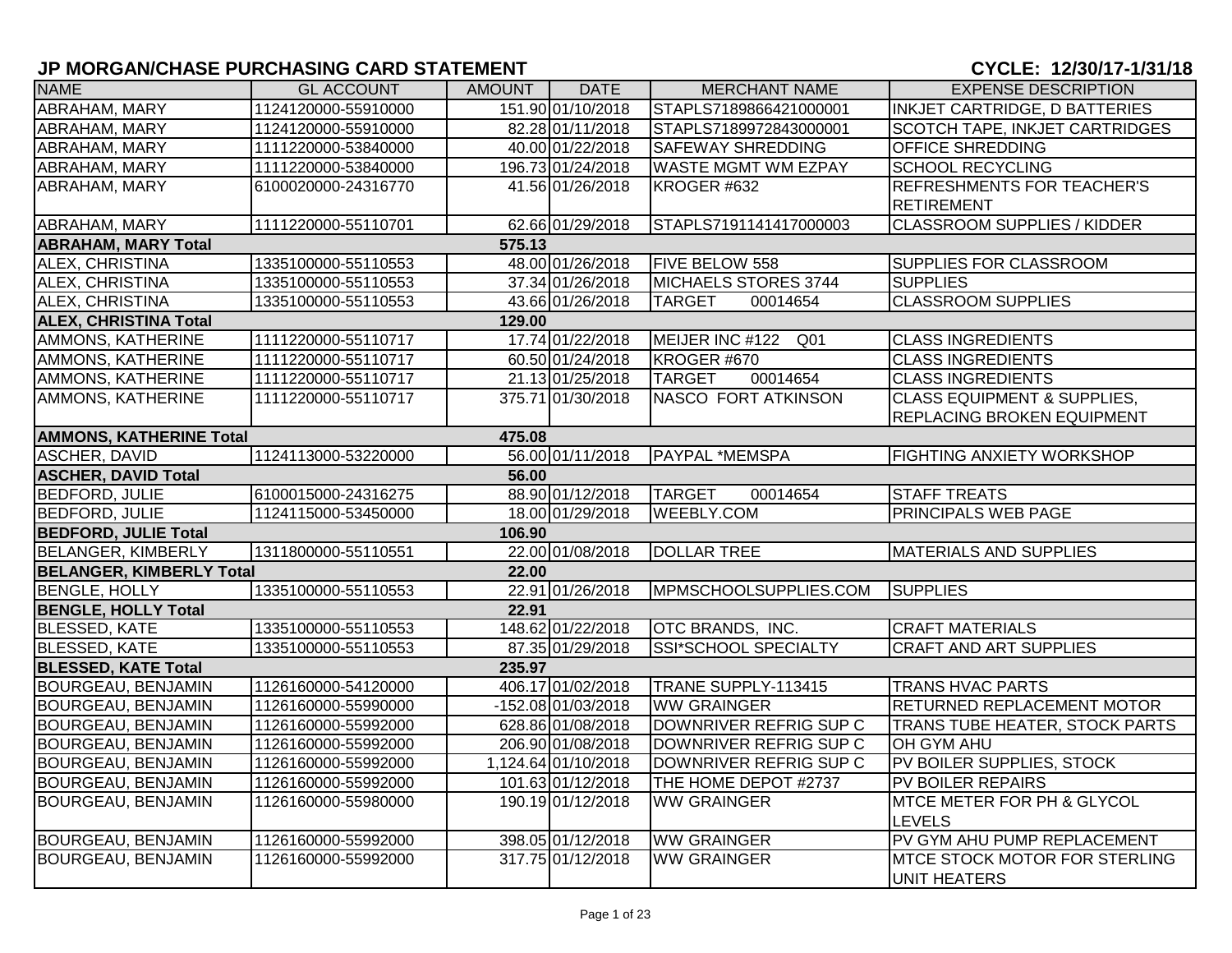# **JP MORGAN/CHASE PURCHASING CARD STATEMENT CHARGE 2010 12:00:00 THE 2010 12:00:00 THE 2010 12:00:00 THE 2010 12:00:00 THE 2010 12:00:00 THE 2010 12:00:00 THE 2010 12:00:00 THE 2010 12:00:00 THE 2010 12:00:00 THE 2010 12:**

| <b>NAME</b>                     | <b>GL ACCOUNT</b>   | <b>AMOUNT</b> | <b>DATE</b>         | <b>MERCHANT NAME</b>          | <b>EXPENSE DESCRIPTION</b>                                                             |
|---------------------------------|---------------------|---------------|---------------------|-------------------------------|----------------------------------------------------------------------------------------|
| <b>BOURGEAU, BENJAMIN</b>       | 1126160000-55992000 |               | 104.62 01/12/2018   | <b>WW GRAINGER</b>            | MTCE METER REPLACEMENT                                                                 |
| <b>BOURGEAU, BENJAMIN</b>       | 1126160000-55992000 |               | 120.94 01/15/2018   | <b>WW GRAINGER</b>            | HS STORAGE AREA BLOWER MOTOR                                                           |
| <b>BOURGEAU, BENJAMIN</b>       | 1126160000-55992000 |               | $-7.20 01/17/2018$  | SPINA ELECTRIC COMPA          | TAX REFUND FROM NW MOTOR                                                               |
| <b>BOURGEAU, BENJAMIN</b>       | 1126160000-55992000 |               | 133.31 01/17/2018   | SPINA ELECTRIC COMPA          | NW #2 BOILER MOTOR                                                                     |
| BOURGEAU, BENJAMIN              | 1126160000-55992000 |               | 127.20 01/17/2018   | SPINA ELECTRIC COMPA          | NW BOILER MOTOR, SALES TAX BEING<br><b>REFUNDED</b>                                    |
| BOURGEAU, BENJAMIN              | 1126160000-55992000 |               | 358.39 01/23/2018   | <b>COCHRANE SUPPLY AND EN</b> | OH ART ROOM, 108 ACTUATORS,<br><b>LINKAGE KITS</b>                                     |
| <b>BOURGEAU, BENJAMIN</b>       | 1126160000-55992000 |               | 346.83 01/23/2018   | <b>WW GRAINGER</b>            | NW AHU-2 PUMP REPLACEMENT                                                              |
| <b>BOURGEAU, BENJAMIN</b>       | 1126160000-55992000 |               | 818.17 01/24/2018   | <b>COCHRANE SUPPLY AND EN</b> | <b>MTCE HVAC PARTS</b>                                                                 |
| BOURGEAU, BENJAMIN              | 1126160000-55992000 |               | 47.89 01/24/2018    | <b>MADISON ELECTRIC COMPA</b> | <b>MTCE TRUCK STOCK</b>                                                                |
| <b>BOURGEAU, BENJAMIN</b>       | 1126160000-55992000 |               | 106.85 01/24/2018   | <b>WW GRAINGER</b>            | PV SOUTH BOILER GLYCOL PUMP                                                            |
| BOURGEAU, BENJAMIN              | 1126160000-54120000 |               | 1,554.27 01/31/2018 | COCHRANE SUPPLY AND EN        | DF GYM, MS CLASSROOMS HVAC<br><b>REPAIRS</b>                                           |
| <b>BOURGEAU, BENJAMIN</b>       | 1126160000-55992000 |               | 21.92 01/31/2018    | THE HOME DEPOT #2737          | DF GYM STORAGE ROOM                                                                    |
| <b>BOURGEAU, BENJAMIN Total</b> |                     | 6,955.30      |                     |                               |                                                                                        |
| <b>BRASIL, SANDRA</b>           | 6100022000-24316108 |               | 25.47 01/15/2018    | DOMINO'S 1010                 | LUNCH FOR HAVEN PRESENTATION                                                           |
| <b>BRASIL, SANDRA</b>           | 1111322000-55110799 |               | 98.68 01/16/2018    | AMAZON.COM                    | <b>BOOKS FOR PURPOSEFUL</b>                                                            |
|                                 |                     |               |                     |                               | HOMEWORK COMMITTEE - BAKER                                                             |
| <b>BRASIL, SANDRA</b>           | 6100022000-24316108 |               | 71.94 01/17/2018    | DOMINO'S 1010                 | LUNCH FOR COMMITTEE MEETING                                                            |
| <b>BRASIL, SANDRA Total</b>     |                     | 196.09        |                     |                               |                                                                                        |
| <b>BRATNEY, BETHANY</b>         | 1122222000-55310000 |               | 8.79 01/08/2018     | <b>BOOKSAMILLION.COM</b>      | <b>NEW MATERIALS FOR LMC</b>                                                           |
| <b>BRATNEY, BETHANY</b>         | 1122222000-55310000 |               | 15.29 01/10/2018    | <b>BOOKSAMILLION.COM</b>      | <b>NEW RELEASE MATERIALS FOR LMC</b>                                                   |
| <b>BRATNEY, BETHANY</b>         | 1122222000-55310000 |               | 23.80 01/15/2018    | <b>BOOKSAMILLION.COM</b>      | <b>NEW MATERIALS FOR LMC</b>                                                           |
| <b>BRATNEY, BETHANY</b>         | 1122222000-55990000 |               | -30.00 01/22/2018   | <b>MICHIGAN READING ASSOC</b> | <b>ACCOUNTING ERROR AT MRA</b>                                                         |
| <b>BRATNEY, BETHANY</b>         | 1111322000-53220000 |               | 65.00 01/23/2018    | PAYPAL *MICHIGANASS           | MAME AASL STANDARDS TRAINING                                                           |
| <b>BRATNEY, BETHANY</b>         | 6100022000-24316166 |               | 65.00 01/24/2018    | STARBUCKS STORE 02486         | PROMOTIONAL MATERIALS FOR<br><b>LIBRARY CONTESTS &amp; STAFF</b><br><b>SUPERVISORS</b> |
| <b>BRATNEY, BETHANY Total</b>   |                     | 147.88        |                     |                               |                                                                                        |
| <b>BROWN, ALAINA</b>            | 6100022000-24316105 |               | 313.57 01/10/2018   | FOLLETT SCHOOL SOLUTIO        | MEDALS AND KEY CHAINS FOR DP<br><b>STUDENTS</b>                                        |
| <b>BROWN, ALAINA</b>            | 1722100000-53220614 |               | 744.00 01/30/2018   | INT*BACCALAUREATE ORG         | <b>MATH SL TRAINING</b>                                                                |
| <b>BROWN, ALAINA Total</b>      |                     | 1,057.57      |                     |                               |                                                                                        |
| <b>BUNKER, JEFFREY</b>          | 1126160000-55993000 |               | 11.52 01/11/2018    |                               | MARKS OUTDOOR POWER EQ OH SNOWBLOWER SHEAR PINS                                        |
| <b>BUNKER, JEFFREY</b>          | 1126160000-55730000 |               | 164.34 01/12/2018   | <b>NAPA PARTS M-2</b>         | MTCE 2016 F550 PLOW SALTER REPAIR<br><b>PARTS</b>                                      |
| <b>BUNKER, JEFFREY</b>          |                     |               |                     |                               |                                                                                        |
|                                 | 1126160000-54130000 |               | 41.53 01/15/2018    | SITEONE LANDSCAPE S           | MTCE 1996 F550 SALT SPREADER<br><b>REPAIR</b>                                          |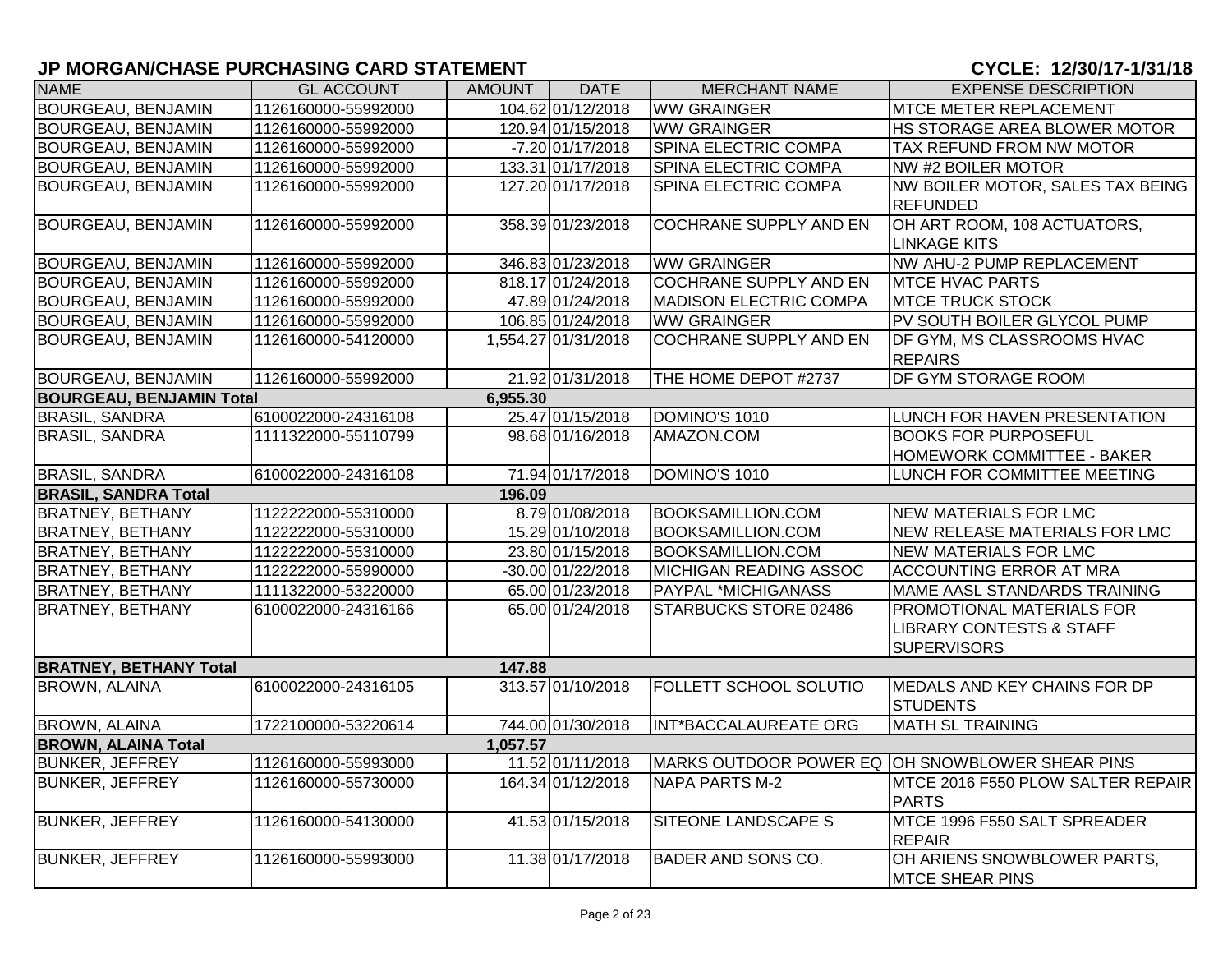| <b>NAME</b>                                | <b>GL ACCOUNT</b>   | <b>AMOUNT</b> | <b>DATE</b>         | <b>MERCHANT NAME</b>               | <b>EXPENSE DESCRIPTION</b>                                                          |
|--------------------------------------------|---------------------|---------------|---------------------|------------------------------------|-------------------------------------------------------------------------------------|
| <b>BUNKER, JEFFREY</b>                     | 1126160000-54130000 |               | 1,424.08 01/22/2018 | HAROLDS FRAME SHOP INC             | MTCE 2006 F-350 REPAIRS                                                             |
| <b>BUNKER, JEFFREY</b>                     | 1126160000-55980000 |               | 112.61 01/22/2018   | THE HOME DEPOT #2737               | <b>MTCE TRUCK TOOLS</b>                                                             |
| <b>BUNKER, JEFFREY</b>                     | 1126160000-55980000 |               | 17.50 01/22/2018    | THE HOME DEPOT #2737               | <b>MTCE TRUCK SUPPLIES</b>                                                          |
| <b>BUNKER, JEFFREY</b>                     | 1126160000-55980000 |               | 399.99 01/26/2018   | <b>COMMERCIAL LAWNMOWER</b>        | <b>NM6 SALT SPREADER</b>                                                            |
| <b>BUNKER, JEFFREY</b>                     | 1126160000-55980000 |               | 119.24 01/29/2018   | THE HOME DEPOT #2737               | <b>BOSCO SUPPLIES</b>                                                               |
| <b>BUNKER, JEFFREY</b>                     | 1126160000-55993000 |               | 63.88 01/31/2018    | BADER AND SONS CO.                 | <b>MS GATOR REPAIR PARTS</b>                                                        |
| <b>BUNKER, JEFFREY Total</b>               |                     | 2,366.07      |                     |                                    |                                                                                     |
| <b>BURKHARDT, LORETTA</b>                  | 6100025000-24316301 |               | 214.09 01/10/2018   | SAMS CLUB #6657                    | <b>ADULT ED SUPPLIES</b>                                                            |
| <b>BURKHARDT, LORETTA</b>                  | 6100025000-24316301 |               | 82.50 01/10/2018    | SAMS CLUB #6657                    | <b>ADULT ED SUPPLIES</b>                                                            |
| <b>BURKHARDT, LORETTA</b>                  | 6100020000-24316415 |               | 18.78 01/22/2018    | MICHAELS STORES 3744               | <b>NOVI MIDDLE SCHOOL THEATER</b><br><b>COMPANY PROPS</b>                           |
| <b>BURKHARDT, LORETTA</b>                  | 6100020000-24316415 |               | 59.51 01/22/2018    | THE HOME DEPOT #2737               | NOVI MIDDLE SCHOOL THEATER<br><b>COMPANY SET BUILDING SUPPLIES</b>                  |
| <b>BURKHARDT, LORETTA</b>                  | 6100020000-24316415 |               | 90.33 01/24/2018    | OTC BRANDS, INC.                   | NOVI MIDDLE SCHOOL THEATER<br><b>COMPANY</b>                                        |
| <b>BURKHARDT, LORETTA Total</b>            |                     | 465.21        |                     |                                    |                                                                                     |
| <b>CANALES, BETH</b>                       | 1111322000-55110718 |               | $-12.71 01/02/2018$ | MEIJER INC #054<br>Q <sub>01</sub> | <b>CREDIT-NO RECEIPT (COUPONS)</b>                                                  |
| <b>CANALES, BETH Total</b>                 |                     | $-12.71$      |                     |                                    |                                                                                     |
| <b>CARTER, NICOLE</b>                      | 1111322000-53220000 |               | 382.82 01/29/2018   | AMWAY GRAND PLAZA HOTE             | HOTEL FEE FOR MMC CONFERENCE-<br>PRESENTATION W/VANEIZENGA                          |
| <b>CARTER, NICOLE</b>                      | 1111322000-53220000 |               | 11.66 01/29/2018    | AMWAY GRAND PLZ HTL F              | <b>DINNER DURING THE MMC</b><br>CONFERENCE-CARTER                                   |
| CARTER, NICOLE                             | 1111322000-53220000 |               | 16.12 01/29/2018    | <b>ANGELS THIA CAFE</b>            | MMC CONFERENCE- LUNCH FOR<br><b>CARTER</b>                                          |
| <b>CARTER, NICOLE Total</b>                |                     | 410.60        |                     |                                    |                                                                                     |
| CHRISTOPOULOS, COURTNI 1311800000-55110551 |                     |               | 27.93 01/12/2018    | <b>TARGET</b><br>00003541          | <b>VALENTINES SUPPLIES</b>                                                          |
| <b>CHRISTOPOULOS, COURTNEY Total</b>       |                     | 27.93         |                     |                                    |                                                                                     |
| CIANCIO, WANDA                             | 1126103000-54120824 |               | 795.00 01/10/2018   | <b>SECURITY DESIGNS</b>            | <b>REPAIR TO SYSTEMRECOVERED</b><br>SERVER-\$680.00, REPAIR TO PANELS -<br>\$115.00 |
| CIANCIO, WANDA                             | 1126103000-54120824 |               | 265.00 01/18/2018   | <b>SECURITY DESIGNS</b>            | ASSISTANCE WITH SETTING UP<br><b>CLIENTS</b>                                        |
| CIANCIO, WANDA                             | 1126118000-54120824 |               | 115.00 01/18/2018   | <b>SECURITY DESIGNS</b>            | NM 6 DOOR #5 UNLOCKING ON IT'S<br><b>OWN</b>                                        |
| CIANCIO, WANDA                             | 1126122000-54120824 |               | 115.00 01/18/2018   | <b>SECURITY DESIGNS</b>            | HS DOOR 42, BADGES NOT WORKING<br>FOR JAPANESE SCHOOL                               |
| CIANCIO, WANDA                             | 1122500000-54120000 |               | 79.00 01/18/2018    | SQ *SQ *POD DROP REPAI             | <b>REPAIR TO IPAD</b>                                                               |
| CIANCIO, WANDA                             | 4445600000-56422958 |               | 1,188.00 01/18/2018 | <b>TROXELL COMMUNICATIONS</b>      | COPERNICUS CHARGING BOXES FOR<br><b>CHROMEBOOKS</b>                                 |
| CIANCIO, WANDA                             | 1122500000-55910000 |               | 121.48 01/22/2018   | <b>AMAZON MKTPLACE PMTS</b>        | <b>KLEENEX AND BATTERIES</b>                                                        |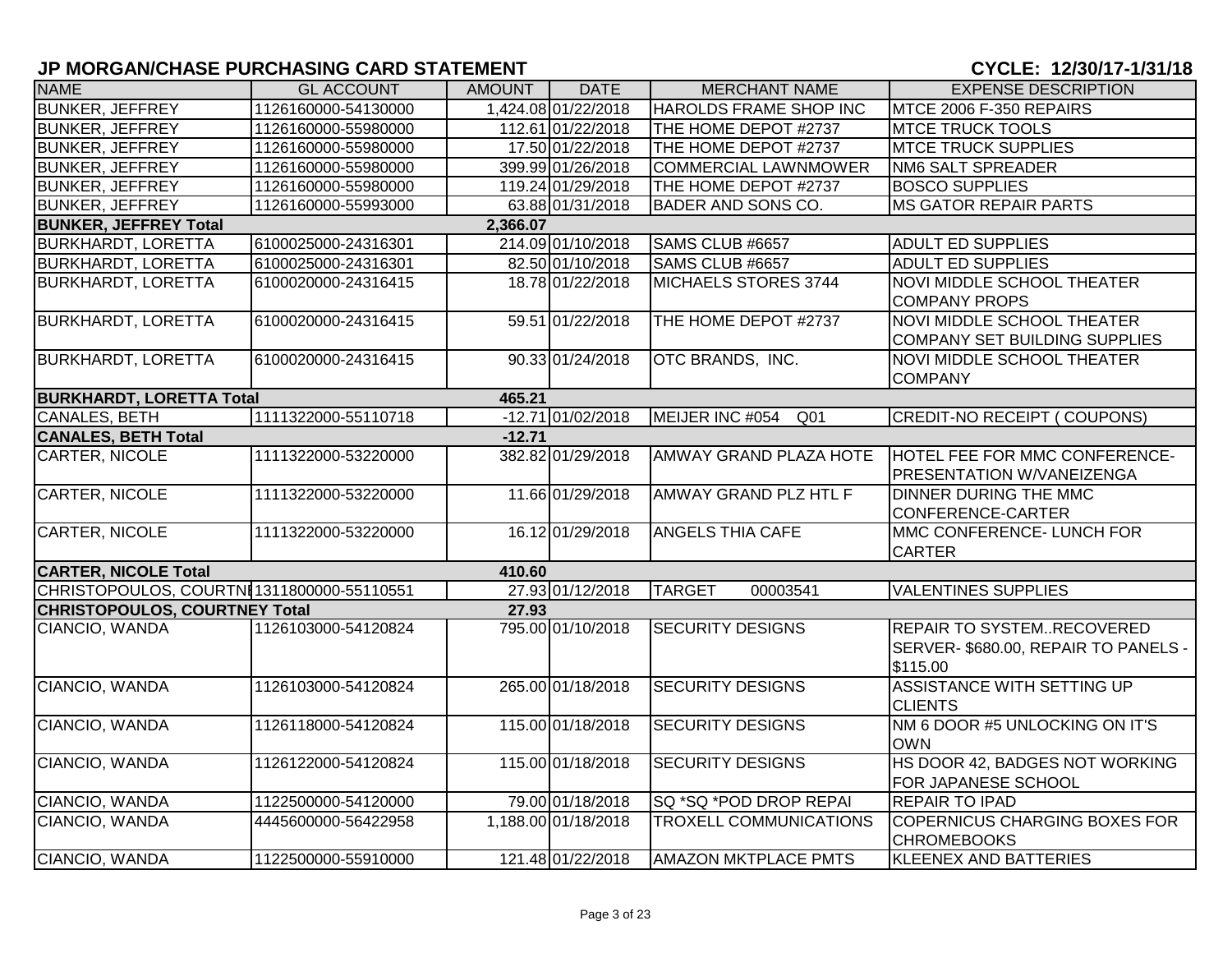| <b>NAME</b>                   | <b>GL ACCOUNT</b>   | <b>AMOUNT</b> | <b>DATE</b>        | <b>MERCHANT NAME</b>         | <b>EXPENSE DESCRIPTION</b>          |
|-------------------------------|---------------------|---------------|--------------------|------------------------------|-------------------------------------|
| CIANCIO, WANDA                | 4445622000-56423958 |               | 579.99 01/26/2018  | AMAZON.COM                   | PORTABLE COOLING UNIT AIR           |
|                               |                     |               |                    |                              | CONDITIONER, 20V 5-15P PLUG FOR HS  |
|                               |                     |               |                    |                              | <b>IDF #5</b>                       |
| CIANCIO, WANDA                | 4445622000-56423958 |               | 275.35 01/29/2018  | AMAZON.COM                   | TRIPP LITE REMOTE CONTROL           |
|                               |                     |               |                    |                              | MONITOR EXTERNAL PORTABLE           |
|                               |                     |               |                    |                              | COOLING, ACURITE 00613 HUMIDITY     |
|                               |                     |               |                    |                              | MONITOR WITH INDOOR                 |
|                               |                     |               |                    |                              | THERMOMETER FOR HS IDF #5           |
| <b>CIANCIO, WANDA Total</b>   |                     | 3,533.82      |                    |                              |                                     |
| <b>CIANFERRA, LINDA</b>       | 1513200331-55110000 |               | -383.01 01/17/2018 | <b>AMAZON MKTPLACE PMTS</b>  | <b>CREDIT</b>                       |
| CIANFERRA, LINDA              | 1513200331-55210000 |               | 686.45 01/19/2018  | <b>AWL*PEARSON EDUCATION</b> | <b>FUTURE LEVEL 5 TEXT BOOKS</b>    |
|                               |                     |               |                    |                              | PURCHASED FOR ADVANCED ESL          |
|                               |                     |               |                    |                              | <b>CLASSES</b>                      |
| <b>CIANFERRA, LINDA Total</b> |                     | 303.44        |                    |                              |                                     |
| <b>CLARK, KIM</b>             | 1122218000-55310000 |               | 7.87 01/23/2018    | AMAZON.COM                   | <b>LIBRARY BOOK</b>                 |
| <b>CLARK, KIM</b>             | 1122218000-55310000 |               | 7.09 01/24/2018    | <b>AMAZON MKTPLACE PMTS</b>  | <b>LIBRARY BOOK</b>                 |
| CLARK, KIM                    | 6100018000-24316217 |               | 38.32 01/24/2018   | AMAZON MKTPLACE PMTS         | ORIGAMI PAPER FOR MAKERSPACE        |
| <b>CLARK, KIM</b>             | 1122218000-55310000 |               | 4.99 01/24/2018    | AMAZON.COM                   | <b>LIBRARY BOOK</b>                 |
| <b>CLARK, KIM</b>             | 6100018000-24316217 |               | 84.33 01/24/2018   | AMAZON.COM                   | <b>LIBRARY BOOK AND BOOKS FOR</b>   |
|                               |                     |               |                    |                              | <b>BOOKS &amp; BAGELS</b>           |
| CLARK, KIM                    | 1122218000-55310000 |               | 17.96 01/24/2018   | AMAZON.COM                   | <b>LIBRARY BOOKS</b>                |
| <b>CLARK, KIM</b>             | 6100018000-24316217 |               | 20.11 01/24/2018   | PANERA BREAD #600667         | <b>BAGELS AND CREAM CHEESE FOR</b>  |
|                               |                     |               |                    |                              | <b>BOOKS &amp; BAGELS</b>           |
| <b>CLARK, KIM</b>             | 6100018000-24316217 |               | 7.20 01/25/2018    | <b>AMAZON MKTPLACE PMTS</b>  | <b>CASES FOR ORIGAMI PAPER</b>      |
| CLARK, KIM                    | 6100018000-24316217 |               | 204.39 01/29/2018  | AMAZON MKTPLACE PMTS         | CONDUCTIVE PAINT, CONDUCTIVE        |
|                               |                     |               |                    |                              | TOUCH BOARD STARTER KIT, AND        |
|                               |                     |               |                    |                              | COPPER FOIL TAPE FOR MAKERSPACE     |
|                               |                     |               |                    |                              |                                     |
| <b>CLARK, KIM</b>             | 1122218000-55310000 |               | 48.33 01/29/2018   | <b>AMAZON MKTPLACE PMTS</b>  | LIBRARY BOOKS AND PLAYING CARDS     |
|                               |                     |               |                    |                              | FOR BREAKOUT                        |
| CLARK, KIM                    | 6100018000-24316217 |               | 416.90 01/30/2018  | <b>LEELOWBKS</b>             | COPIES OF AHIMSA - 33 COPIES WERE   |
|                               |                     |               |                    |                              | PURCHASED BY STUDENTS, 10 FOR       |
|                               |                     |               |                    |                              | THE MEDIA CENTER-AUTHOR IS          |
|                               |                     |               |                    |                              | VISITING NM ON FEBRUARY 13 AND 15   |
| <b>CLARK, KIM</b>             | 1122218000-55310000 |               | 27.96 01/31/2018   | AMAZON.COM                   | <b>BOOKS FOR LIBRARY AND</b>        |
|                               |                     |               |                    |                              | <b>COUNSELING</b>                   |
| <b>CLARK, KIM</b>             | 6100018000-24316217 |               | 13.77 01/31/2018   | PANERA BREAD #600667         | <b>BAGELS FOR BOOKS AND BAGELS</b>  |
| <b>CLARK, KIM Total</b>       |                     | 899.22        |                    |                              |                                     |
| <b>COMB, ANDREW</b>           | 6100020000-24316275 |               | 27.98 01/02/2018   | <b>AMAZON MKTPLACE PMTS</b>  | <b>REIMBURSED DISTRICT, CK 1798</b> |
| <b>COMB, ANDREW</b>           | 6100020000-24316275 |               | 2.99 01/02/2018    | AMAZON VIDEO ON DEMAND       | <b>REIMBURSED DISTRICT, CK 1798</b> |
| <b>COMB, ANDREW</b>           | 6100020000-24316275 |               | 9.99 01/03/2018    | <b>AMAZON MKTPLACE PMTS</b>  | <b>REIMBURSED DISTRICT, CK 1798</b> |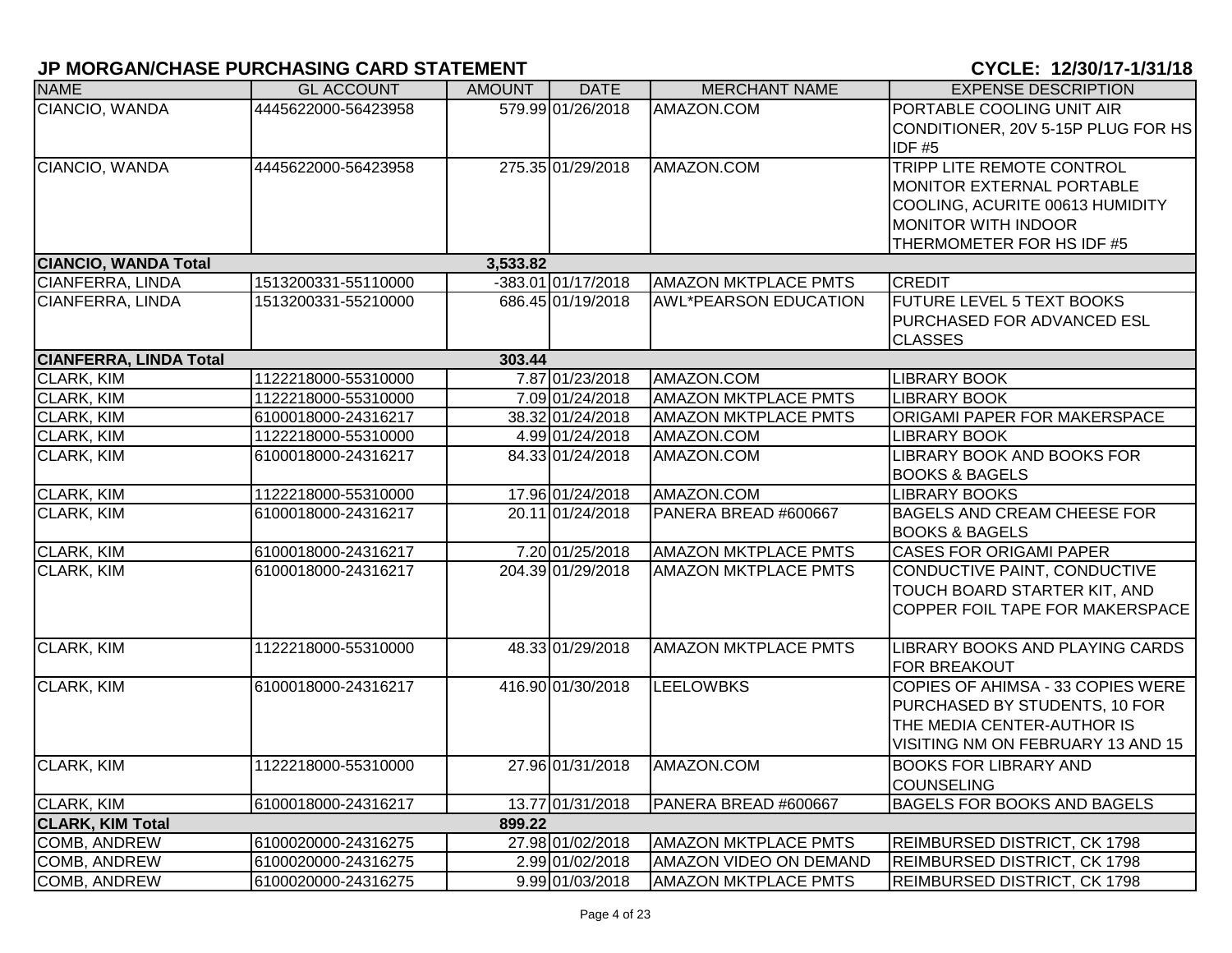# **JP MORGAN/CHASE PURCHASING CARD STATEMENT CHARGE 2010 12:00:00 THE 2010 12:00:00 THE 2010 12:00:00 THE 2010 12:00:00 THE 2010 12:00:00 THE 2010 12:00:00 THE 2010 12:00:00 THE 2010 12:00:00 THE 2010 12:00:00 THE 2010 12:**

| <b>NAME</b>                      | <b>GL ACCOUNT</b>   | AMOUNT    | <b>DATE</b>          | <b>MERCHANT NAME</b>                          | <b>EXPENSE DESCRIPTION</b>                      |
|----------------------------------|---------------------|-----------|----------------------|-----------------------------------------------|-------------------------------------------------|
| <b>COMB, ANDREW</b>              | 6100020000-24316275 |           | 20.70 01/03/2018     | <b>AMAZON MKTPLACE PMTS</b>                   | REIMBURSED DISTRICT, CK 1798                    |
| COMB, ANDREW                     | 6100020000-24316770 |           | 42.01 01/25/2018     | KROGER #366                                   | <b>WORKSHOP PD FOOD</b>                         |
| <b>COMB, ANDREW Total</b>        |                     | 103.67    |                      |                                               |                                                 |
| <b>COOLMAN, ROBERT</b>           | 1126160000-55992000 |           | 79.00 01/02/2018     | CONSERVA ELECTRIC SUPP                        | MTCE STOCK T4'S                                 |
| COOLMAN, ROBERT                  | 1126160000-55992000 |           | 67.38 01/08/2018     | <b>CES #264</b>                               | <b>MTCE STOCK</b>                               |
| COOLMAN, ROBERT                  | 1126160000-55992000 |           | 171.07 01/10/2018    | <b>CONSERVA ELECTRIC SUPP</b>                 | MTCE STOCK BATTERIES, BALLASTS,<br><b>FUSES</b> |
| <b>COOLMAN, ROBERT</b>           | 1126160000-55992000 |           | 78.00 01/10/2018     | CONSERVA ELECTRIC SUPP                        | <b>MTCE STOCK BALLASTS</b>                      |
| <b>COOLMAN, ROBERT</b>           | 1126160000-55992000 |           | 220.00 01/25/2018    | CONSERVA ELECTRIC SUPP                        | <b>MTCE STOCK T8'S</b>                          |
| <b>COOLMAN, ROBERT</b>           | 1126160000-55992000 |           | 122.56 01/25/2018    | <b>CONSERVA ELECTRIC SUPP</b>                 | <b>MTCE STOCK</b>                               |
| COOLMAN, ROBERT                  | 1126160000-55992000 |           | 50.00 01/25/2018     | <b>CONSERVA ELECTRIC SUPP</b>                 | <b>MTCE STOCK</b>                               |
| <b>COOLMAN, ROBERT</b>           | 1126160000-55992000 |           | 60.00 01/29/2018     | <b>CONSERVA ELECTRIC SUPP</b>                 | <b>MTCE STOCK</b>                               |
| <b>COOLMAN, ROBERT Total</b>     |                     | 848.01    |                      |                                               |                                                 |
| <b>DIATIKAR, CHRISTINE</b>       | 1125200000-53220000 |           | 450.00 01/09/2018    | <b>MICHIGAN NEGOTIATORS A</b>                 | <b>LABOR RELATIONS ACADEMY, MINNICK</b>         |
| <b>DIATIKAR, CHRISTINE</b>       | 6100022000-24316099 |           | 24.95 01/15/2018     | A2 HOSTING 1252309                            | WEBSITE 1/14/18-2/13/18                         |
| <b>DIATIKAR, CHRISTINE</b>       | 1429300000-54910000 |           | 6,109.10 01/18/2018  | PLYMOUTH PT NOVI 0155                         | <b>OCT 2017 &amp; NOV 2017 TRAINER</b>          |
| <b>DIATIKAR, CHRISTINE</b>       | 6100061000-24316275 |           | 1,495.00 01/18/2018  | <b>TEAM SPORTS</b>                            | INV 303587/1 SIDELINE ORDER                     |
| <b>DIATIKAR, CHRISTINE</b>       | 1429300000-55997000 |           | 4,640.00 01/18/2018  | <b>TEAM SPORTS</b>                            | INV 341856/1 B BKB UNIFORMS                     |
| <b>DIATIKAR, CHRISTINE</b>       | 6100061000-24316126 |           | 951.00 01/18/2018    | <b>TEAM SPORTS</b>                            | INV 347378/1 COACH'S ORDER                      |
| <b>DIATIKAR, CHRISTINE</b>       | 6100061000-24316195 |           | 603.00 01/18/2018    | <b>TEAM SPORTS</b>                            | INV 348205/1 SPIRITWEAR                         |
| <b>DIATIKAR, CHRISTINE</b>       | 6100022000-24316099 |           | 14.95 01/29/2018     | A2 HOSTING 1265545                            | DOMAIN RENEWAL 2/7/18-2/6/19                    |
| <b>DIATIKAR, CHRISTINE</b>       | 1127170000-55710000 |           | 16,446.99 01/29/2018 | CORRIGAN OIL #2 - BRI                         | DIESEL, 7501 GAL, 1/12/18                       |
| <b>DIATIKAR, CHRISTINE</b>       | 1125200000-53220000 |           | 225.00 01/31/2018    | MICHIGAN NEGOTIATORS A                        | <b>SPRING CONFERENCE-MINNICK</b>                |
| <b>DIATIKAR, CHRISTINE Total</b> |                     | 30,959.99 |                      |                                               |                                                 |
| <b>DRAGOO, MICHAEL</b>           | 1126160000-54120000 |           | 2,952.00 01/05/2018  | R L DEPPMANN CO                               | <b>MTCE DISTRICT HW PUMPS</b>                   |
| <b>DRAGOO, MICHAEL</b>           | 1126160000-55992000 |           | 324.11 01/10/2018    | FOUNDATION BLDG 058                           | <b>HS CEILING TILES</b>                         |
| DRAGOO, MICHAEL                  | 1126160000-55992000 |           | 103.05 01/10/2018    | FOUNDATION BLDG 058                           | <b>DF CEILING TILES</b>                         |
| <b>DRAGOO, MICHAEL</b>           | 1126160000-55992000 |           | 105.00 01/17/2018    | FIRE KING INTERNATIONA                        | <b>MTCE MEDECO KEYS</b>                         |
| <b>DRAGOO, MICHAEL</b>           | 4126115951-54110000 |           | 450.00 01/23/2018    | <b>GAMALSKI BUILDING SPEC</b>                 | DF RM 401 DOOR                                  |
| <b>DRAGOO, MICHAEL Total</b>     |                     | 3,934.16  |                      |                                               |                                                 |
| <b>FULAR, JAMES</b>              | 1126160000-54120000 |           | 261.72 01/10/2018    | MARKS OUTDOOR POWER EQ MTCD SNOWBLOWER REPAIR |                                                 |
| <b>FULAR, JAMES</b>              | 1126160000-55990000 |           | 25.10 01/10/2018     | <b>MICHIGAN STATE UNIVERS</b>                 | <b>GRNDS REFERENCE BOOK</b>                     |
| <b>FULAR, JAMES</b>              | 1126160000-55993000 |           | 37.96 01/12/2018     | THE HOME DEPOT #2737                          | MS, DF GAS CANS                                 |
| <b>FULAR, JAMES</b>              | 1126113000-54120000 |           | 320.45 01/17/2018    | MARKS OUTDOOR POWER EQ NW SNOWBLOWER REPAIRS  |                                                 |
| <b>FULAR, JAMES</b>              | 1126160000-55993000 |           | 1,463.24 01/19/2018  | <b>J THOMAS DISTRIBUTORS</b>                  | GRNDS CUTTING EDGES FOR F-550 & F-<br>350 PLOWS |
| <b>FULAR, JAMES</b>              | 1126160000-55730000 |           | 8.03 01/19/2018      | NAPA PARTS M-2                                | MTCE 2014 F-550 BRAKE LIGHT LENS                |
| <b>FULAR, JAMES</b>              | 1126160000-55980000 |           | 527.99 01/22/2018    | THE HOME DEPOT 2737                           | <b>BOSCO TOOLS</b>                              |
| <b>FULAR, JAMES</b>              | 1126160000-55993000 |           | 27.59 01/25/2018     | <b>FASTENAL COMPANY01</b>                     | <b>GRNDS HOSE FITTINGS</b>                      |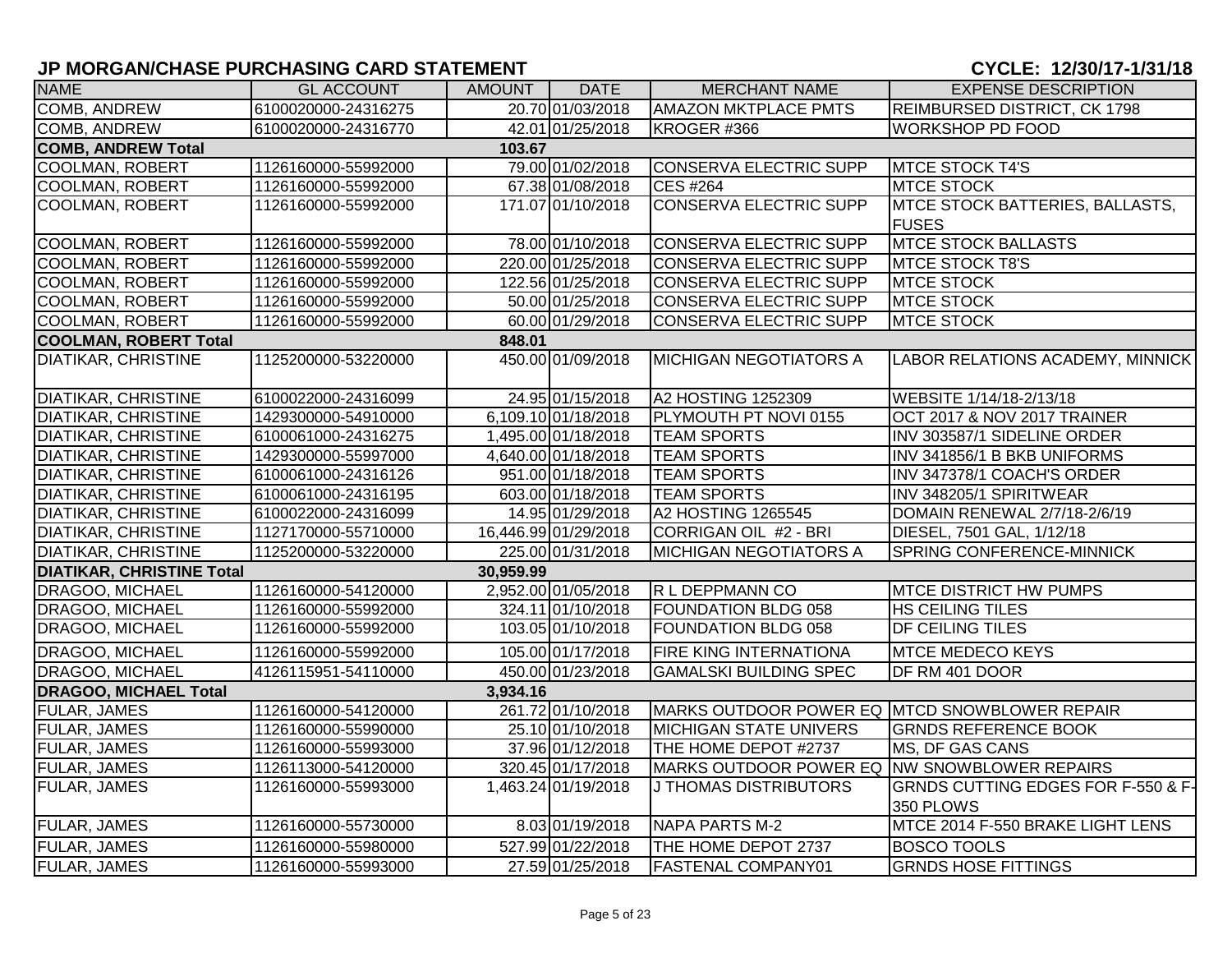# **JP MORGAN/CHASE PURCHASING CARD STATEMENT CHARGE 2010 12:00:00 THE 2010 12:00:00 THE 2010 12:00:00 THE 2010 12:00:00 THE 2010 12:00:00 THE 2010 12:00:00 THE 2010 12:00:00 THE 2010 12:00:00 THE 2010 12:00:00 THE 2010 12:**

| <b>NAME</b>                                | <b>GL ACCOUNT</b>   | <b>AMOUNT</b> | <b>DATE</b>         | <b>MERCHANT NAME</b>          | <b>EXPENSE DESCRIPTION</b>                              |
|--------------------------------------------|---------------------|---------------|---------------------|-------------------------------|---------------------------------------------------------|
| <b>FULAR, JAMES</b>                        | 1126160000-55993000 |               | 179.90 01/25/2018   | PAYPAL *POWERDESIGN           | <b>GRNDS 2 TRIMMER RACKS FOR</b>                        |
|                                            |                     |               |                     |                               | <b>MOWERS</b>                                           |
| FULAR, JAMES                               | 1126160000-55992000 |               | 16.70 01/26/2018    | SITEONE LANDSCAPE S           | <b>MTCE SUPPLIES</b>                                    |
| <b>FULAR, JAMES</b>                        | 1126160000-55980000 |               | 126.28 01/26/2018   | <b>SITEONE LANDSCAPE S</b>    | <b>MTCE TOOLS</b>                                       |
| <b>FULAR, JAMES</b>                        | 1126160000-55992000 |               | 13.90 01/26/2018    | SITEONE LANDSCAPE S           | <b>MTCE STOCK SUPPLIES</b>                              |
| FULAR, JAMES                               | 1126160000-55992000 |               | 138.00 01/29/2018   | <b>CURTIS INDUSTRIES LLC</b>  | <b>NM TRACTOR SNOW PLOW CUTTING</b>                     |
|                                            |                     |               |                     |                               | <b>EDGES</b>                                            |
| <b>FULAR, JAMES</b>                        | 1126160000-55992000 |               | 117.75 01/29/2018   | <b>GEMPLER'S</b>              | <b>MTCE SUPPLIES</b>                                    |
| <b>FULAR, JAMES Total</b>                  |                     | 3,264.61      |                     |                               |                                                         |
| FURLOW, SETH                               | 1711322000-55110614 |               | 105.95 01/11/2018   | <b>FLINN SCIENTIFIC, I</b>    | SHEEP BRAINS AND POLYMER KIT FOR<br><b>NEUROBIOLOGY</b> |
| <b>FURLOW, SETH</b>                        | 1711322000-55110614 |               | 24.48 01/11/2018    | <b>FLINN SCIENTIFIC, I</b>    | SHEEP EYE BALLS FOR                                     |
|                                            |                     |               |                     |                               | NEUROBIOLOGY UNIT                                       |
| <b>FURLOW, SETH Total</b>                  |                     | 130.43        |                     |                               |                                                         |
| <b>GERECKE, LORI</b>                       | 1711220000-55110611 |               | 128.60 01/30/2018   | MEIJER #245                   | <b>SCIENCE TEACHING SUPPLIES</b>                        |
| <b>GERECKE, LORI Total</b>                 |                     | 128.60        |                     |                               |                                                         |
| GONZALEZ-SHEERAN, MAR (6100020000-24316645 |                     |               | 25.42 01/29/2018    | MEIJER INC #122 Q01           | FISH FILTER CARTRIDGES FOR THE                          |
|                                            |                     |               |                     |                               | SALMON IN THE CLASSROOM PROJECT                         |
|                                            |                     |               |                     |                               |                                                         |
| <b>GONZALEZ-SHEERAN, MARGARET Total</b>    |                     | 25.42         |                     |                               |                                                         |
| <b>GORDON, BRIAN</b>                       | 6100061000-24316155 |               | 628.28 01/04/2018   | SAMSCLUB #6657                | <b>HOCKEY TRIP SUPPLIES</b>                             |
| <b>GORDON, BRIAN</b>                       | 6100061000-24316155 |               | 186.53 01/05/2018   | JIMMY JOHNS - 2079            | <b>LUNCH HOCKEY TRIP (TEAM)</b>                         |
| <b>GORDON, BRIAN</b>                       | 6100061000-24316155 |               | 1,236.84 01/08/2018 | <b>BONFIRE STEAKHOUSE BAR</b> | <b>HOCKEY TRIP DINNER</b>                               |
| <b>GORDON, BRIAN</b>                       | 6100061000-24316155 |               | 593.15 01/08/2018   | <b>CASA CALABRIA</b>          | <b>DINNER HOCKEY TRIP</b>                               |
| <b>GORDON, BRIAN</b>                       | 6100061000-24316155 |               | 186.53 01/08/2018   | JIMMY JOHNS - 2079            | LUNCH HOCKEY TRIP                                       |
| <b>GORDON, BRIAN</b>                       | 6100061000-24316155 |               | 426.31 01/08/2018   | <b>QUINCY DINING COMPANY</b>  | <b>TEAM DINNER HOCKEY TRIP</b>                          |
| <b>GORDON, BRIAN</b>                       | 6100061000-24316155 |               | 185.26 01/08/2018   | <b>SUBWAY</b><br>00101121     | <b>LUNCH HOCKEY TRIP</b>                                |
| <b>GORDON, BRIAN</b>                       | 6100061000-24316155 |               | 11.44 01/08/2018    | <b>SUBWAY</b><br>00101121     | <b>LUNCH HOCKEY TRIP</b>                                |
| <b>GORDON, BRIAN</b>                       | 6100061000-24316275 |               | 13.94 01/12/2018    | SQU*SQ *KNAPP'S DONUTS        | <b>DONUTS KLAA MEETING</b>                              |
| <b>GORDON, BRIAN</b>                       | 1429300000-57410000 |               | 11.65 01/15/2018    | <b>AMAZONPRIME MEMBERSHIP</b> | <b>AMAZON MEMBERSHIP</b>                                |
| <b>GORDON, BRIAN</b>                       | 6100061000-24316275 |               | 116.60 01/18/2018   | LITTLE CAESARS 1004 00        | PIZZA FOR MIDDLE SCHOOL                                 |
|                                            |                     |               |                     |                               | <b>BASKETBALL KIDS</b>                                  |
| <b>GORDON, BRIAN</b>                       | 1429300000-55999000 |               | 36.00 01/22/2018    | <b>MHSAA</b>                  | <b>ADDITIONAL AWARDS FOR</b>                            |
|                                            |                     |               |                     |                               | VOLLEYBALL                                              |
| <b>GORDON, BRIAN</b>                       | 6100061000-24316275 |               | 13.94 01/24/2018    | SQU*SQ *KNAPP'S DONUTS        | <b>DONUTS FOR MHSAA</b>                                 |
| <b>GORDON, BRIAN</b>                       | 1122600000-53220000 |               | 120.00 01/31/2018   | <b>PAYPAL *MSED</b>           | <b>BRANDING CONFERENCE</b>                              |
| <b>GORDON, BRIAN Total</b>                 |                     | 3,766.47      |                     |                               |                                                         |
| HANSEN, ANN                                | 1335100000-53220553 |               | 24.00 01/10/2018    | <b>APPELBAUM TRAINING INS</b> | <b>CARE AIDE TRAINING</b>                               |
| HANSEN, ANN                                | 1335100000-53220553 |               | 32.00 01/15/2018    | <b>APPELBAUM TRAINING INS</b> | <b>CARE STAFF TRAINING</b>                              |
| HANSEN, ANN                                | 1335100000-53220553 |               | 20.00 01/22/2018    | <b>APPELBAUM TRAINING INS</b> | <b>CARE AIDE TRAINING</b>                               |
| HANSEN, ANN                                | 1311800000-53220551 |               | 24.00 01/23/2018    | <b>APPELBAUM TRAINING INS</b> | PRESCHOOL TEACHER TRAINING                              |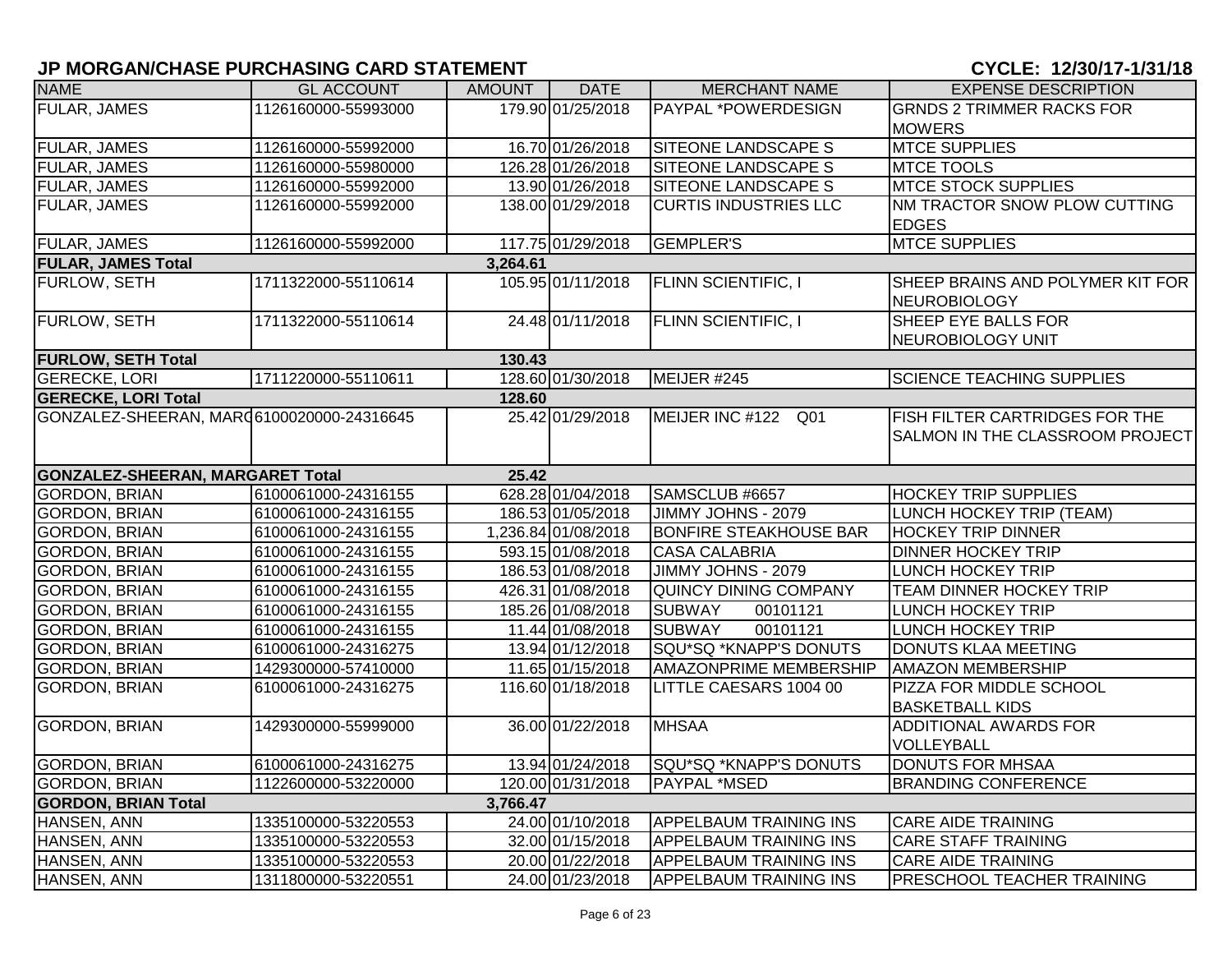| <b>NAME</b>                     | <b>GL ACCOUNT</b>   | <b>AMOUNT</b> | <b>DATE</b>       | <b>MERCHANT NAME</b>              | <b>EXPENSE DESCRIPTION</b>                                                |
|---------------------------------|---------------------|---------------|-------------------|-----------------------------------|---------------------------------------------------------------------------|
| HANSEN, ANN                     | 1335100000-53220553 |               | 28.74 01/25/2018  | SP * ZINGTRAIN                    | TRAINING BOOK FOR CARE LEADER                                             |
| HANSEN, ANN                     | 1311800000-53220551 |               | 52.00 01/26/2018  | <b>APPELBAUM TRAINING INS</b>     | TRAINING FOR PRESCHOOL TEACHER                                            |
| HANSEN, ANN                     | 1335100000-53220553 |               | 24.00 01/31/2018  | <b>APPELBAUM TRAINING INS</b>     | <b>TRAINING FOR CARE AIDE</b>                                             |
| <b>HANSEN, ANN Total</b>        |                     | 204.74        |                   |                                   |                                                                           |
| HARBAR, ERIN                    | 1111322000-55110702 |               | 68.00 01/10/2018  | C. R. HILL COMPANY                | <b>JEWELRY SUPPLIES</b>                                                   |
| HARBAR, ERIN                    | 1711322000-55110614 |               | 299.50 01/15/2018 | <b>UTRECHT ART 8004471892</b>     | <b>MATT BOARD FOR EXHIBITION</b>                                          |
| HARBAR, ERIN                    | 1711322000-55110614 |               | 299.50 01/22/2018 | UTRECHT ART 8004471892            | MATT BOARD FOR EXHIBITION                                                 |
| HARBAR, ERIN                    | 1111322000-55110702 |               | 6.29 01/24/2018   | SSI*SCHOOL SPECIALTY              | <b>GLAZE</b>                                                              |
| HARBAR, ERIN                    | 1111322000-55110702 |               | 24.89 01/29/2018  | <b>AMAZON MKTPLACE PMTS</b>       | <b>JEWELRY</b>                                                            |
| HARBAR, ERIN                    | 1111322000-55110702 |               | 80.84 01/29/2018  | <b>AMAZON MKTPLACE PMTS</b>       | <b>JEWELRY</b>                                                            |
| HARBAR, ERIN                    | 1111322000-55110702 |               | 28.40 01/30/2018  | <b>AMAZON MKTPLACE PMTS</b>       | <b>JEWELRY</b>                                                            |
| <b>HARBAR, ERIN Total</b>       |                     | 807.42        |                   |                                   |                                                                           |
| HAWKINS, STEPHANIE              | 1311800000-55110551 |               | 16.67 01/12/2018  | WAL-MART #5048                    | PAPER PLATES, GOLDFISH, PAPER<br><b>TOWEL</b>                             |
| <b>HAWKINS, STEPHANIE</b>       | 1311800000-55110551 |               | 7.04 01/17/2018   | WAL-MART #5048                    | WINDOW DECORATIONS, BAKING<br>SODA AND CONDITIONER TO MAKE<br><b>SNOW</b> |
| <b>HAWKINS, STEPHANIE</b>       | 1311800000-55110551 |               | 15.00 01/29/2018  | <b>DOLLAR TREE</b>                | <b>GOOGLY EYES, TISSUE PAPER, BINGO</b><br>MARKER, AND DECORATIONS        |
| <b>HAWKINS, STEPHANIE Total</b> |                     | 38.71         |                   |                                   |                                                                           |
| <b>HENDERSON, BETH</b>          | 1125200000-55910000 |               | 46.18 01/10/2018  | STAPLS7189900300000001            | <b>BUSINESS OFFICE - SUPPLIES</b>                                         |
| <b>HENDERSON, BETH</b>          | 1125200000-55910000 |               | 120.67 01/18/2018 | STAPLS7190397891000001            | <b>BUSINESS OFFICE - SUPPLIES</b>                                         |
| <b>HENDERSON, BETH</b>          | 1124122000-53610000 |               | 857.50 01/24/2018 | INT*IN *PRINT & MARKET            | <b>CUSTOM ENVELOPES - HS</b>                                              |
| <b>HENDERSON, BETH</b>          | 1124120000-53610000 |               | 340.00 01/24/2018 | INT*IN *PRINT & MARKET            | <b>CUSTOM ENVELOPES - MS</b>                                              |
| <b>HENDERSON, BETH</b>          | 1124118000-53610000 |               | 37.00 01/24/2018  | <b>INT*IN *PRINT &amp; MARKET</b> | <b>CUSTOM ENVELOPES - NM</b>                                              |
| <b>HENDERSON, BETH</b>          | 1124111000-53610000 |               | 37.00 01/24/2018  | INT*IN *PRINT & MARKET            | <b>CUSTOM ENVELOPES - VO</b>                                              |
| <b>HENDERSON, BETH</b>          | 2332100000-53610000 |               | 72.00 01/24/2018  | INT*IN *PRINT & MARKET            | <b>CUSTOM ENVELOPES - COM ED</b>                                          |
| <b>HENDERSON, BETH</b>          | 1127170000-53610000 |               | 16.00 01/24/2018  | INT*IN *PRINT & MARKET            | <b>CUSTOM ENVELOPES - TRANS</b>                                           |
| <b>HENDERSON, BETH</b>          | 1126160000-53610000 |               | 16.00 01/24/2018  | INT*IN *PRINT & MARKET            | <b>CUSTOM ENVELOPES - MAINT</b>                                           |
| <b>HENDERSON, BETH</b>          | 2529700000-53610000 |               | 67.00 01/24/2018  | INT*IN *PRINT & MARKET            | <b>CUSTOM ENVELOPES - FOOD SVC</b>                                        |
| <b>HENDERSON, BETH</b>          | 1125200000-53610000 |               | 87.50 01/24/2018  | INT*IN *PRINT & MARKET            | <b>CUSTOM ENVELOPES - BUSINESS</b><br><b>OFFICE</b>                       |
| <b>HENDERSON, BETH Total</b>    |                     | 1,696.85      |                   |                                   |                                                                           |
| HICKEY, SAMANTHA                | 1111220725-55110000 |               | 220.50 01/19/2018 | <b>LUCKS MUSIC LIBRARY IN</b>     | <b>FESTIVAL MUSIC</b>                                                     |
| <b>HICKEY, SAMANTHA Total</b>   |                     | 220.50        |                   |                                   |                                                                           |
| HOLLY, SHEILA                   | 1123100000-53220000 |               | 30.00 01/11/2018  | OAKLAND SCHOOLS-RC INT            | <b>OCSBA SCHOOL FINANCE RESEARCH</b><br>COLLABORATIVE, DENNIS O'CONNOR    |
| <b>HOLLY, SHEILA</b>            | 1123100000-53220000 |               | 30.00 01/15/2018  | OAKLAND SCHOOLS-RC INT            | <b>OCSBA DINNER MEETING, DENNIS</b><br><b>O'CONNOR</b>                    |
| <b>HOLLY, SHEILA</b>            | 1123100000-57910000 |               | 127.47 01/15/2018 | PANERA BREAD #608009              | JANUARY 13, 2018 BOARD WORKSHOP<br><b>SUPPLIES</b>                        |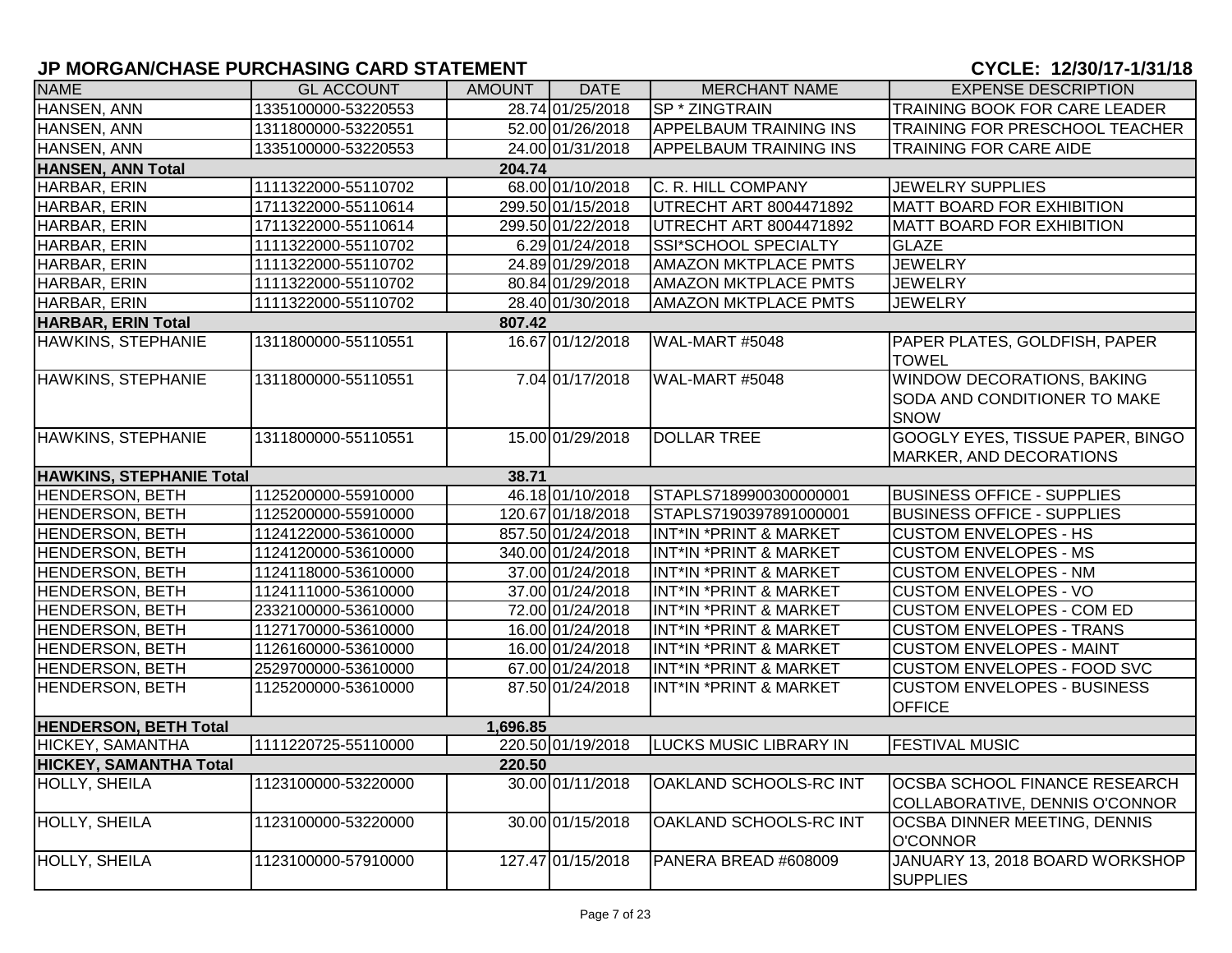| <b>NAME</b>                     | <b>GL ACCOUNT</b>   | <b>AMOUNT</b> | <b>DATE</b>        | <b>MERCHANT NAME</b>        | <b>EXPENSE DESCRIPTION</b>         |
|---------------------------------|---------------------|---------------|--------------------|-----------------------------|------------------------------------|
| HOLLY, SHEILA                   | 1128200000-53490000 |               | 83.00 01/15/2018   | REV.COM                     | <b>CLOSED CAPTIONING FOR THE</b>   |
|                                 |                     |               |                    |                             | JANUARY 11, 2018 BOARD MEETING     |
| HOLLY, SHEILA                   | 1123100000-55990000 |               | 68.07 01/19/2018   | KROGER #632                 | <b>BOARD OF EDUCATION AND FALL</b> |
|                                 |                     |               |                    |                             | ATHLETICS APPRECIATION             |
| HOLLY, SHEILA                   | 1128200000-53490000 |               | 92.00 01/22/2018   | REV.COM                     | CLOSE CAPTIONING FOR THE           |
|                                 |                     |               |                    |                             | JANUARY 18, 2018 BOARD OF          |
|                                 |                     |               |                    |                             | <b>EDUCATION MEETING</b>           |
| <b>HOLLY, SHEILA</b>            | 1123200000-53220000 |               | 230.00 01/25/2018  | OAKLAND SCHOOLS-RC INT      | TRI-COUNTY ALLIANCE FOR PUBLIC     |
|                                 |                     |               |                    |                             | <b>EDUCATION CONFERENCE, STEVE</b> |
|                                 |                     |               |                    |                             | MATTHEWS & RJ WEBBER               |
| <b>HOLLY, SHEILA</b>            | 1128200000-53220000 |               | 50.00 01/25/2018   | PAYPAL *PRSADETROIT         | PRSA DETROIT COMMUNICATIONS        |
|                                 |                     |               |                    |                             | <b>SUMMIT AT WAYNE STATE</b>       |
|                                 |                     |               |                    |                             | UNIVERSITY, BILL ROOSE             |
| <b>HOLLY, SHEILA</b>            | 1123200000-53220000 |               | 115.00 01/26/2018  | OAKLAND SCHOOLS-RC INT      | TRI-COUNTY ALLIANCE FOR PUBLIC     |
|                                 |                     |               |                    |                             | <b>EDUCATION CONFERENCE, JEFF</b>  |
|                                 |                     |               |                    |                             | <b>DINKELMANN</b>                  |
| <b>HOLLY, SHEILA Total</b>      |                     | 825.54        |                    |                             |                                    |
| HOPPENSTEDT, DARBY              | 1722100000-53220611 |               | 155.40 01/29/2018  | <b>RADISSON</b>             | <b>HOTEL ROOM FOR THE MASA</b>     |
|                                 |                     |               |                    |                             | CONFERENCE                         |
| <b>HOPPENSTEDT, DARBY</b>       | 1722100000-53220611 |               | $-8.40 01/31/2018$ | <b>RADISSON</b>             | TAX CREDIT FOR THE MASA            |
|                                 |                     |               |                    |                             | <b>CONFERENCE</b>                  |
| <b>HOPPENSTEDT, DARBY Total</b> |                     | 147.00        |                    |                             |                                    |
| <b>HOSKINS, DIANE</b>           | 6100025000-24316301 |               | 19.45 01/09/2018   | <b>NOVI BOWL</b>            | <b>STUDENT BOWLING</b>             |
| <b>HOSKINS, DIANE</b>           | 6100025000-24316301 |               | 82.08 01/10/2018   | <b>BENITOS PIZZA-NOVI</b>   | <b>STUDENT DINNER</b>              |
| <b>HOSKINS, DIANE</b>           | 1513200331-55110000 |               | 43.36 01/10/2018   | STAPLS7189846150000001      | <b>TEACHER SUPPLY</b>              |
| <b>HOSKINS, DIANE</b>           | 6100025000-24316301 |               | 124.90 01/11/2018  | <b>ZOUP! NOVI</b>           | <b>STUDENT DINNER</b>              |
| <b>HOSKINS, DIANE</b>           | 6100025000-24316301 |               | 78.71 01/18/2018   | <b>BENITOS PIZZA-NOVI</b>   | <b>STUDENT DINNER</b>              |
| HOSKINS, DIANE                  | 6100025000-24316301 |               | 87.92 01/24/2018   | <b>BENITOS PIZZA-NOVI</b>   | <b>STUDENT DINNER</b>              |
| HOSKINS, DIANE                  | 6100025000-24316301 |               | 97.50 01/25/2018   | <b>PRIMOS PIZZA</b>         | STUDENT DINNER                     |
| HOSKINS, DIANE                  | 6100025000-24316301 |               | 25.70 01/26/2018   | <b>BENITOS PIZZA-NOVI</b>   | STUDENT DINNER - PRE BOWLING       |
| HOSKINS, DIANE                  | 1513200331-55110000 |               | 42.94 01/29/2018   | <b>AMAZON MKTPLACE PMTS</b> | <b>TEACHER BOOKS</b>               |
| HOSKINS, DIANE                  | 6100025000-24316301 |               | 381.46 01/29/2018  | SAMSCLUB.COM                | <b>VENDING</b>                     |
| HOSKINS, DIANE                  | 6100025000-24316301 |               | 90.00 01/30/2018   | PRIMOS PIZZA                | <b>STUDENT DINNER</b>              |
| <b>HOSKINS, DIANE Total</b>     |                     | 1,074.02      |                    |                             |                                    |
| <b>HOURIGAN, MARK</b>           | 1111322000-55110723 |               | 7.41 01/09/2018    | OFFICE DEPOT #233           | PURCHASE OF BINDING COMBS FOR      |
|                                 |                     |               |                    |                             | OVERSIZED CONDUCTING SCORES        |
| HOURIGAN, MARK                  | 1111322000-55110723 |               | 60.99 01/10/2018   | J W PEPPER AND SON INC      | PURCHASE OF JAZZ BALLAD FOR        |
|                                 |                     |               |                    |                             | FESTIVAL                           |
| <b>HOURIGAN, MARK Total</b>     |                     | 68.40         |                    |                             |                                    |
| HOWARD, SARAH                   | 1311800000-55110551 |               | 4.00 01/15/2018    | <b>DOLLAR TREE</b>          | <b>RICE FOR SENSORY TABLE</b>      |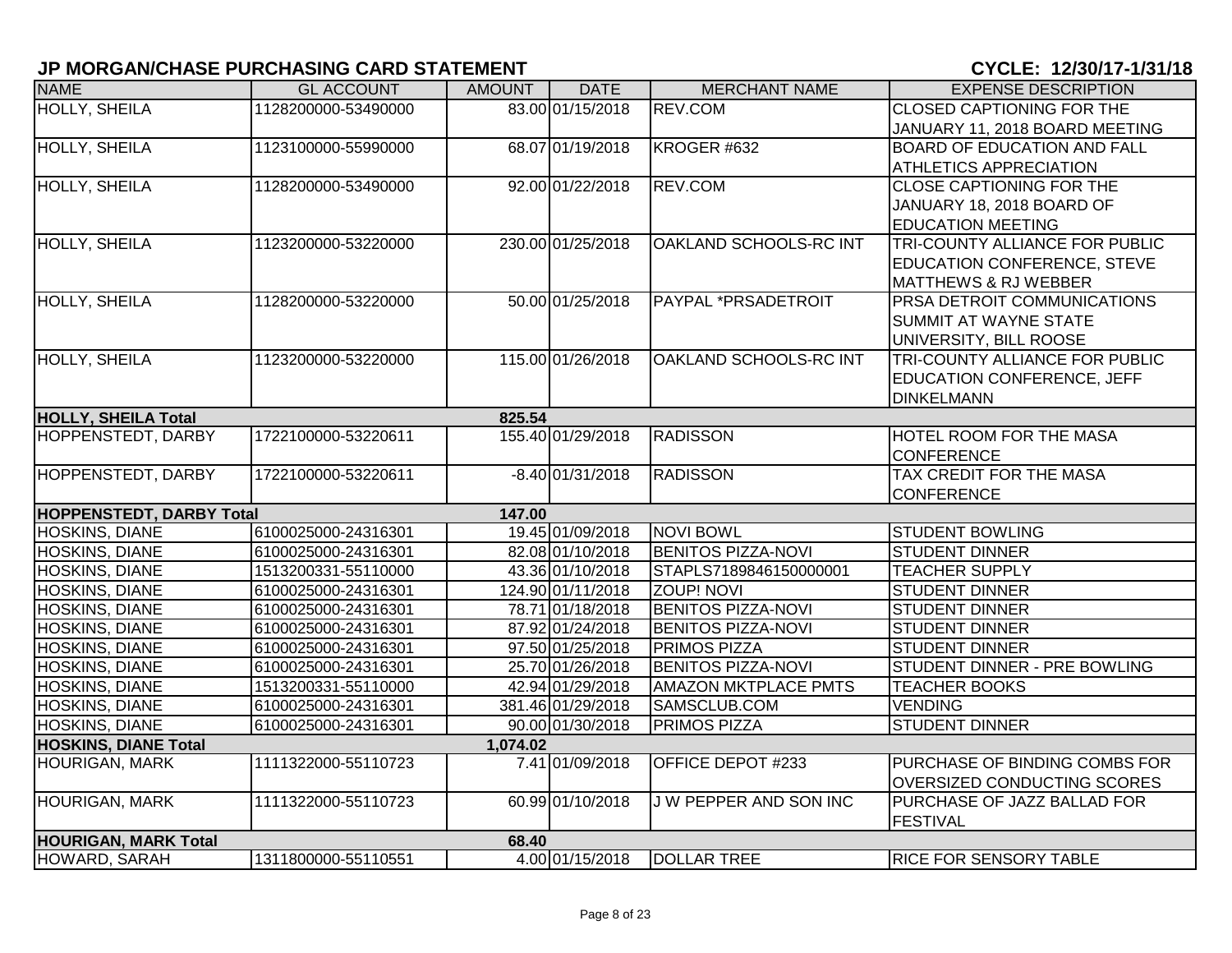| <b>NAME</b>                | <b>GL ACCOUNT</b>   | <b>AMOUNT</b> | <b>DATE</b>         | <b>MERCHANT NAME</b>          | <b>EXPENSE DESCRIPTION</b>                                                     |
|----------------------------|---------------------|---------------|---------------------|-------------------------------|--------------------------------------------------------------------------------|
| HOWARD, SARAH              | 1311800000-55110551 |               | 29.99 01/17/2018    | <b>AMAZON MKTPLACE PMTS</b>   | ROCKET SHIP TENT FOR DRAMATIC                                                  |
|                            |                     |               |                     |                               | <b>PLAY AREA</b>                                                               |
| HOWARD, SARAH              | 1311800000-55110551 |               | 14.97 01/19/2018    | HOBBY LOBBY #417              | VALENTINE'S DAY CRAFT SUPPLIES                                                 |
| HOWARD, SARAH              | 1311800000-55110551 |               | 11.19 01/22/2018    | MICHAELS STORES 4744          | <b>ART SUPPLIES (SPONGES AND</b>                                               |
|                            |                     |               |                     |                               | SEQUINS)                                                                       |
| HOWARD, SARAH              | 1311800000-55110551 |               | 4.99 01/29/2018     | <b>TEACHER'S STORE LIVONI</b> | <b>DRY ERASE MARKERS</b>                                                       |
| <b>HOWARD, SARAH Total</b> |                     | 65.14         |                     |                               |                                                                                |
| JANTZ, ANGELA              | 6100015000-24316275 |               | 91.03 01/10/2018    | PANERA BREAD #600667          | LUNCH/KINDERGARTEN RELOCATION                                                  |
| JANTZ, ANGELA              | 6100015000-24316501 |               | 173.91 01/19/2018   | SAMSCLUB.COM                  | HAND SANITIZER AND CLOROX<br><b>DISINFECTING WIPES</b>                         |
| <b>JANTZ, ANGELA</b>       | 1111115000-57913000 |               | 550.85 01/22/2018   | <b>LAKESHORE LEARNING MAT</b> | REPLACEMENT CARPET FOR<br>KINDERGARTEN ROOM 401 (DUE TO<br>FLOOD)              |
| <b>JANTZ, ANGELA</b>       | 1111115000-57913000 |               | 112.22 01/23/2018   | <b>AMAZON MKTPLACE PMTS</b>   | <b>REPLACEMENT CHAIR FOR</b><br>KINDERGARTEN ROOM 401 (DUE TO<br>FLOOD)        |
| JANTZ, ANGELA              | 1111115000-57913000 |               | 43.29 01/23/2018    | <b>AMAZON MKTPLACE PMTS</b>   | REPLACEMENT SHELVING UNIT FOR<br>KINDERGARTEN ROOM 401 (DUE TO<br>FLOOD)       |
| <b>JANTZ, ANGELA</b>       | 1111115000-57913000 |               | 265.04 01/24/2018   | AMAZON.COM                    | CHAIR AND BEAN BAG REPLACEMENTS<br>FOR KINDERGARTEN ROOM 401 (DUE<br>TO FLOOD) |
| <b>JANTZ, ANGELA</b>       | 1111115000-57913000 |               | 46.75 01/25/2018    | AMAZON.COM                    | PORTABLE BOOMBOX REPLACEMENT<br>FOR KINDERGARTEN ROOM 401 (DUE<br>TO FLOOD)    |
| JANTZ, ANGELA              | 1111115000-57913000 |               | 157.32 01/26/2018   | <b>AMAZON MKTPLACE PMTS</b>   | PUPPET THEATER REPLACEMENT FOR<br>KINDERGARTEN ROOMS 401/402 (DUE<br>TO FLOOD) |
| JANTZ, ANGELA              | 1111115000-55110799 |               | 21.18 01/31/2018    | <b>IKEA</b>                   | STOOLS FOR 2ND GRADE                                                           |
| <b>JANTZ, ANGELA Total</b> |                     | 1,461.59      |                     |                               |                                                                                |
| JUOPPERI, JOHN             | 1126160000-55992000 |               | 168.57 01/02/2018   | PPG PAINTS 9455               | NM5 & NM6 PAINT SUPPLIES                                                       |
| JUOPPERI, JOHN             | 1126160000-55992000 |               | 102.03 01/02/2018   | THE HOME DEPOT #2737          | <b>HS RM 181 &amp; 182 SHELF</b><br><b>REINFORCEMENTS</b>                      |
| <b>JUOPPERI, JOHN</b>      | 1126160000-55980000 |               | 29.33 01/17/2018    | <b>LAWSON PRODUCTS</b>        | <b>MTCE SUPPLIES</b>                                                           |
| JUOPPERI, JOHN             | 1126160000-55992000 |               | 82.88 01/19/2018    | THE HOME DEPOT #2737          | <b>ESB DOOR REMOVAL</b>                                                        |
| JUOPPERI, JOHN             | 1126160000-55992000 |               | 1,345.24 01/29/2018 | <b>REDFORD LOCK COMPANY I</b> | <b>HS LOCKS</b>                                                                |
| JUOPPERI, JOHN             | 1126160000-55992000 |               | 69.12 01/31/2018    | THE HOME DEPOT #2737          | <b>NW REMOUNT PLAQUE</b>                                                       |
| JUOPPERI, JOHN Total       |                     | 1,797.17      |                     |                               |                                                                                |
| KINZER, GARY               | 1128300000-53220000 |               | 111.02 01/31/2018   | <b>HOLIDAY INNS</b>           | <b>CONFERENCE LODGING</b>                                                      |
| <b>KINZER, GARY Total</b>  |                     | 111.02        |                     |                               |                                                                                |
| <b>KOBROSSY, THERESE</b>   | 6100041000-24316355 |               | 13.88 01/26/2018    | <b>LITTLE CAESARS #0057</b>   | STAFF LUNCH ON THE 1/2 DAY CARE                                                |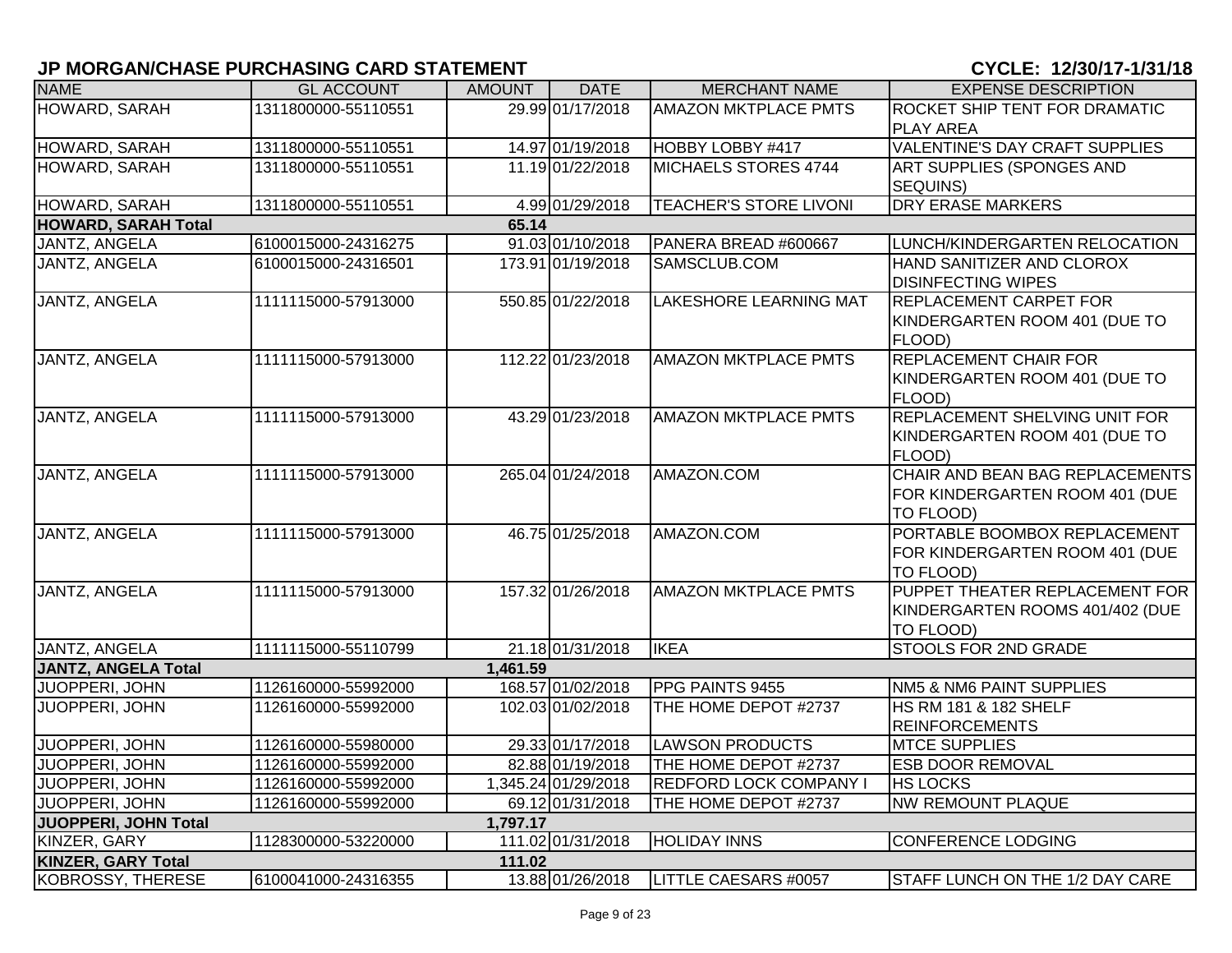| <b>NAME</b>                             | <b>GL ACCOUNT</b>   | <b>AMOUNT</b> | <b>DATE</b>         | <b>MERCHANT NAME</b>        | <b>EXPENSE DESCRIPTION</b>                                                                        |  |  |  |
|-----------------------------------------|---------------------|---------------|---------------------|-----------------------------|---------------------------------------------------------------------------------------------------|--|--|--|
| <b>KOBROSSY, THERESE Total</b><br>13.88 |                     |               |                     |                             |                                                                                                   |  |  |  |
| KORTLANDT, PATRICIA                     | 1122211000-55310000 |               | -76.40 01/10/2018   | FOLLETT SCHOOL SOLUTIO      | <b>CREDIT FOR BOOK PROCESSING IN</b><br>THE MEDIA CENTER                                          |  |  |  |
| KORTLANDT, PATRICIA                     | 1122211000-55310000 |               | $-16.70 01/10/2018$ | FOLLETT SCHOOL SOLUTIO      | <b>CREDIT FOR BOOK PROCESSING IN</b><br>THE MEDIA CENTER                                          |  |  |  |
| KORTLANDT, PATRICIA                     | 6100011000-24316501 |               | 995.00 01/12/2018   | PAYPAL *BRIGHTSTARC         | TWO AFRICAN FOLKTALE ASSEMBLIES<br>ON 3/23                                                        |  |  |  |
| KORTLANDT, PATRICIA                     | 6100011000-24316501 |               | 285.98 01/22/2018   | STAPLS7189919685000001      | TERRA GREEN ASTROBRIGHT PAPER<br>FOR VOICE FOR SPRING FLING                                       |  |  |  |
| <b>KORTLANDT, PATRICIA</b>              | 6100011000-24316501 |               | 525.00 01/23/2018   | <b>SSI*SCHOOL SPECIALTY</b> | CLAY AND GLAZE - VOICE (PTO)<br>PORTION                                                           |  |  |  |
| KORTLANDT, PATRICIA                     | 1111111000-55110702 |               | 896.20 01/23/2018   | SSI*SCHOOL SPECIALTY        | <b>ART SUPPLIES</b>                                                                               |  |  |  |
| <b>KORTLANDT, PATRICIA</b>              | 1111111000-55110799 |               | 49.82 01/25/2018    | STAPLS7190803624000001      | <b>BATTERIES FOR TEACHING STAFF</b><br>MICE AND KEYBOARDS                                         |  |  |  |
| <b>KORTLANDT, PATRICIA</b>              | 6100011000-24316501 |               | 106.56 01/29/2018   | <b>AMAZON MKTPLACE PMTS</b> | <b>SUPPLIES FOR VILLAS</b>                                                                        |  |  |  |
| KORTLANDT, PATRICIA                     | 6100011000-24316501 |               | 460.50 01/30/2018   | PRINTNOLOGY INC             | PRINTING OF STUDENT DIRECTORY<br>FOR VOICE                                                        |  |  |  |
| KORTLANDT, PATRICIA Total               |                     | 3,225.96      |                     |                             |                                                                                                   |  |  |  |
| LALONDE, LUCAS                          | 1129900000-55990000 |               | 18.74 01/11/2018    | THE HOME DEPOT #2737        | LED LIGHT BULBS FOR STAGE                                                                         |  |  |  |
| LALONDE, LUCAS                          | 1129900000-55990000 |               | 677.49 01/17/2018   | <b>AMAZON MKTPLACE PMTS</b> | NEW CAMERA TO REPLACE AGING AUD<br>CAMERAS FOR ON LOCATION SHOOTS<br><b>W/ASSOCIATED SUPPLIES</b> |  |  |  |
| LALONDE, LUCAS                          | 1129900000-55990000 |               | 149.95 01/17/2018   | <b>AMAZON MKTPLACE PMTS</b> | REPLACEMENT MIC FOR AUD<br><b>CAMERAS</b>                                                         |  |  |  |
| LALONDE, LUCAS                          | 1129900000-55990000 |               | 196.97 01/25/2018   | <b>AMAZON MKTPLACE PMTS</b> | LIGHTING EQUIPMENT FOR VIDEO                                                                      |  |  |  |
| LALONDE, LUCAS                          | 1129900000-55990000 |               | 129.99 01/25/2018   | AMAZON.COM                  | UPGRADED RAM FOR AUDITORIUM<br><b>MAC BOOK</b>                                                    |  |  |  |
| LALONDE, LUCAS                          | 1129900000-55990000 |               | 139.99 01/29/2018   | AMAZON.COM                  | NEW HARDRIVE FOR AUDITORIUM<br><b>MACBOOK</b>                                                     |  |  |  |
| <b>LALONDE, LUCAS Total</b>             |                     | 1,313.13      |                     |                             |                                                                                                   |  |  |  |
| LAMBERT, ELIZABETH                      | 1126112000-55991000 |               | 263.28 01/02/2018   | <b>NICHOLS</b>              | OH CUSTODIAL SUPPLIES                                                                             |  |  |  |
| LAMBERT, ELIZABETH                      | 1126152000-55991000 |               | 724.22 01/02/2018   | <b>NICHOLS</b>              | <b>ECEC CUSTODIAL SUPPLIES</b>                                                                    |  |  |  |
| LAMBERT, ELIZABETH                      | 1126160000-55991000 |               | 539.40 01/02/2018   | <b>NICHOLS</b>              | <b>MTCE/TRANS CUSTODIAL SUPPLIES</b>                                                              |  |  |  |
| LAMBERT, ELIZABETH                      | 1126114000-55991000 |               | 567.78 01/02/2018   | <b>NICHOLS</b>              | PV CUSTODIAL SUPPLIES                                                                             |  |  |  |
| LAMBERT, ELIZABETH                      | 1126122000-55991000 |               | 2,608.08 01/02/2018 | <b>NICHOLS</b>              | HS CUSTODIAL SUPPLIES                                                                             |  |  |  |
| LAMBERT, ELIZABETH                      | 1126118000-55991000 |               | 639.34 01/02/2018   | <b>NICHOLS</b>              | NM5 CUSTODIAL SUPPLIES                                                                            |  |  |  |
| LAMBERT, ELIZABETH                      | 1126111000-55991000 |               | 481.96 01/02/2018   | <b>NICHOLS</b>              | <b>VO CUSTODIAL SUPPLIES</b>                                                                      |  |  |  |
| LAMBERT, ELIZABETH                      | 1126118000-55991000 |               | 833.23 01/02/2018   | <b>NICHOLS</b>              | <b>NM6 CUSTODIAL SUPPLIES</b>                                                                     |  |  |  |
| LAMBERT, ELIZABETH                      | 1126120000-55991000 |               | 1,184.07 01/02/2018 | <b>NICHOLS</b>              | <b>MS CUSTODIAL SUPPLIES</b>                                                                      |  |  |  |
| LAMBERT, ELIZABETH                      | 1126115000-55991000 |               | 532.13 01/02/2018   | <b>NICHOLS</b>              | DF CUSTODIAL SUPPLIES                                                                             |  |  |  |
| LAMBERT, ELIZABETH                      | 1126113000-55991000 |               | 188.60 01/02/2018   | <b>NICHOLS</b>              | <b>NW CUSTODIAL SUPPLIES</b>                                                                      |  |  |  |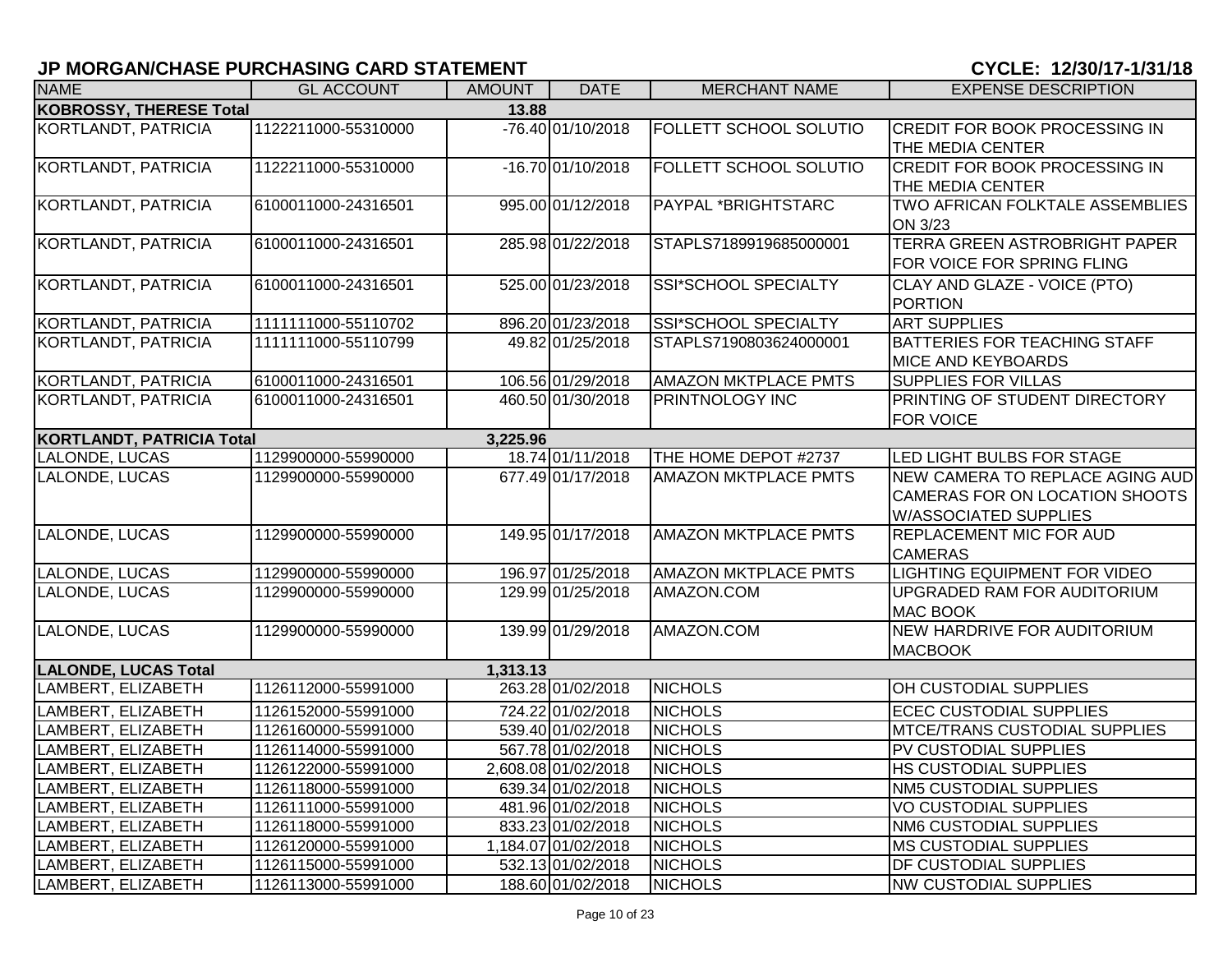#### **JP MORGAN/CHASE PURCHASING CARD STATEMENT CONSUMING A CONSUMING A SUBSEX CONSUMING A CYCLE: 12/30/17-1/31/18**

| <b>NAME</b>        | <b>GL ACCOUNT</b>   | AMOUNT | <b>DATE</b>         | <b>MERCHANT NAME</b>          | <b>EXPENSE DESCRIPTION</b>            |
|--------------------|---------------------|--------|---------------------|-------------------------------|---------------------------------------|
| LAMBERT, ELIZABETH | 1126160000-53840000 |        | 865.20 01/04/2018   | ARCH ENVIRONMENTAL GRO        | HS, MS UNIVERSAL WASTE DISPOSAL       |
| LAMBERT, ELIZABETH | 1126160000-55992000 |        | 216.30 01/04/2018   | <b>LEONARDS SYSRUPS</b>       | HS POOL CO2                           |
| LAMBERT, ELIZABETH | 1126111000-54120000 |        | 195.00 01/04/2018   | NATIONAL TIME                 | VO SUPERVISORY BUTTON ON 902          |
|                    |                     |        |                     |                               | <b>PANEL</b>                          |
| LAMBERT, ELIZABETH | 1126160000-55710000 |        | 508.71 01/04/2018   | <b>SUBURBAN PROPANE</b>       | <b>BOSCO PROPANE</b>                  |
| LAMBERT, ELIZABETH | 1126161000-53840000 |        | 2,231.56 01/04/2018 | <b>WASTE MGMT WM EZPAY</b>    | <b>DISTRICT WASTE REMOVAL</b>         |
| LAMBERT, ELIZABETH | 2326161000-53840000 |        | 743.86 01/04/2018   | <b>WASTE MGMT WM EZPAY</b>    | <b>DISTRICT WASTE REMOVAL</b>         |
| LAMBERT, ELIZABETH | 1126122000-54110000 |        | 594.60 01/05/2018   | <b>THYSSENKRUPP ELEVATOR</b>  | HS ELEVATOR MAINTENANCE               |
| LAMBERT, ELIZABETH | 1126160000-55992000 |        | 111.41 01/09/2018   | <b>AIRGASS NORTH</b>          | <b>DISTRICT WELDING SUPPLIES</b>      |
| LAMBERT, ELIZABETH | 1126160000-55992000 |        | 129.11 01/09/2018   | INT*IN *AQUATIC SOURCE        | <b>HS POOL CHEMICALS</b>              |
| LAMBERT, ELIZABETH | 1126122000-54110000 |        | 140.00 01/09/2018   | INT*IN *AQUATIC SOURCE        | <b>HS POOL MTCE VISIT</b>             |
| LAMBERT, ELIZABETH | 4126114951-54110000 |        | 200.00 01/09/2018   | MICHIGAN STUMP REMOVAL        | PV TREE REMOVAL                       |
| LAMBERT, ELIZABETH | 4126120951-54110000 |        | 400.00 01/09/2018   | MICHIGAN STUMP REMOVAL        | <b>MS TREE REMOVALS</b>               |
| LAMBERT, ELIZABETH | 4126122951-54110000 |        | 75.00 01/09/2018    | MICHIGAN STUMP REMOVAL        | <b>HS REMOVE TREE STUMP</b>           |
| LAMBERT, ELIZABETH | 4126103951-54110000 |        | 750.00 01/09/2018   | <b>MICHIGAN STUMP REMOVAL</b> | <b>ITC REMOVE TREES, GRIND STUMPS</b> |
| LAMBERT, ELIZABETH | 4126118951-54110000 |        | 3,250.00 01/09/2018 | MICHIGAN STUMP REMOVAL        | NM REMOVE TREES, STUMPS ON BIKE       |
|                    |                     |        |                     |                               | <b>PATH</b>                           |
| LAMBERT, ELIZABETH | 1126105000-54110000 |        | 31.00 01/09/2018    | <b>PREMIER PEST MANAG</b>     | NATC PEST MANAGEMENT                  |
| LAMBERT, ELIZABETH | 1126115000-54110000 |        | 28.00 01/09/2018    | <b>PREMIER PEST MANAG</b>     | <b>DF PEST MANAGEMENT</b>             |
| LAMBERT, ELIZABETH | 1126152000-54110000 |        | 37.00 01/09/2018    | <b>PREMIER PEST MANAG</b>     | <b>ECEC PEST MANAGEMENT</b>           |
| LAMBERT, ELIZABETH | 1126101000-54110000 |        | 43.00 01/09/2018    | <b>PREMIER PEST MANAG</b>     | <b>ESB PEST MANAGEMENT</b>            |
| LAMBERT, ELIZABETH | 1126103000-54110000 |        | 28.00 01/09/2018    | <b>PREMIER PEST MANAG</b>     | <b>ITC PEST MANAGEMENT</b>            |
| LAMBERT, ELIZABETH | 1126122000-54110000 |        | 33.00 01/09/2018    | <b>PREMIER PEST MANAG</b>     | <b>HS PEST MANAGEMENT</b>             |
| LAMBERT, ELIZABETH | 1126118000-54110000 |        | 28.00 01/09/2018    | <b>PREMIER PEST MANAG</b>     | <b>NM5 PEST MANAGEMENT</b>            |
| LAMBERT, ELIZABETH | 1126118000-54110000 |        | 523.00 01/09/2018   | PREMIER PEST MANAG            | NM6 PEST MANAGEMENT & BED BUG         |
|                    |                     |        |                     |                               | <b>CONTROL</b>                        |
| LAMBERT, ELIZABETH | 1126120000-54110000 |        | 37.00 01/09/2018    | <b>PREMIER PEST MANAG</b>     | <b>MS PEST MANAGEMENT</b>             |
| LAMBERT, ELIZABETH | 1126113000-54110000 |        | 28.00 01/09/2018    | <b>PREMIER PEST MANAG</b>     | <b>NW PEST MANAGEMENT</b>             |
| LAMBERT, ELIZABETH | 1126112000-54110000 |        | 28.00 01/09/2018    | PREMIER PEST MANAG            | OH PEST MANAGEMENT                    |
| LAMBERT, ELIZABETH | 1126114000-54110000 |        | 28.00 01/09/2018    | <b>PREMIER PEST MANAG</b>     | PV PEST MANAGEMENT                    |
| LAMBERT, ELIZABETH | 1126111000-54110000 |        | 35.00 01/09/2018    | <b>PREMIER PEST MANAG</b>     | VO PEST MANAGEMENT                    |
| LAMBERT, ELIZABETH | 1126161000-53840000 |        | 200.00 01/09/2018   | <b>WASTE MGMT WM EZPAY</b>    | <b>BOSCO ROLL OFF DUMPSTER</b>        |
| LAMBERT, ELIZABETH | 4126103951-54110000 |        | 634.00 01/10/2018   | <b>COMMERICAL GLASS,</b>      | <b>ITC RM 116 GLASS REPLACEMENT</b>   |
| LAMBERT, ELIZABETH | 1126160000-55710000 |        | 507.52 01/10/2018   | CORRIGAN OIL #2 - BRI         | <b>MTCE FUEL</b>                      |
| LAMBERT, ELIZABETH | 1126122000-54120000 |        | 560.00 01/10/2018   | <b>DE-CAL INC</b>             | HS AHU-32 MIXED AIR, RMS 106A &       |
|                    |                     |        |                     |                               | 106B NO HEAT                          |
| LAMBERT, ELIZABETH | 1126120000-54120000 |        | 560.00 01/10/2018   | <b>DE-CAL INC</b>             | MS WOOD SHOP VAV                      |
| LAMBERT, ELIZABETH | 4126114951-54110000 |        | 1,708.00 01/10/2018 | <b>DE-CAL INC</b>             | PV RM 402, BOILER #1                  |
| LAMBERT, ELIZABETH | 1126118000-54120000 |        | 364.00 01/10/2018   | <b>DE-CAL INC</b>             | NM5 PRINCIPAL'S OFFICE NO HEAT        |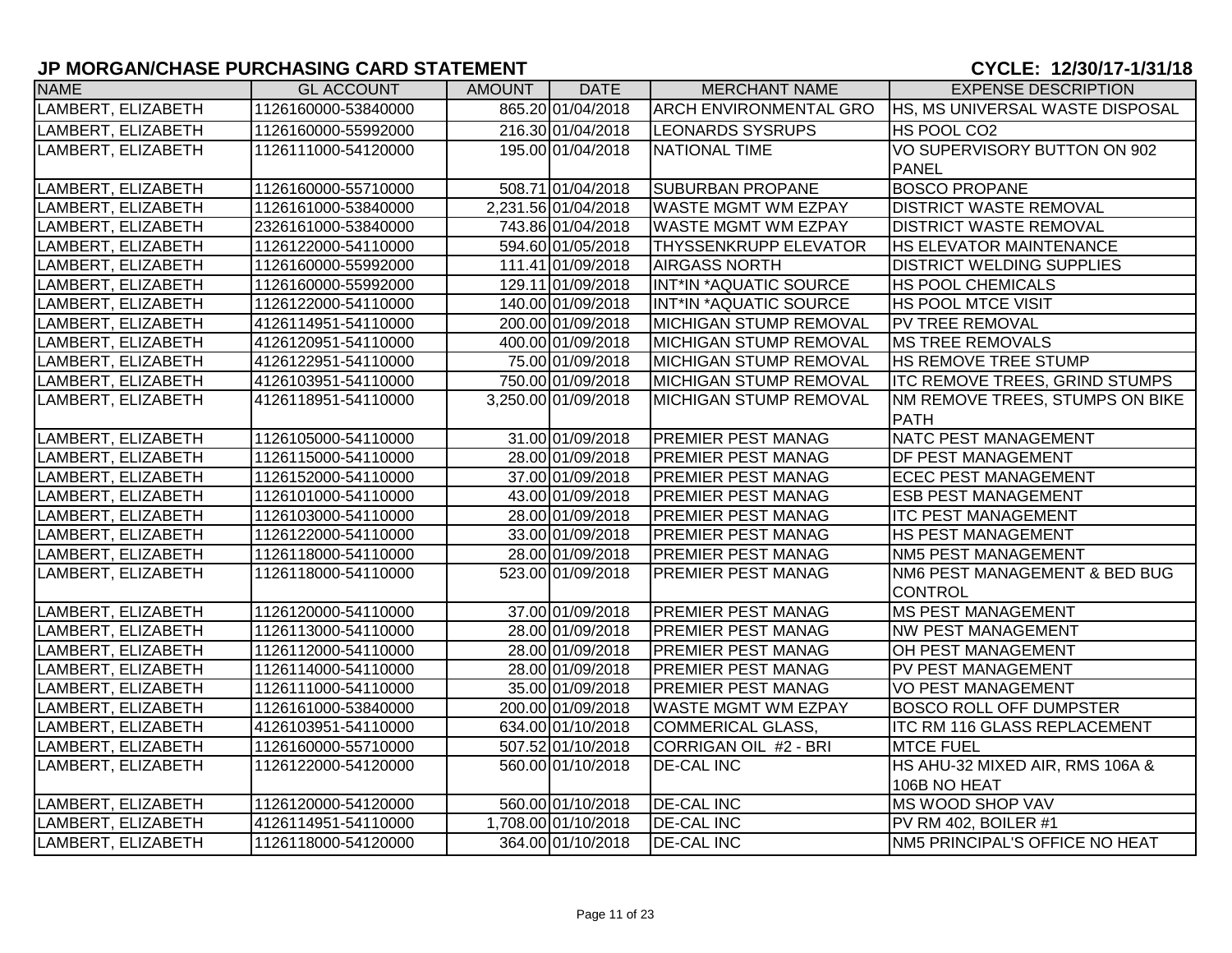| <b>NAME</b>        | <b>GL ACCOUNT</b>   | <b>AMOUNT</b> | <b>DATE</b>         | <b>MERCHANT NAME</b>              | <b>EXPENSE DESCRIPTION</b>             |
|--------------------|---------------------|---------------|---------------------|-----------------------------------|----------------------------------------|
| LAMBERT, ELIZABETH | 4126122951-54110000 |               | 8,180.96 01/10/2018 | <b>DE-CAL INC</b>                 | HS ADMIN OFFICE, 226, 101 3-WAY        |
|                    |                     |               |                     |                                   | <b>HEATING VALVE, ACTUATOR</b>         |
|                    |                     |               |                     |                                   | <b>REPLACEMENT</b>                     |
| LAMBERT, ELIZABETH | 1126115000-54120000 |               | 1,148.00 01/10/2018 | <b>DE-CAL INC</b>                 | DF AHU-C1 & AHU-D2                     |
| LAMBERT, ELIZABETH | 1126160000-54966000 |               | 4,850.00 01/10/2018 | <b>DE-CAL INC</b>                 | <b>DISTRICT BACKFLOW TESTING</b>       |
| LAMBERT, ELIZABETH | 1126160000-55992000 |               | 1,250.00 01/10/2018 | HOH WATER TECHNOLOGY              | <b>DISTRICT CHEMICALS</b>              |
| LAMBERT, ELIZABETH | 1126122000-54110000 |               | 2,015.00 01/10/2018 | INT*IN *SERVICEPRO PLU            | HS VAC SEWAGE EJECTION PITS ON N       |
|                    |                     |               |                     |                                   | & S SIDES                              |
| LAMBERT, ELIZABETH | 4126112951-54110000 |               | 3,600.00 01/10/2018 | INT*IN *SERVICEPRO PLU            | OH PLUMBING REPAIRS                    |
| LAMBERT, ELIZABETH | 4126115951-54110000 |               | 4,386.00 01/10/2018 | <b>REDFORD LOCK COMPANY I</b>     | DF GYM EXIT DOORS                      |
| LAMBERT, ELIZABETH | 1126160000-55992000 |               | 297.50 01/11/2018   | INT*IN *AQUATIC SOURCE            | HS POOL CHLORINE                       |
| LAMBERT, ELIZABETH | 1126122000-54110000 |               | 1,159.76 01/11/2018 | INT*IN *AQUATIC SOURCE            | HS POOL DIAPHRAGM, COUPLING            |
| LAMBERT, ELIZABETH | 1126160000-54110000 |               | 8,430.00 01/11/2018 | INT*IN *SERVICEPRO PLU            | <b>DISTRICT CATCH BASIN CLEANING</b>   |
| LAMBERT, ELIZABETH | 1126152000-54110000 |               | 700.00 01/11/2018   | THERMALNETICS, INC.               | ECEC D-BACS PANEL SET UP               |
| LAMBERT, ELIZABETH | 1126160000-54110000 |               | 111.13 01/11/2018   | <b>TRUCK&amp;TRAILER SPCLT IN</b> | <b>MTCE RAT PACK INSTALL</b>           |
| LAMBERT, ELIZABETH | 1126114000-54120000 |               | 596.78 01/12/2018   | INT*IN *BOL HOUSE LLC             | PV SOUTH BOILER COIL                   |
| LAMBERT, ELIZABETH | 1126160000-55992000 |               | 440.51 01/15/2018   | <b>AERO FILTER INC</b>            | <b>HS AIR FILTERS</b>                  |
| LAMBERT, ELIZABETH | 1126160000-55710000 |               | 823.82 01/15/2018   | CORRIGAN OIL #2 - BRI             | <b>MTCE FUEL</b>                       |
| LAMBERT, ELIZABETH | 1126660000-54934000 |               | 50.00 01/15/2018    | PROTECTION ONE ALARM              | <b>ECEC BUILDING SECURITY</b>          |
| LAMBERT, ELIZABETH | 1126160000-53840000 |               | 650.00 01/16/2018   | <b>ARCH ENVIRONMENTAL GRO</b>     | <b>IMS CHEMICAL WASTE DISPOSAL</b>     |
| LAMBERT, ELIZABETH | 1126100000-54910829 |               | 2,620.80 01/16/2018 | <b>ARCH ENVIRONMENTAL GRO</b>     | <b>DISTRICT STORM WATER</b>            |
|                    |                     |               |                     |                                   | MANAGEMENT                             |
| LAMBERT, ELIZABETH | 1126160000-54130000 |               | 150.00 01/16/2018   | <b>HADLEYS TOWING</b>             | MTCE FORD F-350 TOW TO HAROLDS         |
| LAMBERT, ELIZABETH | 1126160000-54130000 |               | 250.00 01/16/2018   | <b>HADLEYS TOWING</b>             | MTCE F-550 TOW TO HOLZER               |
| LAMBERT, ELIZABETH | 1126160000-55730000 |               | 100.86 01/16/2018   | NAPA PARTS M-2                    | MTCE FORD F-350 FUEL PUMP              |
| LAMBERT, ELIZABETH | 1126160000-55730000 |               | 8.72 01/16/2018     | NAPA PARTS M-2                    | <b>MTCE SOCKET</b>                     |
| LAMBERT, ELIZABETH | 1126660000-54934000 |               | 4,161.00 01/16/2018 | SONITROL GREAT LAKES M            | <b>DISTRICT BUILDING SECURITY THRU</b> |
|                    |                     |               |                     |                                   | 4/30/2018                              |
| LAMBERT, ELIZABETH | 1126152000-54120000 |               | 2,225.24 01/17/2018 | <b>BASS</b>                       | ECEC RM 6 SENSOR ISSUE                 |
| LAMBERT, ELIZABETH | 1126114000-54120000 |               | 300.00 01/17/2018   | <b>BASS</b>                       | PV KITCHEN MAKE UP AIR UNIT            |
| LAMBERT, ELIZABETH | 1126115000-54120000 |               | 300.00 01/17/2018   | <b>BASS</b>                       | DF PUMPS NOT STARTING AUTO             |
| LAMBERT, ELIZABETH | 1126120000-54120000 |               | 300.00 01/17/2018   | <b>BASS</b>                       | MS NO COOLING                          |
| LAMBERT, ELIZABETH | 1126122000-54120000 |               | 928.00 01/17/2018   | <b>BASS</b>                       | HS COMMUNICATION ISSUES                |
| LAMBERT, ELIZABETH | 1126112000-54120000 |               | 1,943.00 01/17/2018 | <b>BASS</b>                       | OH COMMUNICATION ISSUES                |
| LAMBERT, ELIZABETH | 1126122000-54120000 |               | 565.00 01/17/2018   | <b>BASS</b>                       | HS AHU-32 & 33 D & G NOT COOLING       |
| LAMBERT, ELIZABETH | 1126160000-53450000 |               | 100.00 01/18/2018   | <b>ARC - MI MADISON HGTS</b>      | <b>DISTRICT MONTHLY SKYSITE FEE</b>    |
| LAMBERT, ELIZABETH | 1126122000-54110000 |               | 665.15 01/18/2018   | INT*IN *AQUATIC SOURCE            | <b>HS POOL MAINTENANCE</b>             |
| LAMBERT, ELIZABETH | 1126122000-54120000 |               | 2,250.00 01/18/2018 | INT*IN *SERVICEPRO PLU            | <b>HS SEWAGE PUMPS</b>                 |
| LAMBERT, ELIZABETH | 1126114000-54120000 |               | 3,575.00 01/18/2018 | INT*IN *SERVICEPRO PLU            | PV SOUTH BOILER VACTOR TRUCK           |
| LAMBERT, ELIZABETH | 1126161000-53840000 |               | 200.00 01/18/2018   | WASTE MGMT WM EZPAY               | <b>BOSCO ROLL OFF DUMPSTER</b>         |
| LAMBERT, ELIZABETH | 1126160000-55990000 |               | 53.89 01/19/2018    | CINTAS 60A SAP                    | <b>MTCE REPLACEMENT SHIRT</b>          |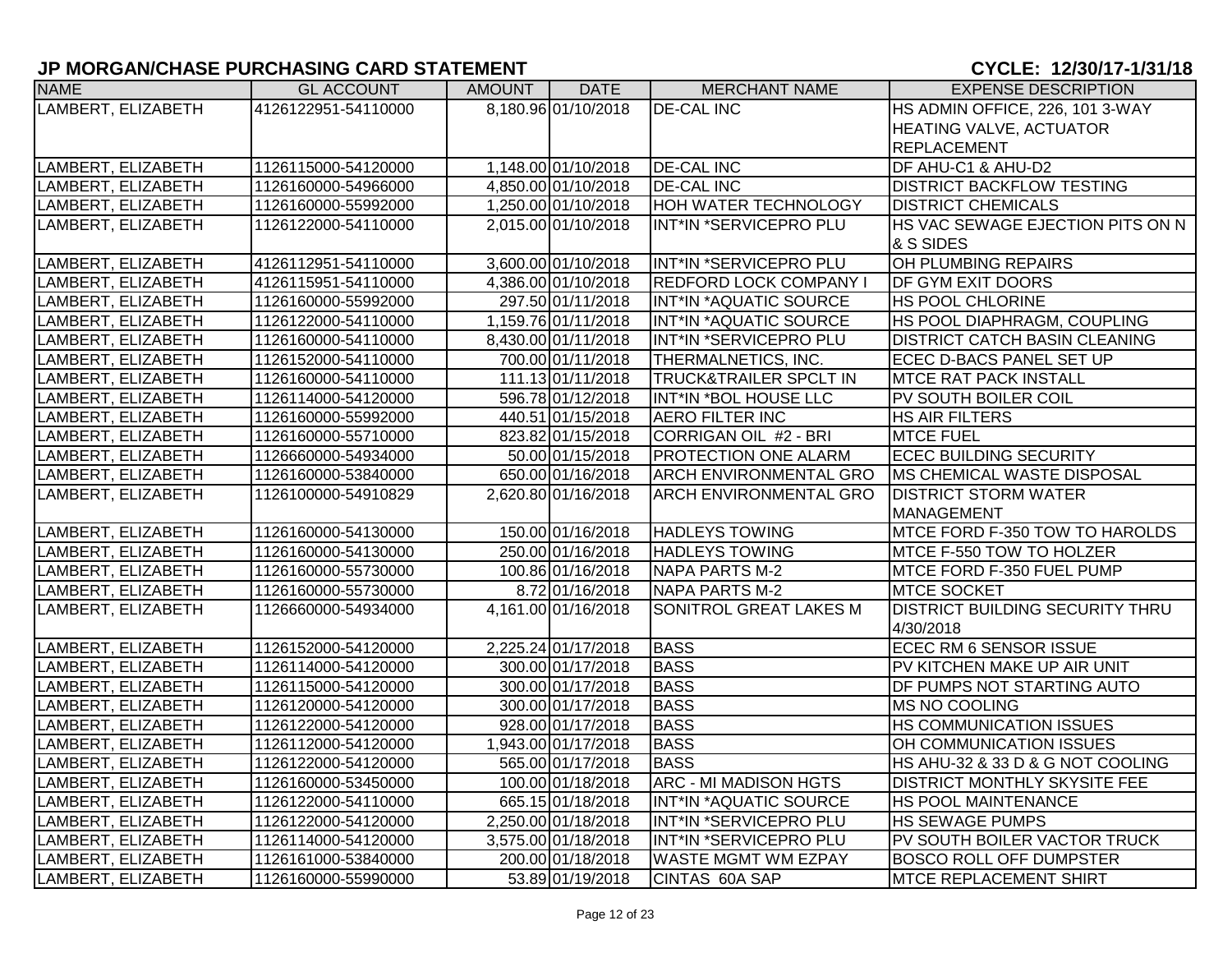| <b>NAME</b>                     | <b>GL ACCOUNT</b>   | <b>AMOUNT</b> | <b>DATE</b>         | <b>MERCHANT NAME</b>              | <b>EXPENSE DESCRIPTION</b>                            |
|---------------------------------|---------------------|---------------|---------------------|-----------------------------------|-------------------------------------------------------|
| LAMBERT, ELIZABETH              | 1126160000-55990000 |               | 630.97 01/19/2018   | CINTAS 60A SAP                    | <b>MTCE WINTER UNIFORMS</b>                           |
| LAMBERT, ELIZABETH              | 1127170000-55990000 |               | 71.05 01/19/2018    | <b>QUALITY FIRST AID &amp; SA</b> | TRANS FIRST AID KIT REFILLS                           |
| LAMBERT, ELIZABETH              | 1126160000-55990000 |               | 53.96 01/19/2018    | <b>QUALITY FIRST AID &amp; SA</b> | <b>MTCE FIRST AID KIT REFILLS</b>                     |
| LAMBERT, ELIZABETH              | 1126660000-54934000 |               | 589.00 01/19/2018   | SONITROL GREAT LAKES M            | ECEC BUILDING SECURITY UPGRADE                        |
| LAMBERT, ELIZABETH              | 1126660000-54934000 |               | 589.00 01/19/2018   | SONITROL GREAT LAKES M            | <b>ESB BUILDING SECURITY UPGRADE</b>                  |
| LAMBERT, ELIZABETH              | 1126660000-54934000 |               | 589.00 01/19/2018   | SONITROL GREAT LAKES M            | <b>MS BUILDING SECURITY UPGRADE</b>                   |
| LAMBERT, ELIZABETH              | 1126660000-54934000 |               | 938.98 01/19/2018   | SONITROL GREAT LAKES M            | PV BUILDING SECURITY UPGRADE                          |
| LAMBERT, ELIZABETH              | 1126660000-54934000 |               | 589.00 01/19/2018   | <b>SONITROL GREAT LAKES M</b>     | HS BUILDING SECURITY UPGRADE                          |
| LAMBERT, ELIZABETH              | 1126120000-54120000 |               | 2,731.91 01/23/2018 | <b>DE-CAL INC</b>                 | MS BOILER FAILURE ISSUES                              |
| LAMBERT, ELIZABETH              | 1126111000-54120000 |               | 199.00 01/23/2018   | GBC*ECOMMERCE                     | <b>VO LAMINATOR REPAIR</b>                            |
| LAMBERT, ELIZABETH              | 1126122000-54110000 |               | 439.00 01/23/2018   | INT*IN *AQUATIC SOURCE            | HS POOL WATER HEIGHT PROBLEM                          |
| LAMBERT, ELIZABETH              | 1126660000-54934000 |               | 195.00 01/23/2018   | SONITROL GREAT LAKES M            | NM6 SECURITY SYSTEM SERVICE CALL                      |
| LAMBERT, ELIZABETH              | 1126160000-55992000 |               | 335.00 01/25/2018   | INT*IN *AQUATIC SOURCE            | <b>HS POOL CHLORINE</b>                               |
| LAMBERT, ELIZABETH              | 1126160000-55992000 |               | 85.87 01/26/2018    | <b>AERO FILTER INC</b>            | <b>NW AIR FILTERS</b>                                 |
| LAMBERT, ELIZABETH              | 1126160000-54966000 |               | 500.00 01/26/2018   | <b>OSCAR W LARSON COMPA</b>       | TRANS UST MONITORING/LEAK                             |
|                                 |                     |               |                     |                                   | <b>INSPECTION</b>                                     |
| LAMBERT, ELIZABETH              | 1126122000-54966000 |               | 225.09 01/29/2018   | <b>CUMMINS BRIDGEWAY-1</b>        | HS GENERATOR #2 INSPECTION                            |
| LAMBERT, ELIZABETH              | 1126113000-54966000 |               | 224.59 01/29/2018   | <b>CUMMINS BRIDGEWAY-1</b>        | <b>NW GENERATOR INSPECTION</b>                        |
| LAMBERT, ELIZABETH              | 1126103000-54966000 |               | 224.59 01/29/2018   | <b>CUMMINS BRIDGEWAY-1</b>        | <b>ITC GENERATOR INSPECTION</b>                       |
| LAMBERT, ELIZABETH              | 1126120000-54966000 |               | 215.46 01/29/2018   | <b>CUMMINS BRIDGEWAY-1</b>        | <b>IMS GENERATOR INSPECTION</b>                       |
| LAMBERT, ELIZABETH              | 1126660000-54934000 |               | 50.00 01/29/2018    | <b>PROTECTION ONE ALARM</b>       | <b>ECEC SECURITY SYSTEM</b>                           |
| <b>LAMBERT, ELIZABETH Total</b> |                     | 93,275.95     |                     |                                   |                                                       |
| <b>LANEY, CHRISTOPHER</b>       | 6100020000-24316247 |               | 132.37 01/12/2018   | THE HOME DEPOT #2737              | <b>PROJECT SUPPLIES</b>                               |
| <b>LANEY, CHRISTOPHER Total</b> |                     | 132.37        |                     |                                   |                                                       |
| <b>LASH, NANCY</b>              | 1124114000-55910000 |               | 5.79 01/02/2018     | STAPLS7188400146000001            | <b>OFFICE SUPPLY</b>                                  |
| LASH, NANCY                     | 1124114000-55910000 |               | 5.89 01/02/2018     | STAPLS7188400146000004            | <b>OFFICE SUPPLY</b>                                  |
| <b>LASH, NANCY</b>              | 1124114000-55990000 |               | 82.18 01/11/2018    | <b>AMAZON MKTPLACE PMTS</b>       | PRINCIPAL MEETING "TEACH LIKE A                       |
|                                 |                     |               |                     |                                   | PIRATE"                                               |
| <b>LASH, NANCY</b>              | 1111114000-53840000 |               | 25.00 01/11/2018    | <b>GFL ENVIROMENTAL USA I</b>     | <b>SCHOOL RECYCLING</b>                               |
| LASH, NANCY                     | 1111114000-55110729 |               | 17.75 01/11/2018    |                                   | REI*GREENWOODHEINEMANN LEVELED READING TEACHER SUPPLY |
| <b>LASH, NANCY</b>              | 1111114000-53840000 |               | 107.85 01/11/2018   | SHRED-IT USA LLC                  | <b>OFFICE SHREDDING SERVICE</b>                       |
| <b>LASH, NANCY</b>              | 6100014000-24316275 |               | 70.92 01/12/2018    | COTTAGE INN PIZZA - NO            | <b>FOOD FOR THINKING DAY WITH MYLA</b><br>LEE         |
| <b>LASH, NANCY</b>              | 6100014000-24316268 |               | 405.97 01/12/2018   | <b>MOLLY HAWKINS HOUSE IN</b>     | <b>ART ROOM SUPPLY</b>                                |
| <b>LASH, NANCY</b>              | 1124114000-55910000 |               | 139.98 01/12/2018   | STAPLS7190104827000001            | <b>LAMINATING SUPPLY</b>                              |
| <b>LASH, NANCY</b>              | 1111114000-55110708 |               | 19.25 01/15/2018    | <b>AMAZON MKTPLACE PMTS</b>       | SEALANT FOR BOARDS - SE                               |
| LASH, NANCY                     | 6100014000-24316275 |               | 138.00 01/15/2018   | <b>CRANBROOK EDUCATIONAL</b>      | 2ND GRADE FIELD TRIP                                  |
| <b>LASH, NANCY</b>              | 6100014000-24316275 |               | 270.00 01/15/2018   | <b>CRANBROOK EDUCATIONAL</b>      | 2ND GRADE FIELD TRIP                                  |
| <b>LASH, NANCY</b>              | 6100014000-24316275 |               | 270.00 01/15/2018   | <b>CRANBROOK EDUCATIONAL</b>      | 2ND GRADE FIELD TRIP                                  |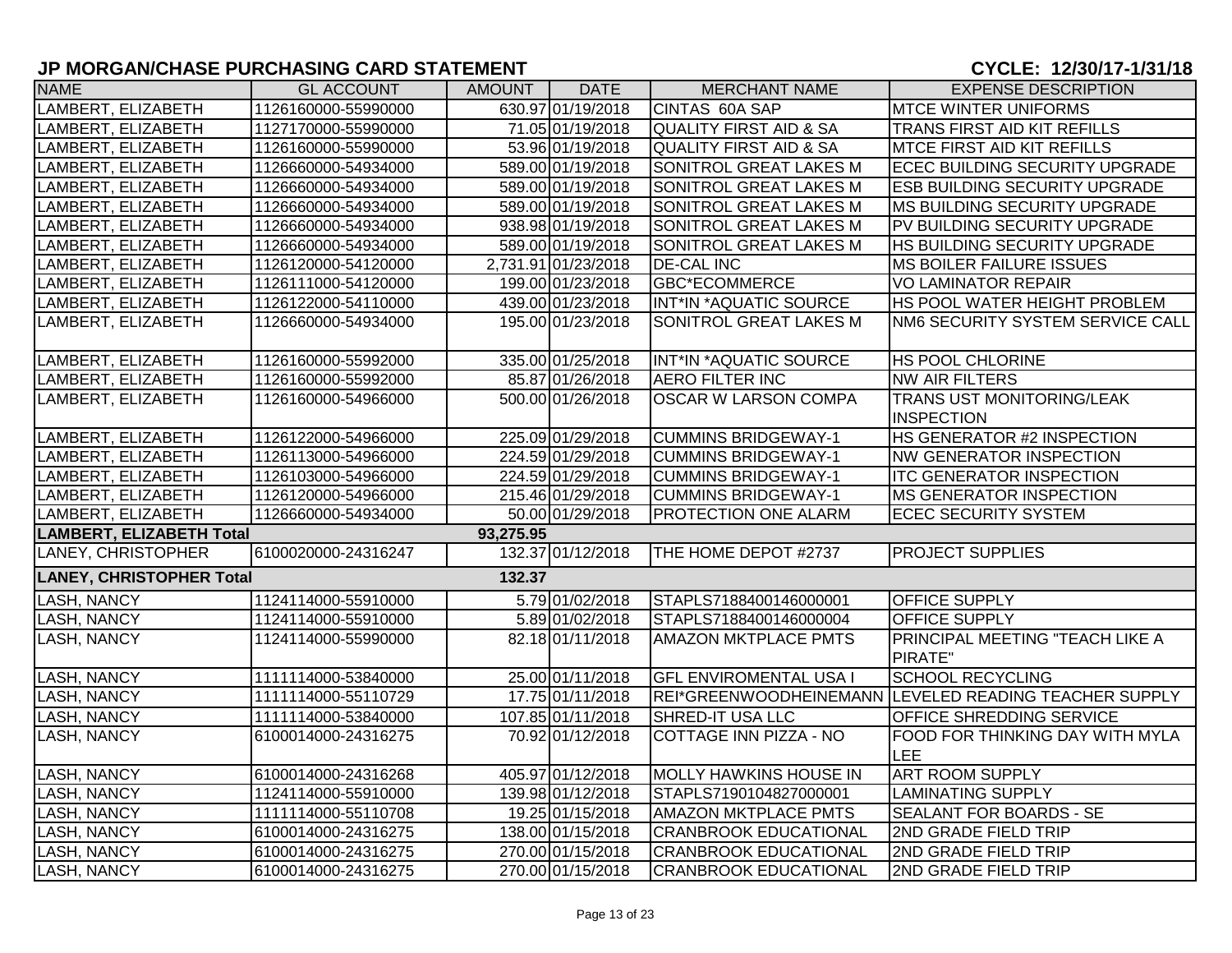| <b>NAME</b>              | <b>GL ACCOUNT</b>   | <b>AMOUNT</b> | <b>DATE</b>         | <b>MERCHANT NAME</b>          | <b>EXPENSE DESCRIPTION</b>                                                                    |
|--------------------------|---------------------|---------------|---------------------|-------------------------------|-----------------------------------------------------------------------------------------------|
| LASH, NANCY              | 6100014000-24316275 |               | 43.98 01/22/2018    | STAPLS7190104088000001        | <b>SNACK FOR MEETING</b>                                                                      |
| <b>LASH, NANCY</b>       | 1124114000-55910000 |               | 33.93 01/22/2018    | STAPLS7190540135000001        | <b>COLORED FOLDERS FOR MTSS &amp; CA60</b>                                                    |
| LASH, NANCY              | 6100014000-24316275 |               | 387.82 01/29/2018   | <b>DBC*BLICK ART MATERIAL</b> | <b>ART SUPPLY</b>                                                                             |
| LASH, NANCY              | 6100014000-24316275 |               | 297.00 01/31/2018   | <b>CRANBROOK EDUCATIONAL</b>  | 2ND GRADE FIELD TRIP                                                                          |
| LASH, NANCY              | 1124114000-55910000 |               | 97.15 01/31/2018    | <b>SCHOOL NURSE SUPPLY IN</b> | OFFICE SUPPLY                                                                                 |
| <b>LASH, NANCY Total</b> |                     | 2,418.46      |                     |                               |                                                                                               |
| <b>MATSON, MELISSA</b>   | 1711111000-55110611 |               | 339.20 01/05/2018   | CHIBITRONICS, LLC             | ELECTRONICS TEACHING SUPPLIES -<br>VO                                                         |
| <b>MATSON, MELISSA</b>   | 1711112000-55110611 |               | 339.20 01/05/2018   | <b>CHIBITRONICS, LLC</b>      | ELECTRONICS TEACHING SUPPLIES -<br><b>OH</b>                                                  |
| <b>MATSON, MELISSA</b>   | 1711113000-55110611 |               | 339.20 01/05/2018   | <b>CHIBITRONICS, LLC</b>      | <b>ELECTRONICS TEACHING SUPPLIES -</b><br><b>NW</b>                                           |
| <b>MATSON, MELISSA</b>   | 1711114000-55110611 |               | 339.20 01/05/2018   | <b>CHIBITRONICS, LLC</b>      | ELECTRONICS TEACHING SUPPLIES -<br>PV                                                         |
| <b>MATSON, MELISSA</b>   | 1711115000-55110611 |               | 339.20 01/05/2018   | <b>CHIBITRONICS, LLC</b>      | ELECTRONICS TEACHING SUPPLIES -<br>IDF                                                        |
| <b>MATSON, MELISSA</b>   | 1711111000-55110611 |               | 39.06 01/08/2018    | <b>AMAZON MKTPLACE PMTS</b>   | ELECTRONICS TEACHING SUPPLIES -<br>VO                                                         |
| <b>MATSON, MELISSA</b>   | 1711112000-55110611 |               | 50.55 01/08/2018    | <b>AMAZON MKTPLACE PMTS</b>   | <b>ELECTRONICS TEACHING SUPPLIES -</b><br><b>OH</b>                                           |
| <b>MATSON, MELISSA</b>   | 1711113000-55110611 |               | 39.06 01/08/2018    | <b>AMAZON MKTPLACE PMTS</b>   | <b>ELECTRONICS TEACHING SUPPLIES -</b><br><b>NW</b>                                           |
| <b>MATSON, MELISSA</b>   | 1711114000-55110611 |               | 50.55 01/08/2018    | <b>AMAZON MKTPLACE PMTS</b>   | ELECTRONICS TEACHING SUPPLIES -<br>PV                                                         |
| <b>MATSON, MELISSA</b>   | 1711115000-55110611 |               | 50.55 01/08/2018    | <b>AMAZON MKTPLACE PMTS</b>   | ELECTRONICS TEACHING SUPPLIES -<br>DF                                                         |
| <b>MATSON, MELISSA</b>   | 4445620000-56420000 |               | 2,798.00 01/08/2018 | <b>ROBERT BOSCH TOOL CORP</b> | (2) 3D PRINTERS FOR MIDDLE SCHOOL                                                             |
| <b>MATSON, MELISSA</b>   | 4445622000-56420000 |               | 1,399.00 01/08/2018 | <b>ROBERT BOSCH TOOL CORP</b> | (1) 3D PRINTER FOR HIGH SCHOOL                                                                |
| <b>MATSON, MELISSA</b>   | 1722100000-55110630 |               | 426.75 01/09/2018   | AMAZON.COM                    | PBL INSTRUCTIONAL BOOKS                                                                       |
| <b>MATSON, MELISSA</b>   | 1711322000-55110611 |               | 1,998.97 01/09/2018 | <b>CAROLINA BIOLOGIC SUPP</b> | <b>PROTEIN SYNTHESIS TEACHING KITS</b><br>FOR NOVI HIGH SCHOOL                                |
| <b>MATSON, MELISSA</b>   | 1722100000-53220611 |               | 750.00 01/09/2018   | MICH ASSOC OF SCH ADMI        | <b>MASA CONFERENCE REGISTRATION -</b><br>DR. RJ WEBBER/DARBY HOPPENSTEDT                      |
| <b>MATSON, MELISSA</b>   | 1722100000-53220611 |               | 15.00 01/11/2018    | OAKLAND SCHOOLS-RC INT        | <b>OAKLAND SCHOOLS HIV</b><br><b>CERTIFICATION TRAINING</b><br><b>REGISTRATION - M. FORTE</b> |
| <b>MATSON, MELISSA</b>   | 1711220000-55110611 |               | 236.97 01/15/2018   | <b>AMAZON MKTPLACE PMTS</b>   | LAMPS - TEACHING SUPPLIES FOR<br>MIDDLE SCHOOL SCIENCE                                        |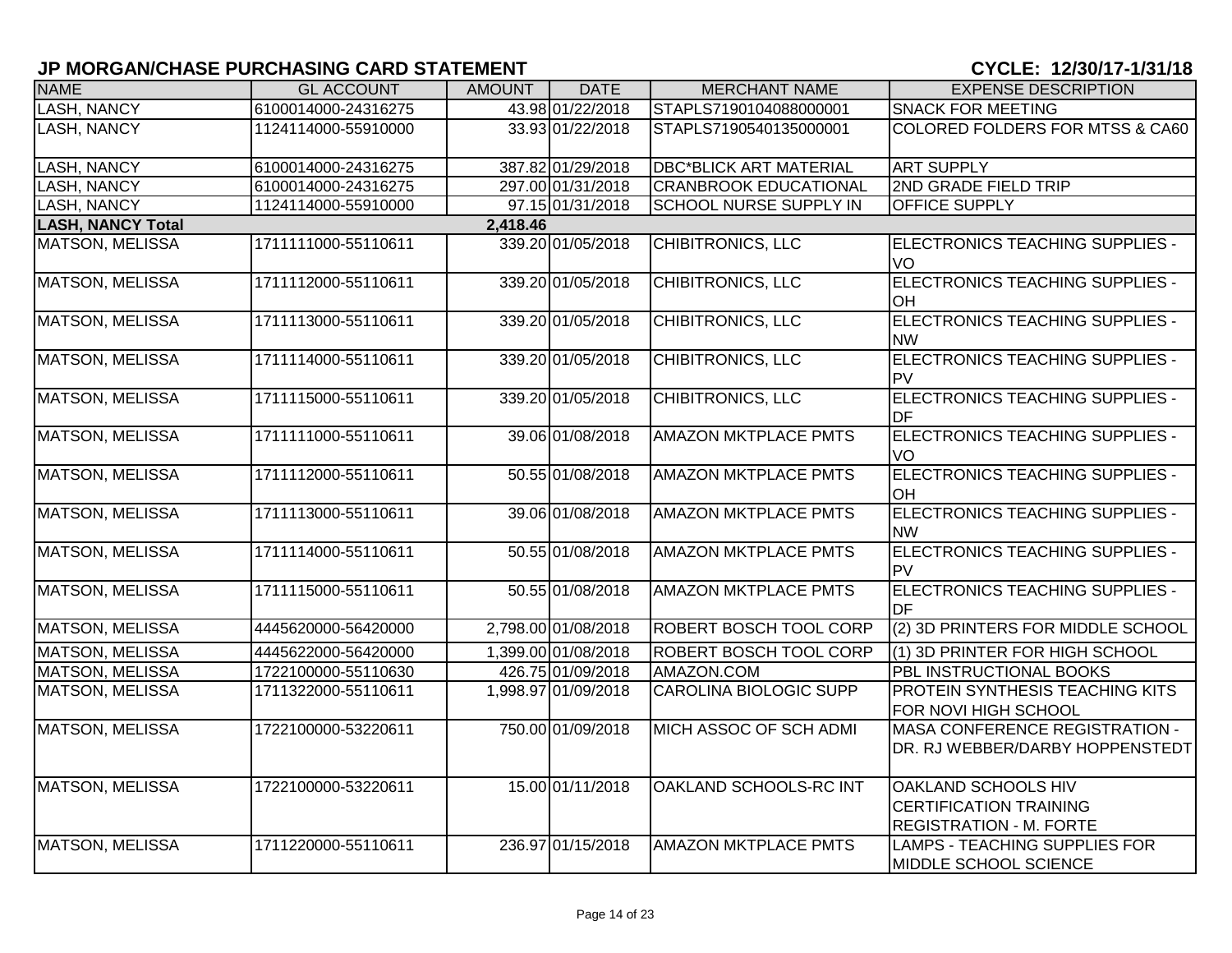| <b>NAME</b>            | <b>GL ACCOUNT</b>   | <b>AMOUNT</b> | <b>DATE</b>         | <b>MERCHANT NAME</b>          | <b>EXPENSE DESCRIPTION</b>             |
|------------------------|---------------------|---------------|---------------------|-------------------------------|----------------------------------------|
| <b>MATSON, MELISSA</b> | 1711220000-55110611 |               | 38.00 01/15/2018    | AMAZON.COM                    | <b>LIGHT BULBS - SCIENCE TEACHING</b>  |
|                        |                     |               |                     |                               | SUPPLIES - MIDDLE SCHOOL               |
| <b>MATSON, MELISSA</b> | 1637100776-53220748 |               | 390.00 01/16/2018   | <b>NATL CATHOLIC EDUCATIO</b> | NCEA 2018 CONVENTION                   |
|                        |                     |               |                     |                               | <b>REGISTRATION EXPENSES - DETROIT</b> |
|                        |                     |               |                     |                               | <b>CATHOLIC CENTRAL</b>                |
| <b>MATSON, MELISSA</b> | 1722100000-57410611 |               | 425.00 01/22/2018   | MICH ASSOC OF SCH ADMI        | MASA MEMBERSHIP FEES - DR. RJ          |
|                        |                     |               |                     |                               | <b>WEBBER</b>                          |
| <b>MATSON, MELISSA</b> | 1711220000-55110611 |               | 99.90 01/25/2018    | FLINN SCIENTIFIC, I           | <b>GOGGLE PURCHASE - SCIENCE</b>       |
| <b>MATSON, MELISSA</b> | 1711322000-53710651 |               | 3,250.00 01/25/2018 | <b>MICHIGAN VIRTUAL U</b>     | REGISTRATION FOR TEN ONLINE            |
|                        |                     |               |                     |                               | <b>CLASSES - MICHIGAN VIRTUAL</b>      |
|                        |                     |               |                     |                               | SCHOOL - NOVI HIGH SCHOOL              |
| <b>MATSON, MELISSA</b> | 1711322000-53710651 |               | 3,250.00 01/25/2018 | <b>MICHIGAN VIRTUAL U</b>     | <b>REGISTRATION FOR TEN ONLINE</b>     |
|                        |                     |               |                     |                               | <b>CLASSES - MICHIGAN VIRTUAL</b>      |
|                        |                     |               |                     |                               | SCHOOL - NOVI HIGH SCHOOL              |
| <b>MATSON, MELISSA</b> | 1711322000-53710651 |               | 325.00 01/25/2018   | <b>MICHIGAN VIRTUAL U</b>     | <b>REGISTRATION FOR ONE ONLINE</b>     |
|                        |                     |               |                     |                               | CLASS - MICHIGAN VIRTUAL SCHOOL -      |
|                        |                     |               |                     |                               | <b>NOVI HIGH SCHOOL</b>                |
| <b>MATSON, MELISSA</b> | 1711322000-53710651 |               | 650.00 01/25/2018   | <b>MICHIGAN VIRTUAL U</b>     | <b>REGISTRATION FOR TWO ONLINE</b>     |
|                        |                     |               |                     |                               | <b>CLASSES - MICHIGAN VIRTUAL</b>      |
|                        |                     |               |                     |                               | SCHOOL - NOVI HIGH SCHOOL              |
| <b>MATSON, MELISSA</b> | 1711322000-53710651 |               | 325.00 01/25/2018   | <b>MICHIGAN VIRTUAL U</b>     | REGISTRATION FOR ONE ONLINE            |
|                        |                     |               |                     |                               | CLASS - MICHIGAN VIRTUAL SCHOOL -      |
|                        |                     |               |                     |                               | <b>NOVI HIGH SCHOOL</b>                |
| <b>MATSON, MELISSA</b> | 1722100000-53220611 |               | 241.15 01/26/2018   | <b>CCI*HOTEL RESCOUNTER</b>   | LODGING RESERVATION FOR MACUL          |
|                        |                     |               |                     |                               | CONFERENCE - T. ERICKSON               |
| <b>MATSON, MELISSA</b> | 1722100000-53220611 |               | 14.99 01/26/2018    | <b>HOTELBOOKINGSERVFEE</b>    | <b>HOTEL BOOKING SERVICE FEE -</b>     |
|                        |                     |               |                     |                               | MACUL CONFERENCE LODGING - T.          |
|                        |                     |               |                     |                               | <b>ERICKSON</b>                        |
| <b>MATSON, MELISSA</b> | 1711322000-53710651 |               | 325.00 01/26/2018   | <b>MICHIGAN VIRTUAL U</b>     | <b>REGISTRATION FOR ONE ONLINE</b>     |
|                        |                     |               |                     |                               | CLASS - MICHIGAN VIRTUAL SCHOOL -      |
|                        |                     |               |                     |                               | <b>NOVI HIGH SCHOOL</b>                |
| <b>MATSON, MELISSA</b> | 1711322000-53710651 |               | 1,950.00 01/26/2018 | <b>MICHIGAN VIRTUAL U</b>     | <b>REGISTRATION FOR SIX ONLINE</b>     |
|                        |                     |               |                     |                               | <b>CLASSES - MICHIGAN VIRTUAL</b>      |
|                        |                     |               |                     |                               | SCHOOL - NOVI HIGH SCHOOL              |
| <b>MATSON, MELISSA</b> | 1711322000-53710651 |               | 975.00 01/26/2018   | <b>MICHIGAN VIRTUAL U</b>     | REGISTRATION FOR THREE ONLINE          |
| <b>MATSON, MELISSA</b> | 1711322000-53710651 |               | 1,300.00 01/26/2018 | <b>MICHIGAN VIRTUAL U</b>     | <b>REGISTRATION FOR FOUR ONLINE</b>    |
|                        |                     |               |                     |                               | <b>CLASSES - MICHIGAN VIRTUAL</b>      |
|                        |                     |               |                     |                               | SCHOOL - NOVI HIGH SCHOOL              |
| <b>MATSON, MELISSA</b> | 1711322000-55110611 |               | 166.55 01/29/2018   | <b>AMAZON MKTPLACE PMTS</b>   | TEACHING SUPPLIES FOR ZEN DEN AT       |
|                        |                     |               |                     |                               | HIGH SCHOOL - E. BOEDEKER              |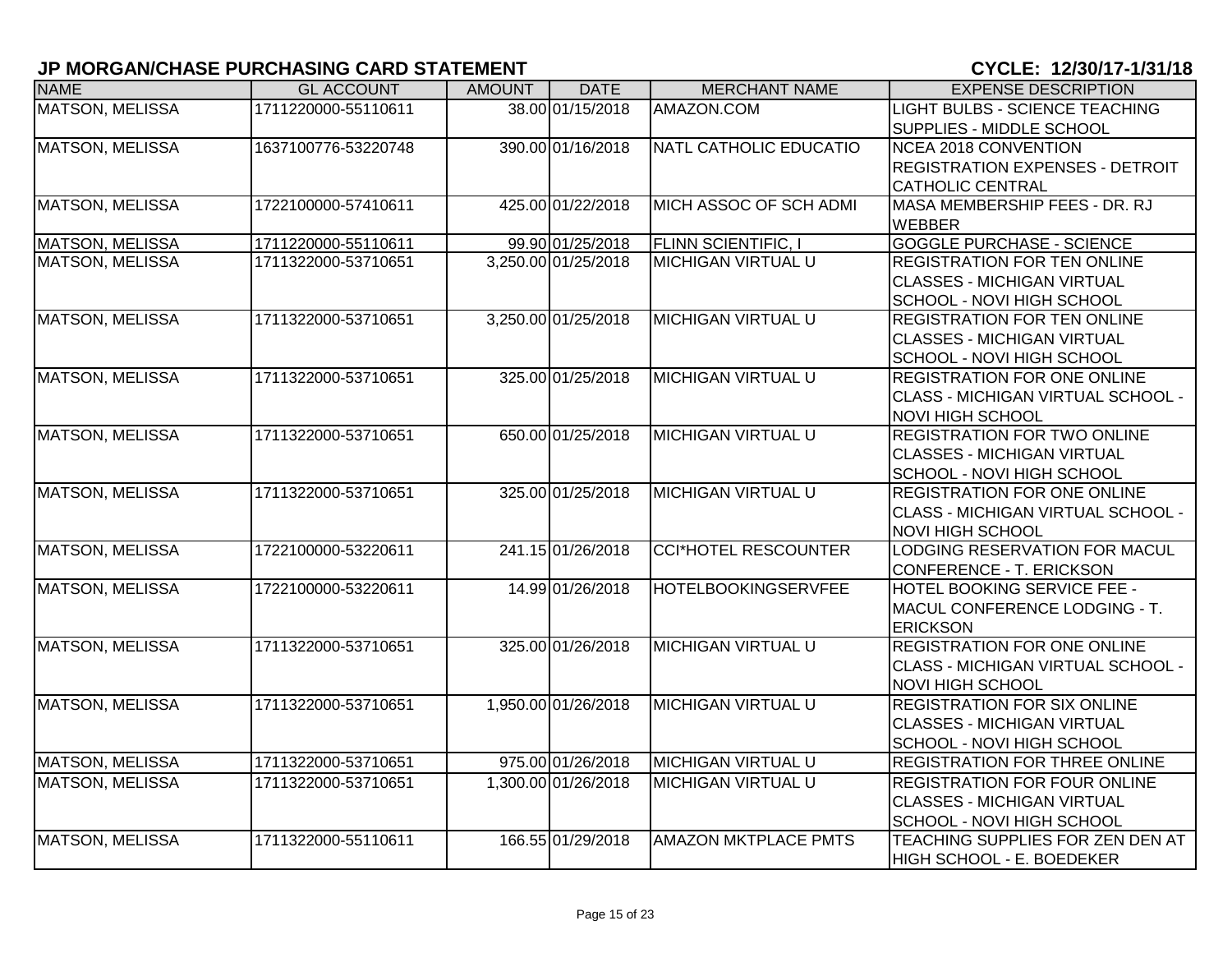| <b>NAME</b>            | <b>GL ACCOUNT</b>   | <b>AMOUNT</b> | <b>DATE</b>          | <b>MERCHANT NAME</b>        | <b>EXPENSE DESCRIPTION</b>             |
|------------------------|---------------------|---------------|----------------------|-----------------------------|----------------------------------------|
| <b>MATSON, MELISSA</b> | 1711220000-55110611 |               | 102.32 01/29/2018    | AMAZON.COM                  | LIGHT BULBS - SCIENCE TEACHING         |
|                        |                     |               |                      |                             | SUPPLIES - MIDDLE SCHOOL               |
| <b>MATSON, MELISSA</b> | 1722100000-53220611 |               | 195.00 01/29/2018    | <b>MACUL</b>                | MACUL CONFERENCE REGISTRATION          |
|                        |                     |               |                      |                             | PAYMENT - A. LEE                       |
| <b>MATSON, MELISSA</b> | 1722100000-53220611 |               | 195.00 01/29/2018    | <b>MACUL</b>                | MACUL CONFERENCE REGISTRATION          |
|                        |                     |               |                      |                             | PAYMENT - T. ERICKSON                  |
| <b>MATSON, MELISSA</b> | 1711322000-53710651 |               | 975.00 01/29/2018    | <b>MICHIGAN VIRTUAL U</b>   | <b>REGISTRATION FOR THREE ONLINE</b>   |
|                        |                     |               |                      |                             | <b>CLASSES - MICHIGAN VIRTUAL</b>      |
|                        |                     |               |                      |                             | SCHOOL - NOVI HIGH SCHOOL              |
| <b>MATSON, MELISSA</b> | 1711322000-55110611 |               | 31.93 01/30/2018     | <b>AMAZON MKTPLACE PMTS</b> | TEACHING SUPPLIES FOR ZEN DEN AT       |
|                        |                     |               |                      |                             | HIGH SCHOOL - E. BOEDEKER              |
| <b>MATSON, MELISSA</b> | 1711322000-55110611 |               | 36.90 01/30/2018     | <b>AMAZON MKTPLACE PMTS</b> | TEACHING SUPPLIES FOR ZEN DEN AT       |
|                        |                     |               |                      |                             | HIGH SCHOOL - E. BOEDEKER              |
| <b>MATSON, MELISSA</b> | 1722100000-55110630 |               | 294.66 01/30/2018    | AMAZON.COM                  | PURCHASE OF RESOURCE BOOKS FOR         |
|                        |                     |               |                      |                             | K-4 LITERACY SPECIALISTS AND 5-8       |
|                        |                     |               |                      |                             | LITERACY INTERVENTIONISTS              |
| <b>MATSON, MELISSA</b> | 1212200000-53450000 |               | 16,929.00 01/30/2018 | <b>DON JOHNSTON, INC</b>    | PURCHASE OF DISTRICT ASSISTIVE         |
|                        |                     |               |                      |                             | <b>TECHNOLOGY SOFTWARE</b>             |
| <b>MATSON, MELISSA</b> | 1711322000-53710651 |               | 325.00 01/30/2018    | <b>MICHIGAN VIRTUAL U</b>   | <b>REGISTRATION FOR ONE ONLINE</b>     |
|                        |                     |               |                      |                             | CLASS - MICHIGAN VIRTUAL SCHOOL -      |
|                        |                     |               |                      |                             | <b>NOVI HIGH SCHOOL</b>                |
| <b>MATSON, MELISSA</b> | 1711322000-53710651 |               | 1,300.00 01/30/2018  | <b>MICHIGAN VIRTUAL U</b>   | <b>REGISTRATION FOR FOUR ONLINE</b>    |
|                        |                     |               |                      |                             | <b>CLASSES - MICHIGAN VIRTUAL</b>      |
|                        |                     |               |                      |                             | SCHOOL - NOVI HIGH SCHOOL              |
| <b>MATSON, MELISSA</b> | 1711322000-53710651 |               | 975.00 01/30/2018    | <b>MICHIGAN VIRTUAL U</b>   | <b>REGISTRATION FOR TEN ONLINE</b>     |
|                        |                     |               |                      |                             | <b>CLASSES - MICHIGAN VIRTUAL HIGH</b> |
|                        |                     |               |                      |                             | SCHOOL - NOVI HIGH SCHOOL              |
| <b>MATSON, MELISSA</b> | 1711322000-53710651 |               | 1,625.00 01/30/2018  | <b>MICHIGAN VIRTUAL U</b>   | <b>REGISTRATION FOR FIVE ONLINE</b>    |
|                        |                     |               |                      |                             | <b>CLASSES - MICHIGAN VIRTUAL</b>      |
|                        |                     |               |                      |                             | SCHOOL - NOVI HIGH SCHOOL              |
| <b>MATSON, MELISSA</b> | 1711322000-53710651 |               | 975.00 01/30/2018    | <b>MICHIGAN VIRTUAL U</b>   | <b>REGISTRATION FOR THREE ONLINE</b>   |
|                        |                     |               |                      |                             | <b>CLASSES - MICHIGAN VIRTUAL</b>      |
|                        |                     |               |                      |                             | SCHOOL - NOVI HIGH SCHOOL              |
| <b>MATSON, MELISSA</b> | 1612500686-55110000 |               | 42.54 01/31/2018     | <b>AMAZON MKTPLACE PMTS</b> | PURCHASE OF TEXTBOOKS FOR TITLE        |
|                        |                     |               |                      |                             | III (HIGH SCHOOL)                      |
| <b>MATSON, MELISSA</b> | 1711322000-53710651 |               | 650.00 01/31/2018    | <b>MICHIGAN VIRTUAL U</b>   | <b>REGISTRATION FOR TWO ONLINE</b>     |
|                        |                     |               |                      |                             | <b>CLASSES - MICHIGAN VIRTUAL</b>      |
|                        |                     |               |                      |                             | SCHOOL - NOVI HIGH SCHOOL              |
| <b>MATSON, MELISSA</b> | 1711322000-53710651 |               | 325.00 01/31/2018    | <b>MICHIGAN VIRTUAL U</b>   | <b>REGISTRATION FOR ONE ONLINE</b>     |
|                        |                     |               |                      |                             | CLASS - MICHIGAN VIRTUAL SCHOOL -      |
|                        |                     |               |                      |                             | <b>NOVI HIGH SCHOOL</b>                |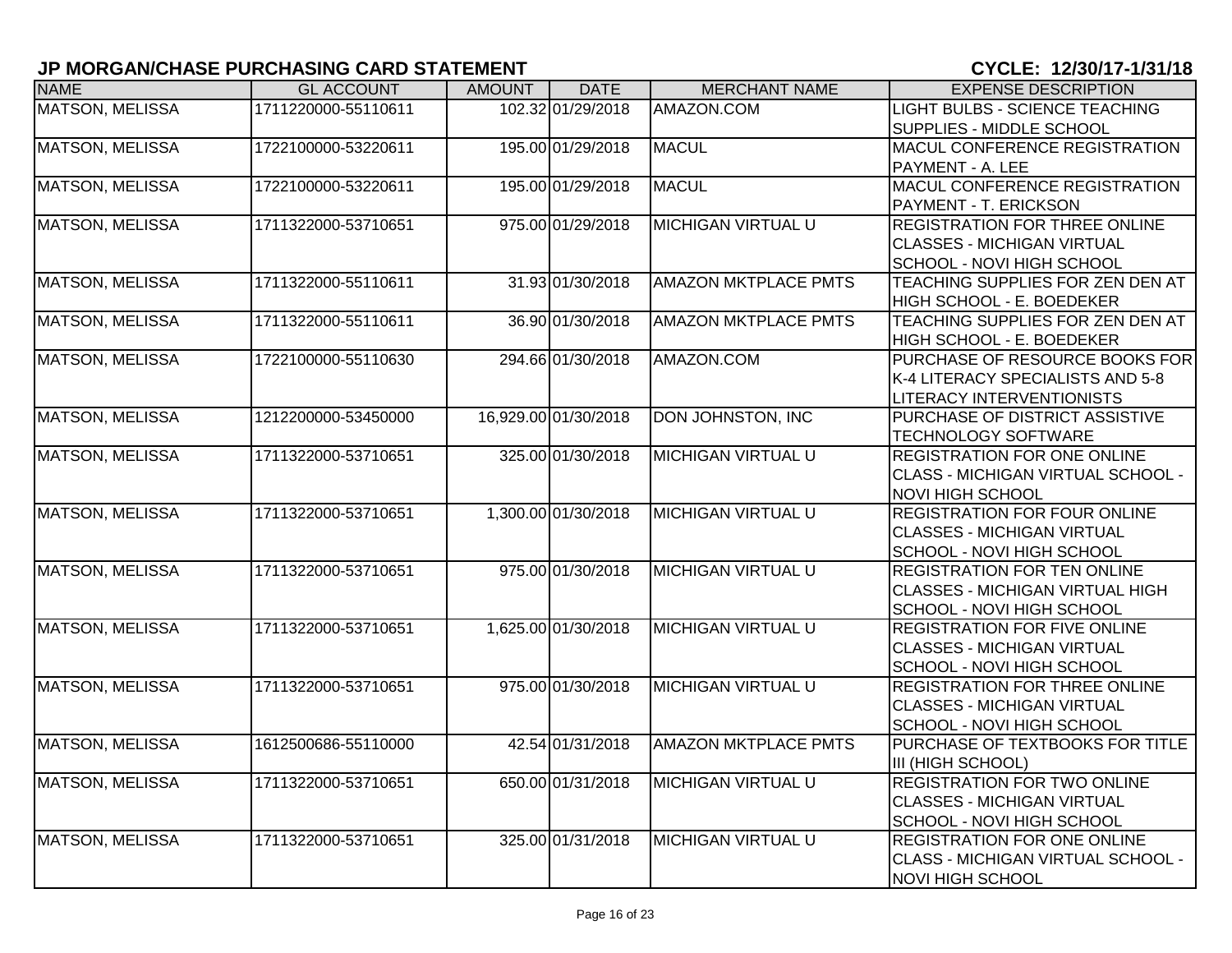| <b>NAME</b>                     | <b>GL ACCOUNT</b>   | <b>AMOUNT</b> | <b>DATE</b>         | <b>MERCHANT NAME</b>          | <b>EXPENSE DESCRIPTION</b>              |
|---------------------------------|---------------------|---------------|---------------------|-------------------------------|-----------------------------------------|
| <b>MATSON, MELISSA</b>          | 1711220000-55110611 |               | 72.65 01/31/2018    | STAPLS7191196600000001        | MIDDLE SCHOOL SCIENCE TEACHING          |
|                                 |                     |               |                     |                               | <b>SUPPLIES</b>                         |
| <b>MATSON, MELISSA</b>          | 1722100000-55910611 |               | 35.90 01/31/2018    | STAPLS7191196600000001        | OFFICE SUPPLIES FOR OFFICE OF           |
|                                 |                     |               |                     |                               | <b>ACADEMICS</b>                        |
| <b>MATSON, MELISSA Total</b>    |                     | 48,361.95     |                     |                               |                                         |
| MATTHEWS, STEVEN                | 1123200000-53220000 |               | 17.78 01/17/2018    | AMWAY GRAND PLZ HTL F         | MSBO CONFERENCE, JANUARY 15-16,         |
|                                 |                     |               |                     |                               | 2018, MEAL, STEVE MATTHEWS              |
| MATTHEWS, STEVEN                | 1123200000-53220000 |               | 387.70 01/18/2018   | <b>AMWAY GRAND PLAZA HOTE</b> | MSBO CONFERENCE, JANUARY 15-16,         |
|                                 |                     |               |                     |                               | 2018, LODGING, STEVE MATTHEWS           |
| MATTHEWS, STEVEN                | 1123200000-53220000 |               | 17.84 01/29/2018    | <b>BELLS ECCENTRIC CAFE</b>   | MASA CONFERENCE, JANUARY 23-26,         |
|                                 |                     |               |                     |                               | 2018, MEAL, STEVE MATTHEWS              |
| <b>MATTHEWS, STEVEN</b>         | 1123200000-53220000 |               | 347.57 01/29/2018   | <b>RADISSON</b>               | MASA CONFERENCE, JANUARY 23-26,         |
|                                 |                     |               |                     |                               | 2018, LODGING, STEVE MATTHEWS           |
| <b>MATTHEWS, STEVEN Total</b>   |                     | 770.89        |                     |                               |                                         |
| MCDOUGALL, BARBARA              | 1429300000-55990000 |               | 84.72 01/05/2018    | HOBBY-LOBBY #419              | PURCHASED LETTERS "WILDCATS"            |
|                                 |                     |               |                     |                               | FOR THE OFFICE                          |
| MCDOUGALL, BARBARA              | 1429300000-55990000 |               | 1,815.00 01/09/2018 | <b>RRS*SKI RACING CATALOG</b> | <b>SKI EQUIPMENT</b>                    |
| MCDOUGALL, BARBARA              | 6100061000-24316104 |               | 29.18 01/17/2018    | MEIJER INC #105 Q01           | WATER AND GATORADE FOR FOR              |
|                                 |                     |               |                     |                               | OFFICIALS AND HOSPITALITY SUITES        |
|                                 |                     |               |                     |                               | FOR CHEER 2/3, WRESTLING 2/10 AND       |
|                                 |                     |               |                     |                               | CHEER 2/17                              |
| MCDOUGALL, BARBARA              | 6100061000-24316104 |               | 230.97 01/18/2018   | SAMS CLUB #6657               | <b>ITEMS FOR HOSPITALITY SUITE FOR</b>  |
|                                 |                     |               |                     |                               | <b>STATE HOCKEY FINALS</b>              |
| MCDOUGALL, BARBARA              | 1429300000-55910000 |               | 259.34 01/18/2018   | <b>STAPLES</b><br>00115659    | <b>OFFICE SUPPLIES</b>                  |
| MCDOUGALL, BARBARA              | 1429300000-55910000 |               | 94.12 01/18/2018    | <b>STAPLES</b><br>00115659    | <b>FLIPDESK FINDER</b>                  |
| MCDOUGALL, BARBARA              | 1429300000-55990000 |               | 73.06 01/29/2018    | HOBBY-LOBBY #645              | PURCHASED LETTERS "NOVI" AND            |
|                                 |                     |               |                     |                               | <b>ITEMS FOR THE OFFICE</b>             |
| MCDOUGALL, BARBARA              | 6100061000-24316104 |               | 106.00 01/30/2018   | <b>GUERNSEY FARMS RESTAUR</b> | <b>BASKETBALL HOSPITALITY SUITE FOR</b> |
|                                 |                     |               |                     |                               | <b>BASKETBALL</b>                       |
| MCDOUGALL, BARBARA              | 6100061000-24316104 |               | 236.81 01/31/2018   | HOTELS.COM145005571277        | HOTEL ROOM FOR HOCKEY FINALS            |
| MCDOUGALL, BARBARA              | 6100061000-24316104 |               | 49.95 01/31/2018    | KROGER #615                   | <b>HOSPITALITY SUITE FOR BASKETBALL</b> |
| <b>MCDOUGALL, BARBARA Total</b> |                     | 2,979.15      |                     |                               |                                         |
| MINNICK, JILL                   | 1125200000-53220000 |               | 27.57 01/16/2018    | <b>RUTH'SCHRISGRANDRAPIDS</b> | <b>CONFERENCE MEAL</b>                  |
| MINNICK, JILL                   | 1125200000-53220000 |               | 361.02 01/18/2018   | <b>AMWAY GRAND PLAZA HOTE</b> | <b>CONFERENCE LODGING</b>               |
| MINNICK, JILL                   | 1125200000-53220000 |               | 12.27 01/18/2018    | <b>CINCO DE MAYO</b>          | <b>CONFERENCE MEAL</b>                  |
| <b>MINNICK, JILL</b>            | 1125200000-55910000 |               | 14.81 01/22/2018    | <b>CONTAINERSTORENOVI</b>     | OFFICE SUPPLY                           |
| <b>MINNICK, JILL Total</b>      |                     | 415.67        |                     |                               |                                         |
| <b>NESMITH, RUSSELL</b>         | 1126160000-55730000 |               | 44.94 01/03/2018    | NAPA PARTS M-2                | <b>GRNDS BLADES FOR MTCE TRUCKS</b>     |
| NESMITH, RUSSELL                | 1126160000-55992000 |               | 2.40 01/12/2018     | THE HOME DEPOT #2737          | <b>MTCE PLUMBING SUPPLIES</b>           |
| NESMITH, RUSSELL                | 1126118000-54120000 |               | 762.39 01/15/2018   | <b>BADER AND SONS CO.</b>     | <b>NM TRACTOR REPAIRS</b>               |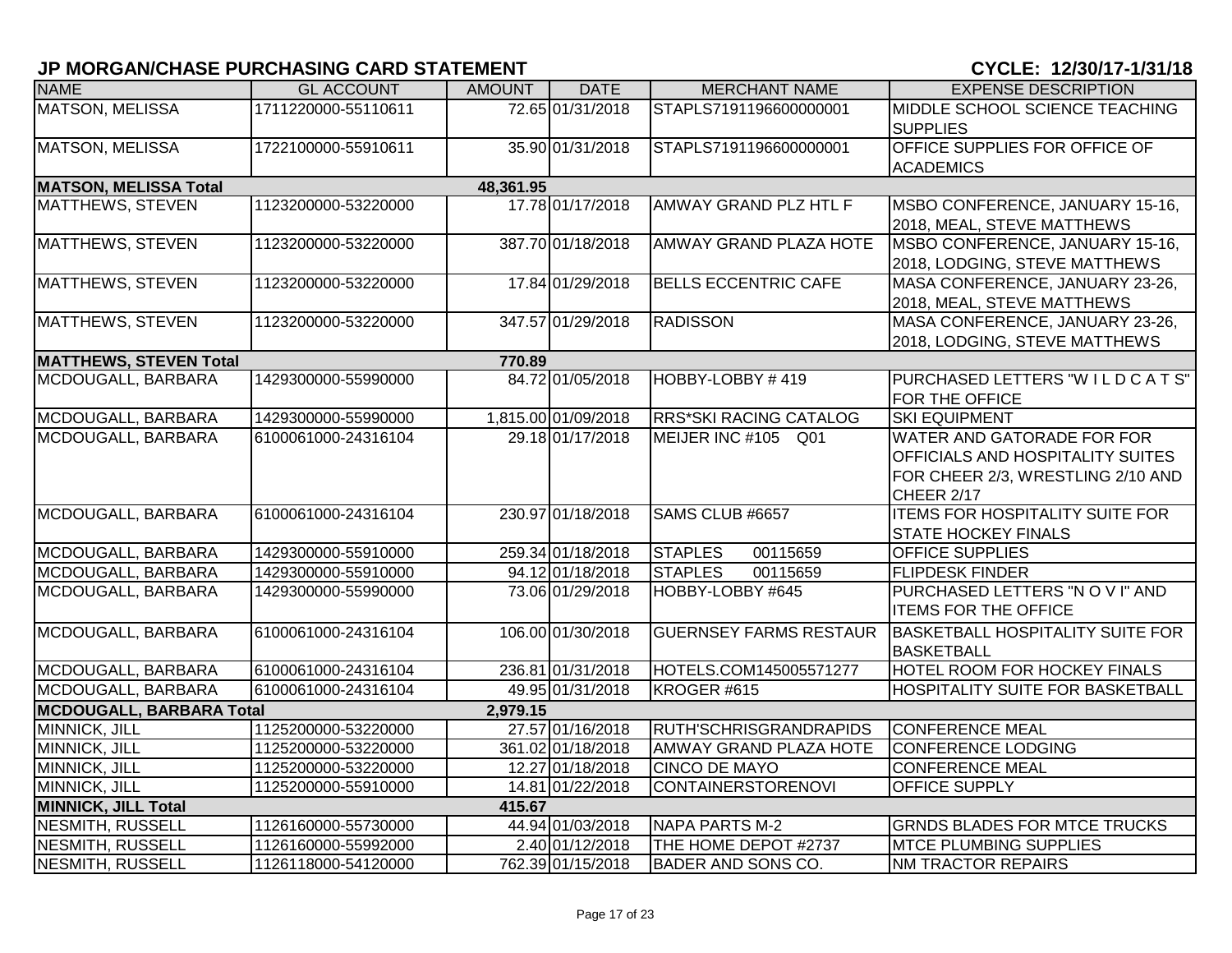| <b>NAME</b>                   | <b>GL ACCOUNT</b>   | AMOUNT   | DATE                | <b>MERCHANT NAME</b>          | <b>EXPENSE DESCRIPTION</b>             |
|-------------------------------|---------------------|----------|---------------------|-------------------------------|----------------------------------------|
| NESMITH, RUSSELL              | 1126160000-55992000 |          | 218.76 01/15/2018   | <b>BEST PLUMBING SPECIALT</b> | <b>IMTCE STOCK DIAPHRAMS FOR FLUSH</b> |
|                               |                     |          |                     |                               | <b>VALVES</b>                          |
| NESMITH, RUSSELL              | 1126160000-55992000 |          | 10.23 01/19/2018    | THE HOME DEPOT #2737          | <b>NW ART ROOM</b>                     |
| NESMITH, RUSSELL              | 1126160000-54230000 |          | 150.50 01/22/2018   | PENSKE TRK LSG 059110         | MTCE TRUCK RENTAL FOR MOVING           |
|                               |                     |          |                     |                               | <b>SALT PALLETS</b>                    |
| NESMITH, RUSSELL              | 1126160000-55992000 |          | 1,984.50 01/22/2018 | <b>SITEONE LANDSCAPE S</b>    | <b>MTCE ECO GREEN FOR DISTRICT</b>     |
| NESMITH, RUSSELL              | 1126160000-55992000 |          | 39.97 01/23/2018    | <b>BEST PLUMBING SPECIALT</b> | HS SERVICE SINK FAUCET HANDLE          |
| NESMITH, RUSSELL              | 1126160000-54220000 |          | 67.20 01/26/2018    | CHETS RENT ALL NOVI           | MTCE TRAILER RENTAL, MOVE LIFT         |
|                               |                     |          |                     |                               | FROM BG TO HS                          |
| <b>NESMITH, RUSSELL</b>       | 1126160000-55992000 |          | 13.92 01/29/2018    | THE HOME DEPOT #2737          | <b>MTCE PLUMBING SUPPLIES</b>          |
| NESMITH, RUSSELL              | 1126160000-55992000 |          | 97.47 01/30/2018    | <b>BEST PLUMBING SPECIALT</b> | HS BACKFLOW PREVENTER FOR              |
|                               |                     |          |                     |                               | <b>WILDCAT CAFE</b>                    |
| NESMITH, RUSSELL              | 1126160000-55910000 |          | 16.28 01/30/2018    | <b>STAPLES</b><br>00115659    | <b>MTCE SHIPPING SUPPLIES</b>          |
| <b>NESMITH, RUSSELL Total</b> |                     | 3,408.56 |                     |                               |                                        |
| NOWICKI, MATTHEW              | 1127170000-55730000 |          | 283.97 01/24/2018   | <b>TRANSARCTIC INC</b>        | <b>COVER ASSEMBLY</b>                  |
| <b>NOWICKI, MATTHEW Total</b> |                     | 283.97   |                     |                               |                                        |
| <b>OCONNOR, GAIL</b>          | 1311800000-55110551 |          | 15.89 01/02/2018    | STAPLS7189035779000001        | <b>TEACHING SUPPLIES</b>               |
| <b>OCONNOR, GAIL</b>          | 6100041000-24316355 |          | 10.00 01/05/2018    | PAYPAL *M2MSALEMI             | <b>TEACHING</b>                        |
| <b>OCONNOR, GAIL</b>          | 6100041000-24316355 |          | 11.35 01/08/2018    | AMAZON.COM                    | <b>TEACHING SUPPLIES</b>               |
| OCONNOR, GAIL                 | 1335100000-55110553 |          | 195.45 01/10/2018   | STAPLS7189546715000001        | <b>TEACHING SUPPLIES</b>               |
| OCONNOR, GAIL                 | 1335100000-55110553 |          | 60.38 01/10/2018    | STAPLS7189755418000001        | <b>TEACHING SUPPLIES</b>               |
| OCONNOR, GAIL                 | 1311800000-55110551 |          | 181.86 01/11/2018   | SSI*SCHOOL SPECIALTY          | <b>TEACHING SUPPLIES</b>               |
| OCONNOR, GAIL                 | 1311800000-55110551 |          | 117.38 01/11/2018   | STAPLS7189963260000001        | <b>TEACHING SUPPLIES</b>               |
| <b>OCONNOR, GAIL</b>          | 1311800000-55110551 |          | 41.60 01/11/2018    | STAPLS7189967177000001        | <b>TEACHING SUPPLIES</b>               |
| OCONNOR, GAIL                 | 6100041000-24316350 |          | 402.49 01/12/2018   | DISCOUNT SCHOOL SUPPLY        | <b>TEACHING SUPPLIES</b>               |
| <b>OCONNOR, GAIL</b>          | 1311800000-55110551 |          | 138.75 01/12/2018   | STAPLS7190117919000001        | <b>TEACHING SUPPLIES</b>               |
| OCONNOR, GAIL                 | 1311800000-55110551 |          | 43.20 01/15/2018    | AMAZON.COM                    | <b>TEACHING SUPPLIES</b>               |
| OCONNOR, GAIL                 | 1311800000-55110551 |          | 44.33 01/15/2018    | STAPLS7190193522000001        | <b>TEACHING SUPPLIES</b>               |
| OCONNOR, GAIL                 | 6100041000-24316350 |          | 517.26 01/18/2018   | <b>PRINTNOLOGY INC</b>        | <b>TEACHING SUPPLIES</b>               |
| OCONNOR, GAIL                 | 1335100000-55110553 |          | 150.48 01/18/2018   | STAPLS7190443660000001        | <b>TEACHING SUPPLIES</b>               |
| <b>OCONNOR, GAIL</b>          | 1311800000-55110551 |          | 240.00 01/19/2018   | <b>IMPACT PUBLICATIONS, I</b> | <b>TEACHING SUPPLIES</b>               |
| OCONNOR, GAIL                 | 1311800000-54910551 |          | 360.00 01/19/2018   | SQU*SQ *CIRQUE AMONGUS        | <b>ASSEMBLY</b>                        |
| <b>OCONNOR, GAIL</b>          | 1611851343-55110000 |          | 1.63 01/22/2018     | <b>AMAZON MKTPLACE PMTS</b>   | <b>TEACHING</b>                        |
| OCONNOR, GAIL                 | 1611851343-55110000 |          | 30.66 01/22/2018    | AMAZON.COM                    | <b>TEACHING</b>                        |
| OCONNOR, GAIL                 | 1311800000-55110551 |          | 306.68 01/22/2018   | STAPLS7190667547000001        | <b>TEACHING SUPPLIES</b>               |
| OCONNOR, GAIL                 | 1311800000-55110551 |          | 48.90 01/22/2018    | STAPLS7190668722000001        | <b>TEACHING SUPPLIES</b>               |
| OCONNOR, GAIL                 | 6100041000-24316355 |          | 122.75 01/26/2018   | <b>AMAZON MKTPLACE PMTS</b>   | <b>TEACHING</b>                        |
| <b>OCONNOR, GAIL</b>          | 6100041000-24316355 |          | 25.86 01/29/2018    | <b>AMAZON MKTPLACE PMTS</b>   | <b>TEACHING</b>                        |
| OCONNOR, GAIL                 | 6100041000-24316355 |          | 12.00 01/29/2018    | <b>AMAZON MKTPLACE PMTS</b>   | <b>TEACHING SUPPLIES</b>               |
| OCONNOR, GAIL                 | 6100041000-24316355 |          | 14.27 01/29/2018    | <b>AMAZON MKTPLACE PMTS</b>   | <b>TEACHING SUPPLIES</b>               |
| <b>OCONNOR, GAIL</b>          | 1311800000-55110551 |          | 7.19 01/29/2018     | STAPLS7190668722000002        | <b>TEACHING SUPPLIES</b>               |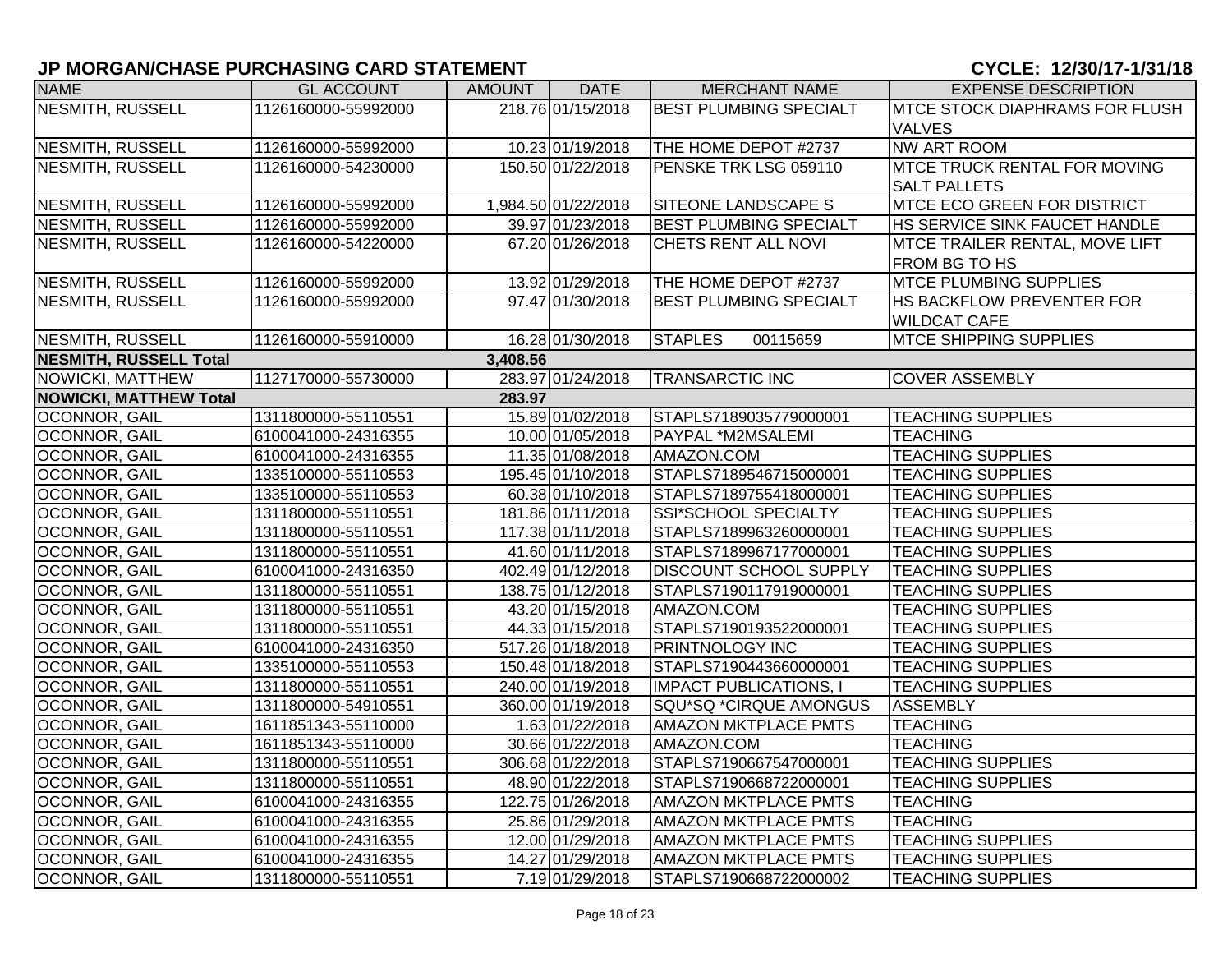| <b>NAME</b>                    | <b>GL ACCOUNT</b>   | <b>AMOUNT</b> | <b>DATE</b>         | <b>MERCHANT NAME</b>          | <b>EXPENSE DESCRIPTION</b>                                |
|--------------------------------|---------------------|---------------|---------------------|-------------------------------|-----------------------------------------------------------|
| OCONNOR, GAIL                  | 1611851343-55110000 |               | 87.56 01/29/2018    | STAPLS7191031733000001        | <b>TEACHING SUPPLIES</b>                                  |
| OCONNOR, GAIL                  | 1311800000-55110551 |               | 276.76 01/31/2018   | <b>AMAZON MKTPLACE PMTS</b>   | <b>TEACHING SUPPLIES</b>                                  |
| <b>OCONNOR, GAIL Total</b>     |                     | 3,464.68      |                     |                               |                                                           |
| OFILI, ALEXANDER               | 1111111000-55110799 |               | 129.99 01/19/2018   | <b>AMAZON MKTPLACE PMTS</b>   | LUNCH BOX CART FOR A CLASSROOM,<br><b>MR HAAS</b>         |
| OFILI, ALEXANDER               | 6100011000-24316275 |               | 90.46 01/25/2018    | AMAZON.COM                    | <b>STAFF REFERENCE BOOKS</b>                              |
| <b>OFILI, ALEXANDER Total</b>  |                     | 220.45        |                     |                               |                                                           |
| <b>QUITIQUIT, PAMELA</b>       | 6100012000-24316501 |               | 685.71 01/15/2018   | BARNES & NOBLE #2648          | <b>BATTLE OF THE BOOKS ORDER</b>                          |
| <b>QUITIQUIT, PAMELA Total</b> |                     | 685.71        |                     |                               |                                                           |
| <b>REEVES, LISA</b>            | 1111220730-55110000 |               | 1.00 01/25/2018     | TEACHERSPAYTEACHERS.CO SUPPLY |                                                           |
| <b>REEVES, LISA Total</b>      |                     | 1.00          |                     |                               |                                                           |
| REICHLEY, CARRIE               | 1111118724-55110000 |               | 108.49 01/12/2018   | J W PEPPER AND SON INC        | <b>CHOIR SUPPLIES-A. LENGERICH</b>                        |
| REICHLEY, CARRIE               | 1111118724-55110000 |               | 543.07 01/17/2018   | J W PEPPER AND SON INC        | <b>CHOIR SUPPLIES</b>                                     |
| REICHLEY, CARRIE               | 6100018000-24316212 |               | 447.10 01/17/2018   | <b>JW PEPPER AND SON INC</b>  | <b>CHOIR SUPPLIES</b>                                     |
| <b>REICHLEY, CARRIE</b>        | 1111118712-55110000 |               | 134.93 01/22/2018   | <b>REALLY GOOD</b> *          | L. PENNYCUFF-MAIL CENTER FOR<br><b>WORLD LANGUAGE</b>     |
| REICHLEY, CARRIE               | 6100018000-24316212 |               | 100.00 01/24/2018   | <b>FESTIVALS OF MUSIC</b>     | DEPOSIT FOR CHOIR PERFORMANCE<br>@ CEDAR POINT            |
| REICHLEY, CARRIE               | 6100018000-24316212 |               | 1,988.00 01/24/2018 | <b>WENGER CORPORATION</b>     | A. LENGERICH-CARTS FOR RISERS<br><b>FOR CHOIR</b>         |
| <b>REICHLEY, CARRIE</b>        | 6100018000-24316275 |               | 250.00 01/30/2018   | <b>SSI*SCHOOL SPECIALTY</b>   | <b>CALCULATORS</b>                                        |
| <b>REICHLEY, CARRIE</b>        | 1111118000-55110719 |               | 71.12 01/30/2018    | SSI*SCHOOL SPECIALTY          | <b>CALCULATORS</b>                                        |
| <b>REICHLEY, CARRIE</b>        | 1124118000-55910000 |               | 93.74 01/31/2018    | SSI*SCHOOL SPECIALTY          | <b>OFFICE SUPPLIES-GR. 5</b>                              |
| <b>REICHLEY, CARRIE Total</b>  |                     | 3,736.45      |                     |                               |                                                           |
| RODRIGUEZ, SANDRA              | 1111113000-55110708 |               | 69.14 01/15/2018    | SSI*SCHOOL SPECIALTY          | <b>CONSTRUCTION PAPER FOR 4TH</b><br><b>GRADE</b>         |
| RODRIGUEZ, SANDRA              | 1111113000-55110708 |               | 95.72 01/19/2018    | SSI*SCHOOL SPECIALTY          | 2ND GRADE CONSTRUCTION PAPER<br><b>FOR CORATTI</b>        |
| RODRIGUEZ, SANDRA              | 6100013000-24316275 |               | 76.22 01/26/2018    | PANERA BREAD #600667          | <b>TEACHERS WORKING WITH S. PATEL</b>                     |
| RODRIGUEZ, SANDRA              | 6100013000-24316275 |               | 11.43 01/26/2018    | PANERA BREAD #600667          | ONE MISSED LUNCH FROM THE WORK<br><b>DAY WITH SHAILEE</b> |
| <b>RODRIGUEZ, SANDRA Total</b> |                     | 252.51        |                     |                               |                                                           |
| ROOSE, WILLIAM                 | 1128200000-53450000 |               | 39.92 01/10/2018    | SLIMWRE*DRIVER UPDATE         | UPDATED SOFTWARE FOR EXTERNAL<br><b>STORAGE DRIVE</b>     |
| ROOSE, WILLIAM                 | 1128200000-55990000 |               | 9.99 01/11/2018     | <b>SEAGATE RESCUE PLANS</b>   | RESCUE PLAN FOR EXTERNAL<br><b>STORAGE DRIVE</b>          |
| ROOSE, WILLIAM                 | 1128200000-55990000 |               | 50.00 01/15/2018    | <b>ACT PROGRAMS</b>           | STUDENT DATA FROM IOWA-BASED<br><b>ACT</b>                |
| <b>ROOSE, WILLIAM Total</b>    |                     | 99.91         |                     |                               |                                                           |
| <b>ROSS, NICOLE</b>            | 1111322000-53510720 |               | 32.43 01/02/2018    | FACEBK *APMAFESVT2            | <b>FACEBOOK PROMOTION FOR DANCE</b><br><b>WORKSHOP</b>    |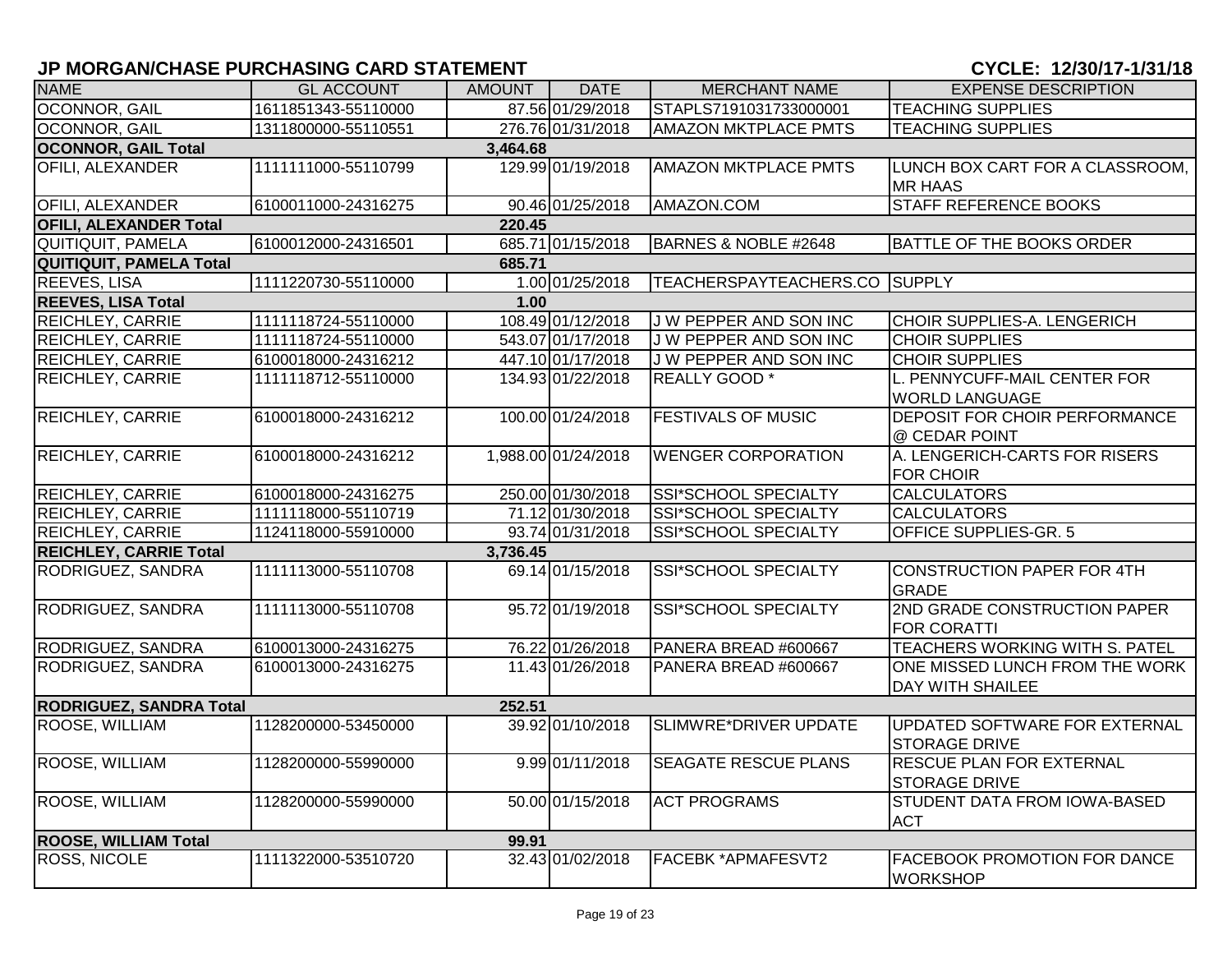| <b>NAME</b>                      | <b>GL ACCOUNT</b>   | AMOUNT   | <b>DATE</b>         | <b>MERCHANT NAME</b>          | <b>EXPENSE DESCRIPTION</b>            |
|----------------------------------|---------------------|----------|---------------------|-------------------------------|---------------------------------------|
| <b>ROSS, NICOLE</b>              | 6100022000-24316129 |          | 3,558.00 01/11/2018 | RAINBOW DANCE CONNECTI        | DANCE COMPANY DANCE                   |
|                                  |                     |          |                     |                               | COMPETITION #2                        |
| <b>ROSS, NICOLE</b>              | 6100022000-24316129 |          | 29.62 01/15/2018    | AMAZON.COM                    | <b>ACCIDENTAL ONLINE PURCHASE</b>     |
|                                  |                     |          |                     |                               | USING THE WRONG CARD! AMOUNT          |
| <b>ROSS, NICOLE</b>              | 1111322000-55110720 |          | 47.99 01/15/2018    | TARGET.COM *                  | <b>COSTUMES FOR JANUARY DANCE</b>     |
|                                  |                     |          |                     |                               | <b>CONCERT</b>                        |
| <b>ROSS, NICOLE</b>              | 6100022000-24316129 |          | 330.00 01/18/2018   | <b>LEAGUE OF CHAMPIONS</b>    | COMPETITION #1, ADDITIONAL SOLOS      |
|                                  |                     |          |                     |                               | ADDED                                 |
| <b>ROSS, NICOLE</b>              | 1111322000-55110720 |          | 22.93 01/22/2018    | <b>BUSCH'S #1205</b>          | <b>SNACKS FOR DANCE COMPANY &amp;</b> |
|                                  |                     |          |                     |                               | <b>BEGINNING DANCE TO CELEBRATE</b>   |
|                                  |                     |          |                     |                               | <b>JANUARY CONCERT</b>                |
| <b>ROSS, NICOLE Total</b>        |                     | 4,020.97 |                     |                               |                                       |
| SAMMUT, CHRISTINA                | 1311800000-55110551 |          | 32.98 01/16/2018    | WM SUPERCENTER #5048          | <b>CLASSROOM SUPPLIES</b>             |
| <b>SAMMUT, CHRISTINA Total</b>   |                     | 32.98    |                     |                               |                                       |
| <b>SHAFER, RACHELLE</b>          | 6100012000-24316501 |          | 840.00 01/11/2018   | SQ *SQ *NORTHVILLE STI        | <b>WILDCAT HATS</b>                   |
| <b>SHAFER, RACHELLE</b>          | 6100012000-24316275 |          | 74.36 01/15/2018    | OLIVE GARDEN 0021330          | <b>LUNCHEON FOR THE</b>               |
|                                  |                     |          |                     |                               | <b>ADMINISTRATORS' MEETING</b>        |
| <b>SHAFER, RACHELLE</b>          | 1111112000-55110708 |          | 94.21 01/15/2018    | STAPLS7190164743000001        | ART TEACHER SUPPLIES/OFFICE           |
|                                  |                     |          |                     |                               | <b>SUPPLIES</b>                       |
| <b>SHAFER, RACHELLE</b>          | 6100012000-24316275 |          | 154.47 01/23/2018   | AMAZON.COM                    | COFFEE MAKER FOR THE MAIN OFFICE      |
|                                  |                     |          |                     |                               |                                       |
| <b>SHAFER, RACHELLE</b>          | 6100012000-24316272 |          | 11.13 01/23/2018    | J W PEPPER AND SON INC        | PURCHASED MUSIC FOR A                 |
|                                  |                     |          |                     |                               | <b>PERFORMANCE</b>                    |
| <b>SHAFER, RACHELLE</b>          | 6100012000-24316501 |          | 891.00 01/24/2018   | PHOENIX THEATRES LAURE        | <b>MOVIE TICKETS</b>                  |
| <b>SHAFER, RACHELLE</b>          | 1111112000-55110708 |          | 62.48 01/26/2018    | <b>DRAPHIX/TEACHER DIRECT</b> | A. LEE CLASSROOM BUDGET               |
| <b>SHAFER, RACHELLE</b>          | 1111112000-55110708 |          | 56.64 01/31/2018    | <b>DRAPHIX/TEACHER DIRECT</b> | K. WALKER CLASSROOM BUDGE             |
| <b>SHAFER, RACHELLE Total</b>    |                     | 2,184.29 |                     |                               |                                       |
| SOUTHWORTH, ANGELA               | 1111220712-55110000 |          | 12.73 01/19/2018    | <b>AMAZON MKTPLACE PMTS</b>   | <b>GERMAN CLASS SUPPLIES</b>          |
| SOUTHWORTH, ANGELA               | 1111220712-55110000 |          | 12.87 01/19/2018    | <b>AMAZON MKTPLACE PMTS</b>   | <b>SPANISH CLASS SUPPLIES</b>         |
| SOUTHWORTH, ANGELA               | 1111220712-55110000 |          | 52.36 01/22/2018    | AMAZON.COM                    | JAPANESE AND SPANISH CURRICULUM       |
|                                  |                     |          |                     |                               | <b>SUPPLIES</b>                       |
| SOUTHWORTH, ANGELA               | 6100020000-24316770 |          | 114.45 01/23/2018   | AMAZON MKTPLACE PMTS          | NOVI POWER ACTIVITY SUPPLIES          |
| <b>SOUTHWORTH, ANGELA Total</b>  |                     | 192.41   |                     |                               |                                       |
| SOVEL, SHEILA                    | 6100041000-24316355 |          | 57.20 01/22/2018    | <b>TARGET</b><br>00008961     | <b>CLASSROOM TEACHING SUPPLIES</b>    |
| <b>SOVEL, SHEILA</b>             | 6100041000-24316355 |          | 50.66 01/29/2018    | MICHAELS STORES 2071          | <b>CLASSROOM TEACHING SUPPLIES</b>    |
| <b>SOVEL, SHEILA Total</b>       |                     | 107.86   |                     |                               |                                       |
| STEEH, ROBERT                    | 6100000000-24316770 |          | 68.32 01/24/2018    | ALEXANDRIA MEDITERRANE        | <b>FOOD FOR OUR COMMUNITY</b>         |
|                                  |                     |          |                     |                               | <b>ADVISORY COUNCIL MEETING</b>       |
| <b>STEEH, ROBERT Total</b>       |                     | 68.32    |                     |                               |                                       |
| <b>STRICKER, CHRISTINE</b>       | 1335100000-55110553 |          | 139.94 01/22/2018   | <b>TARGET</b><br>00014654     | <b>TOYS FOR PRESCHOOL CARE</b>        |
| <b>STRICKER, CHRISTINE Total</b> |                     | 139.94   |                     |                               |                                       |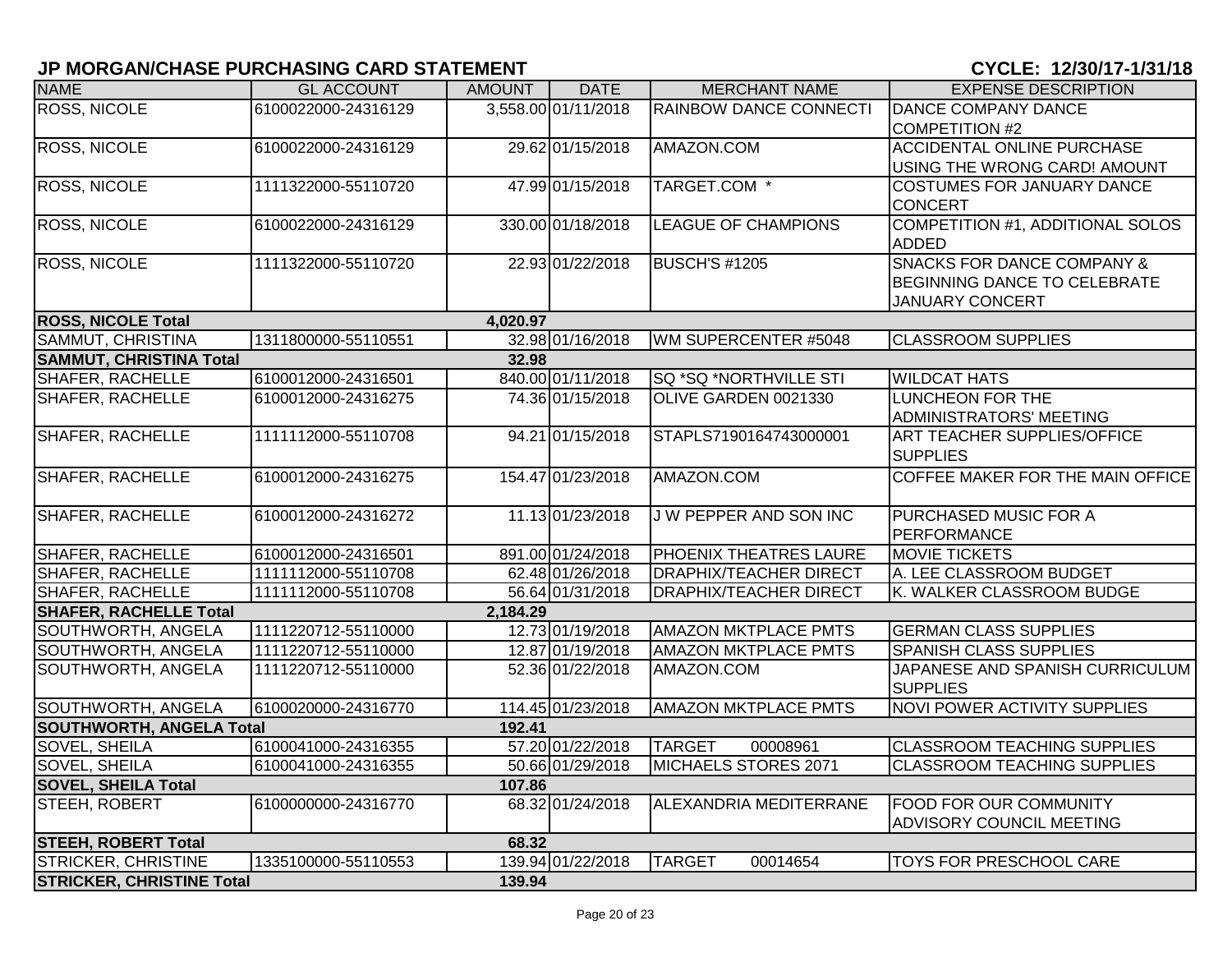| <b>NAME</b>                            | <b>GL ACCOUNT</b>   | <b>AMOUNT</b> | <b>DATE</b>         | <b>MERCHANT NAME</b>          | <b>EXPENSE DESCRIPTION</b>           |  |  |  |
|----------------------------------------|---------------------|---------------|---------------------|-------------------------------|--------------------------------------|--|--|--|
| TURNER, NANCY                          | 1222600000-53220000 |               | $-15.00$ 01/09/2018 | <b>PAYPAL *MAASE</b>          | <b>MAASE MEETING</b>                 |  |  |  |
| <b>TURNER, NANCY</b>                   | 1222600000-53220000 |               | 45.00 01/09/2018    | PAYPAL *MAASE                 | MAASE MEETING FOR DIRECTOR           |  |  |  |
| <b>TURNER, NANCY</b>                   | 1221600000-55110021 |               | 232.50 01/11/2018   | <b>NCS PEARSON</b>            | <b>BASC 3 PROTOCOL</b>               |  |  |  |
| <b>TURNER, NANCY</b>                   | 1221522031-53220000 |               | 15.00 01/15/2018    | OAKLAND SCHOOLS-RC INT        | <b>MTSS - LARSON</b>                 |  |  |  |
| TURNER, NANCY                          | 1221511031-53220000 |               | 15.00 01/15/2018    | OAKLAND SCHOOLS-RC INT        | MTSS - SPARKS                        |  |  |  |
| <b>TURNER, NANCY</b>                   | 1222600000-57410000 |               | 10.99 01/18/2018    | <b>AMAZONPRIME MEMBERSHIP</b> | <b>AMAZON MEMBERSHIP</b>             |  |  |  |
| <b>TURNER, NANCY</b>                   | 1222600000-53220000 |               | 25.00 01/18/2018    | PAYPAL *MAASE                 | <b>MAASE MTG</b>                     |  |  |  |
| <b>TURNER, NANCY</b>                   | 1221511031-53220000 |               | -15.00 01/19/2018   | OAKLAND SCHOOLS-RC INT        | <b>SPARKS REFUND FOR MTSS</b>        |  |  |  |
| TURNER, NANCY                          | 1222600000-57410000 |               | -10.99 01/22/2018   | <b>AMAZONPRIME MEMBERSHIP</b> | <b>AMAZON REFUND DUES</b>            |  |  |  |
| <b>TURNER, NANCY</b>                   | 1212252191-55110000 |               | 314.24 01/22/2018   | LANGUAGE DYNAMICS GROU        | <b>STORY CHAMPS FOR ECEC</b>         |  |  |  |
| <b>TURNER, NANCY</b>                   | 1212200194-53710000 |               | 1,750.00 01/24/2018 | <b>NEW OAKLAND CHILD ADOL</b> | <b>NEW OAKLAND PROGRAM FOR</b>       |  |  |  |
|                                        |                     |               |                     |                               | <b>SPECIAL ED STUDENT</b>            |  |  |  |
| <b>TURNER, NANCY</b>                   | 1222600000-53220000 |               | 15.00 01/26/2018    | OAKLAND SCHOOLS-RC INT        | A DAY WITH ANITA ARCHER -            |  |  |  |
| <b>TURNER, NANCY</b>                   | 1221300000-55990749 |               | 31.20 01/26/2018    | STAPLS7190927825000001        | PLASTIC GLOVES FOR SELF              |  |  |  |
|                                        |                     |               |                     |                               | <b>CONTAINED ROOM</b>                |  |  |  |
| <b>TURNER, NANCY</b>                   | 1221820063-53220000 |               | 15.00 01/29/2018    | OAKLAND SCHOOLS-RC INT        | A DAY WITH ANITA ARCHER - STOTLER    |  |  |  |
| <b>TURNER, NANCY</b>                   | 1212222000-53220000 |               | 15.00 01/29/2018    | OAKLAND SCHOOLS-RC INT        | A DAY WITH ANITA ARCHER -            |  |  |  |
|                                        |                     |               |                     |                               | <b>DAVENPORT</b>                     |  |  |  |
| <b>TURNER, NANCY Total</b><br>2,442.94 |                     |               |                     |                               |                                      |  |  |  |
| <b>VALENTINE, CYNTHIA</b>              | 1127170000-53220000 |               | 90.00 01/10/2018    | OAKLAND SCHOOLS-RC INT        | <b>BEG BUS DRIVER - MOORE</b>        |  |  |  |
| <b>VALENTINE, CYNTHIA</b>              | 1127170000-55910000 |               | 101.29 01/25/2018   | STAPLS7190699915000001        | <b>OFFICE SUPPLIES</b>               |  |  |  |
| <b>VALENTINE, CYNTHIA</b>              | 1127170000-55910000 |               | 2.39 01/25/2018     | STAPLS7190699915000002        | <b>OFFICE SUPPLIES</b>               |  |  |  |
| <b>VALENTINE, CYNTHIA</b>              | 1127170000-55910000 |               | 38.99 01/30/2018    | <b>AMAZON MKTPLACE PMTS</b>   | <b>BATTERY FOR MECHANICS LAPTOP</b>  |  |  |  |
| <b>VALENTINE, CYNTHIA Total</b>        |                     | 232.67        |                     |                               |                                      |  |  |  |
| VANEIZENGA, JAMES                      | 1111322725-55110000 |               | 113.99 01/08/2018   | <b>LUCKS MUSIC LIBRARY IN</b> | <b>CHAMBER MUSIC SCORES</b>          |  |  |  |
| VANEIZENGA, JAMES                      | 1111322725-55110000 |               | 191.00 01/08/2018   | PAYPAL *MUSICAPROPR           | <b>FESTIVAL MUSIC</b>                |  |  |  |
| <b>VANEIZENGA, JAMES Total</b>         |                     | 304.99        |                     |                               |                                      |  |  |  |
| <b>VUICHARD, TATIANA</b>               | 1331100000-55910000 |               | 105.98 01/15/2018   | STAPLS7190203917000001        | <b>COMMUNITY ED - CENTRAL</b>        |  |  |  |
|                                        |                     |               |                     |                               | <b>ENROLLMENT SUPPLIES</b>           |  |  |  |
| <b>VUICHARD, TATIANA</b>               | 6100025000-24316301 |               | 671.60 01/30/2018   | <b>DELTA</b>                  | NATIONAL EDUCATION WORKSHOP          |  |  |  |
|                                        |                     |               |                     |                               | FOR 2 STUDENTS AND 1 CHAPERONE,      |  |  |  |
|                                        |                     |               |                     |                               | <b>CAREER PREP/ADULT ED</b>          |  |  |  |
| <b>VUICHARD, TATIANA</b>               | 6100025000-24316301 |               | 671.60 01/30/2018   | <b>DELTA</b>                  | NATIONAL EDUCATION WORKSHOP          |  |  |  |
|                                        |                     |               |                     |                               | FOR 2 STUDENTS AND 1 CHAPERONE,      |  |  |  |
|                                        |                     |               |                     |                               | <b>CAREER PREP/ADULT ED</b>          |  |  |  |
| <b>VUICHARD, TATIANA</b>               | 6100025000-24316301 |               | 671.60 01/30/2018   | <b>DELTA</b>                  | NATIONAL EDUCATION WORKSHOP          |  |  |  |
|                                        |                     |               |                     |                               | FOR 2 STUDENTS AND 1 CHAPERONE,      |  |  |  |
|                                        |                     |               |                     |                               | <b>CAREER PREP/ADULT ED</b>          |  |  |  |
| <b>VUICHARD, TATIANA Total</b>         |                     | 2,120.78      |                     |                               |                                      |  |  |  |
| <b>WARECK, MICHELE</b>                 | 6100022000-24316176 |               | 19.89 01/08/2018    | WM SUPERCENTER #2700          | <b>PARKING LOT SECURITY SUPPLIES</b> |  |  |  |
| <b>WARECK, MICHELE</b>                 | 6100022000-24316222 |               | 125.00 01/10/2018   | <b>CITY OF NOVI PARKS REC</b> | PAYMENT FOR SENIOR CLASS PICNIC      |  |  |  |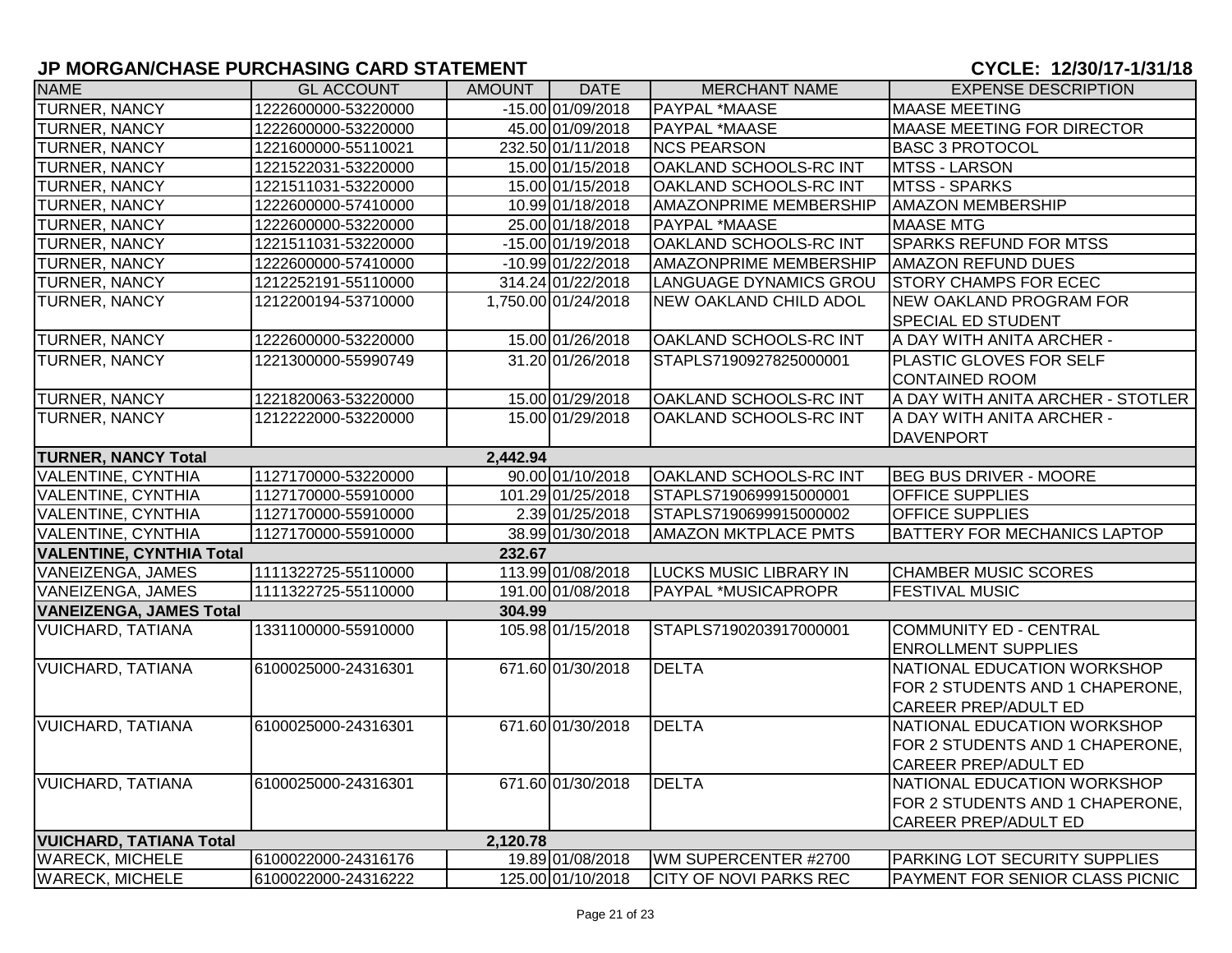| <b>NAME</b>                  | <b>GL ACCOUNT</b>   | <b>AMOUNT</b> | <b>DATE</b>          | <b>MERCHANT NAME</b>              | <b>EXPENSE DESCRIPTION</b>          |
|------------------------------|---------------------|---------------|----------------------|-----------------------------------|-------------------------------------|
| <b>WARECK, MICHELE</b>       | 6100022000-24316175 |               | 151.25 01/10/2018    | <b>WASTE MGMT WM EZPAY</b>        | <b>RECYCLING FEES</b>               |
| <b>WARECK, MICHELE</b>       | 6100022000-24316176 |               | 36.27 01/12/2018     | OFFICEMAX/OFFICEDEPOT6            | <b>SECURITY OFFICE SUPPLIES</b>     |
| <b>WARECK, MICHELE</b>       | 6100022000-24316175 |               | 111.20 01/12/2018    | SAMSCLUB #6657                    | <b>STUDENT MEETING SNACKS</b>       |
| <b>WARECK, MICHELE</b>       | 1111322000-55110708 |               | 30.36 01/12/2018     | <b>WAL-MART #2700</b>             | <b>BATTERIES FOR CLASSROOM</b>      |
|                              |                     |               |                      |                                   | <b>COMPUTER KEYBOARDS</b>           |
| <b>WARECK, MICHELE</b>       | 6100022000-24316176 |               | 50.89 01/17/2018     | <b>AMAZON MKTPLACE PMTS</b>       | <b>SECURITY SUPPLIES</b>            |
| <b>WARECK, MICHELE</b>       | 6100022000-24316189 |               | 35.18 01/18/2018     | <b>COUNTRY WATER</b>              | <b>WATER FOR COUNSELING OFFICE</b>  |
| <b>WARECK, MICHELE</b>       | 1111322000-55110708 |               | 176.80 01/19/2018    | <b>AMAZON MKTPLACE PMTS</b>       | <b>KLEENEX FOR CLASSROOMS</b>       |
| <b>WARECK, MICHELE</b>       | 6100022000-24316111 |               | 582.75 01/19/2018    | INT*IN *SUPERIOR TEXT,            | <b>TEXTBOOK REBIND FEES</b>         |
| <b>WARECK, MICHELE</b>       | 1124122000-53220000 |               | 195.00 01/19/2018    | <b>MACUL</b>                      | <b>CONFERENCE FEE FOR</b>           |
|                              |                     |               |                      |                                   | <b>ADMINISTRATOR</b>                |
| <b>WARECK, MICHELE</b>       | 1111322000-55110726 |               | 1,968.00 01/19/2018  | <b>VERITIV</b>                    | <b>COPY PAPER FOR BUILDING</b>      |
| <b>WARECK, MICHELE</b>       | 1111322706-55110000 |               | 247.53 01/22/2018    | <b>AMAZON MKTPLACE PMTS</b>       | <b>COUNSELING OFFICE SUPPLIES</b>   |
| <b>WARECK, MICHELE</b>       | 1124122000-53220000 |               | $-150.00001/23/2018$ | PAYPAL *MICHIGANCOU               | <b>CREDIT FOR CANCELLATION OF</b>   |
|                              |                     |               |                      |                                   | <b>CONFERENCE</b>                   |
| <b>WARECK, MICHELE</b>       | 1111322000-55110708 |               | 139.33 01/24/2018    | WM SUPERCENTER #5893              | <b>GENERAL CLASSROOM SUPPLIES</b>   |
| <b>WARECK, MICHELE</b>       | 1111322000-55110708 |               | 99.49 01/25/2018     | MARSHALL MUSIC #7                 | <b>MARCHING BAND SUPPLIES</b>       |
| <b>WARECK, MICHELE</b>       | 1111322705-55110000 |               | 159.44 01/25/2018    | STAPLS7190676237000001            | <b>CO-OP SUPPLIES</b>               |
| <b>WARECK, MICHELE</b>       | 1111322730-55110000 |               | 169.44 01/29/2018    | <b>AMAZON MKTPLACE PMTS</b>       | <b>BIOLOGY CLASSROOM SUPPLIES</b>   |
| <b>WARECK, MICHELE</b>       | 6100022000-24316169 |               | 3,188.00 01/31/2018  | THEATRICAL RIGHTS WORL            | <b>LICENSE AGREEMENT FOR SPRING</b> |
|                              |                     |               |                      |                                   | <b>MUSICAL</b>                      |
| <b>WARECK, MICHELE</b>       | 1111322000-55110708 |               | 1,237.50 01/31/2018  | <b>VARITRONICS</b>                | POSTER PAPER FOR CLASSROOMS         |
| <b>WARECK, MICHELE</b>       | 1111322730-55110000 |               | 511.47 01/31/2018    | <b>VERNIER SOFTWARE &amp; TEC</b> | <b>SCIENCE CLASSROOM SUPPLIES</b>   |
| <b>WARECK, MICHELE Total</b> |                     | 9,084.79      |                      |                                   |                                     |
| <b>WEBBER, RONALD</b>        | 1722100000-55110630 |               | $-72$ 01/17/2018     | HAR*HARVARD BUSNSS SCH            | <b>CREDIT ADJUSTMENT FOR TAX -</b>  |
|                              |                     |               |                      |                                   | <b>HARVARD BUSINESS PUBLISHING</b>  |
| <b>WEBBER, RONALD</b>        | 1722100000-55110630 |               | $-9.36 01/17/2018$   | HAR*HARVARD BUSNSS SCH            | <b>CREDIT ADJUSTMENT FOR TAX -</b>  |
|                              |                     |               |                      |                                   | HARVARD BUSINESS PUBLISHING         |
| <b>WEBBER, RONALD</b>        | 1722100000-53450000 |               | 4.99 01/22/2018      | <b>GOPRO PLUS</b>                 | <b>GOPRO PLUS MONTHLY</b>           |
|                              |                     |               |                      |                                   | <b>SUBSCRIPTION</b>                 |
| <b>WEBBER, RONALD</b>        | 1722100000-53220611 |               | 51.46 01/26/2018     | <b>BELLS ECCENTRIC CAFE</b>       | <b>DINNER EXPENSE FOR MASA</b>      |
|                              |                     |               |                      |                                   | <b>CONFERENCE</b>                   |
| <b>WEBBER, RONALD</b>        | 1722100000-53450000 |               | 99.00 01/29/2018     | DROPBOX*NYT8TSTW7F76              | <b>DROPBOX ANNUAL SUBSCRIPTION</b>  |
| <b>WEBBER, RONALD</b>        | 1722100000-53220611 |               | 165.40 01/29/2018    | <b>RADISSON</b>                   | LODGING EXPENSE FOR MASA            |
|                              |                     |               |                      |                                   | <b>CONFERENCE</b>                   |
| <b>WEBBER, RONALD</b>        | 1722100000-53220611 |               | $-8.40$ 01/31/2018   | <b>RADISSON</b>                   | <b>STATE TAX CREDIT FOR MASA</b>    |
|                              |                     |               |                      |                                   | CONFERENCE LODGING EXPENSE          |
| <b>WEBBER, RONALD Total</b>  |                     | 302.37        |                      |                                   |                                     |
| <b>WESNER, KIMBERLY</b>      | 1122220000-55310000 |               | 381.26 01/03/2018    | FOLLETT SCHOOL SOLUTIO            | <b>BOOKS FOR THE MEDIA CENTER</b>   |
| <b>WESNER, KIMBERLY</b>      | 1122220000-55310000 |               | 15.49 01/09/2018     | <b>AMAZON MKTPLACE PMTS</b>       | NEW BOOK FOR MEDIA CENTER           |